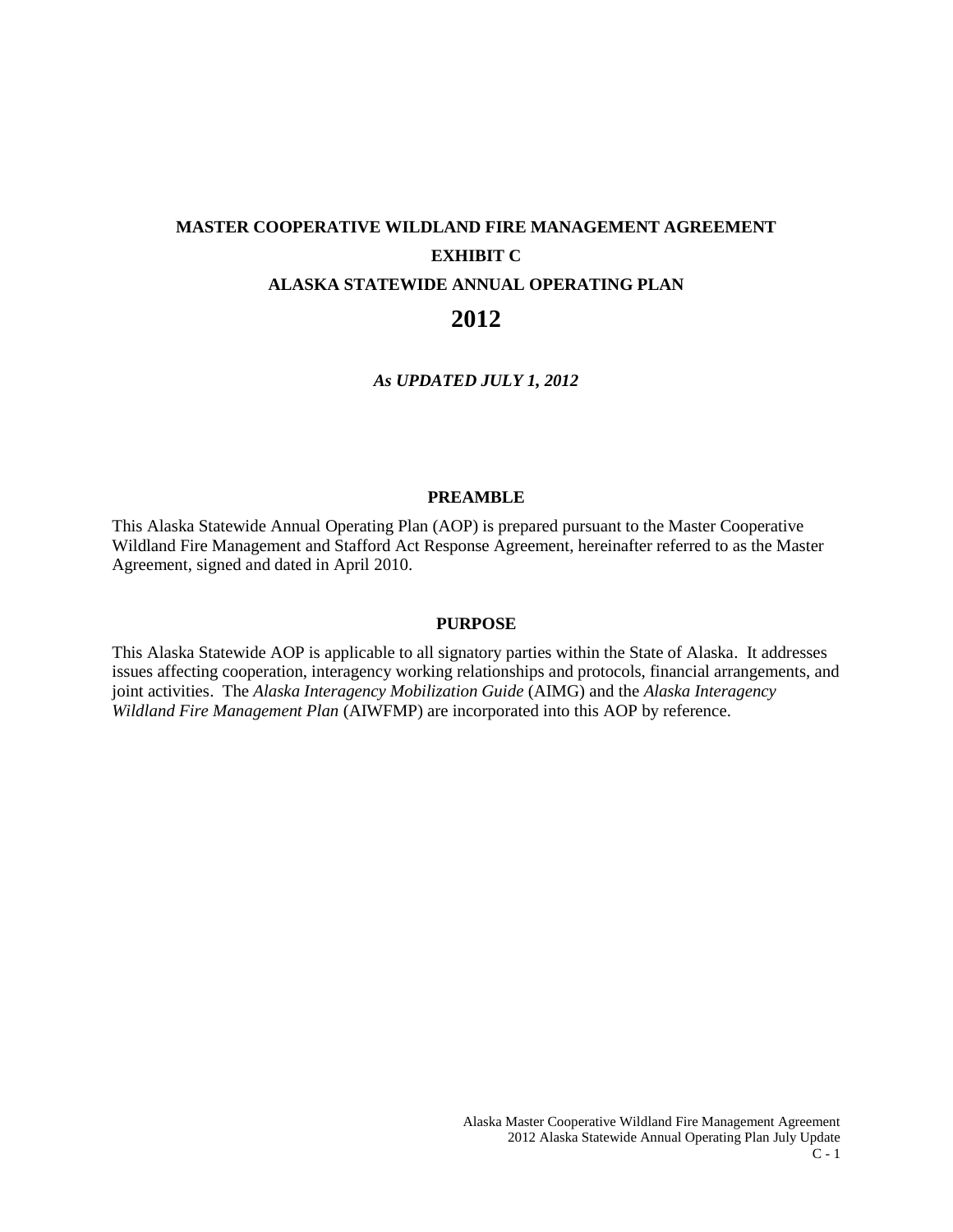# **ACRONYMS**

| <b>AFS</b>    | Bureau of Land Management, Alaska Fire Service                                                                          |
|---------------|-------------------------------------------------------------------------------------------------------------------------|
| <b>AICC</b>   | Alaska Interagency Coordination Center                                                                                  |
| <b>AIMG</b>   | Alaska Interagency Mobilization Guide                                                                                   |
| <b>AIWFMP</b> | Alaska Interagency Wildland Fire Management Plan                                                                        |
| <b>AMAC</b>   | Alaska Multi-Agency Coordination Group                                                                                  |
| <b>AMD</b>    | <b>Aviation Management Directorate</b>                                                                                  |
| <b>AOP</b>    | <b>Annual Operating Plan</b>                                                                                            |
| AS            | Alaska Statute                                                                                                          |
| <b>AWFCG</b>  | Alaska Wildland Fire Coordinating Group                                                                                 |
| <b>BIA</b>    | DOI, Bureau of Indian Affairs                                                                                           |
| <b>BLM</b>    | DOI, Bureau of Land Management                                                                                          |
| <b>DCIA</b>   | Debt Collection Improvement Act of 1996                                                                                 |
| <b>DEC</b>    | Alaska Department of Environmental Conservation                                                                         |
| <b>DHS</b>    | United States Department of Homeland Security                                                                           |
| DM            | DOI, Department Manual                                                                                                  |
| <b>DNR</b>    | State of Alaska, Department of Natural Resources                                                                        |
| <b>DOA</b>    | United States Department of Agriculture                                                                                 |
| <b>DOI</b>    | United States Department of the Interior                                                                                |
| <b>EFF</b>    | <b>Emergency Fire Fighter</b>                                                                                           |
| <b>EERA</b>   | <b>Emergency Equipment Rental Agreement</b>                                                                             |
| <b>FEMA</b>   | DHS, Federal Emergency Management Agency                                                                                |
| <b>FMAGP</b>  | Fire Management Assistance Grant Program                                                                                |
| <b>FMO</b>    | Fire Management Officer                                                                                                 |
| <b>FOIA</b>   | Freedom of Information Act                                                                                              |
| <b>FWS</b>    | DOI, Fish and Wildlife Service                                                                                          |
| <b>GIS</b>    | Geographic Information System                                                                                           |
| <b>IBMH</b>   | <b>Incident Business Management Handbook</b>                                                                            |
| <b>IFM</b>    | Integrated Fire Management (formerly known as Alaska Dispatch System)                                                   |
| <b>IMT</b>    | <b>Incident Management Team</b>                                                                                         |
| <b>KSD</b>    | <b>Known Sites Database</b>                                                                                             |
| <b>JIC</b>    | Joint Information Center                                                                                                |
| <b>MAC</b>    | Multi-Agency Coordination Group                                                                                         |
| <b>MOU</b>    | Memorandum of Understanding                                                                                             |
| <b>NIMS</b>   | National Incident Management System                                                                                     |
| <b>NIIMS</b>  | National Interagency Incident Management System                                                                         |
| <b>NPS</b>    | DOI, National Park Service                                                                                              |
| <b>NRF</b>    | <b>National Response Framework</b>                                                                                      |
| <b>NWCG</b>   | National Wildfire Coordinating Group                                                                                    |
| <b>RAWS</b>   | <b>Remote Area Weather Station</b>                                                                                      |
| <b>ROSS</b>   | <b>Resource Ordering and Status System</b>                                                                              |
| <b>SLC</b>    | <b>State Logistics Center</b>                                                                                           |
| <b>UFMP</b>   | Administrative Unit Fire Management Plan                                                                                |
| <b>USFS</b>   | United States Department of Agriculture Forest Service                                                                  |
| <b>WFDSS</b>  | <b>Wildland Fire Decision Support System</b>                                                                            |
|               | Alaska Master Cooperative Wildland Fire Management Agreement<br>2012 Alaska Statewide Annual Operating Plan July Update |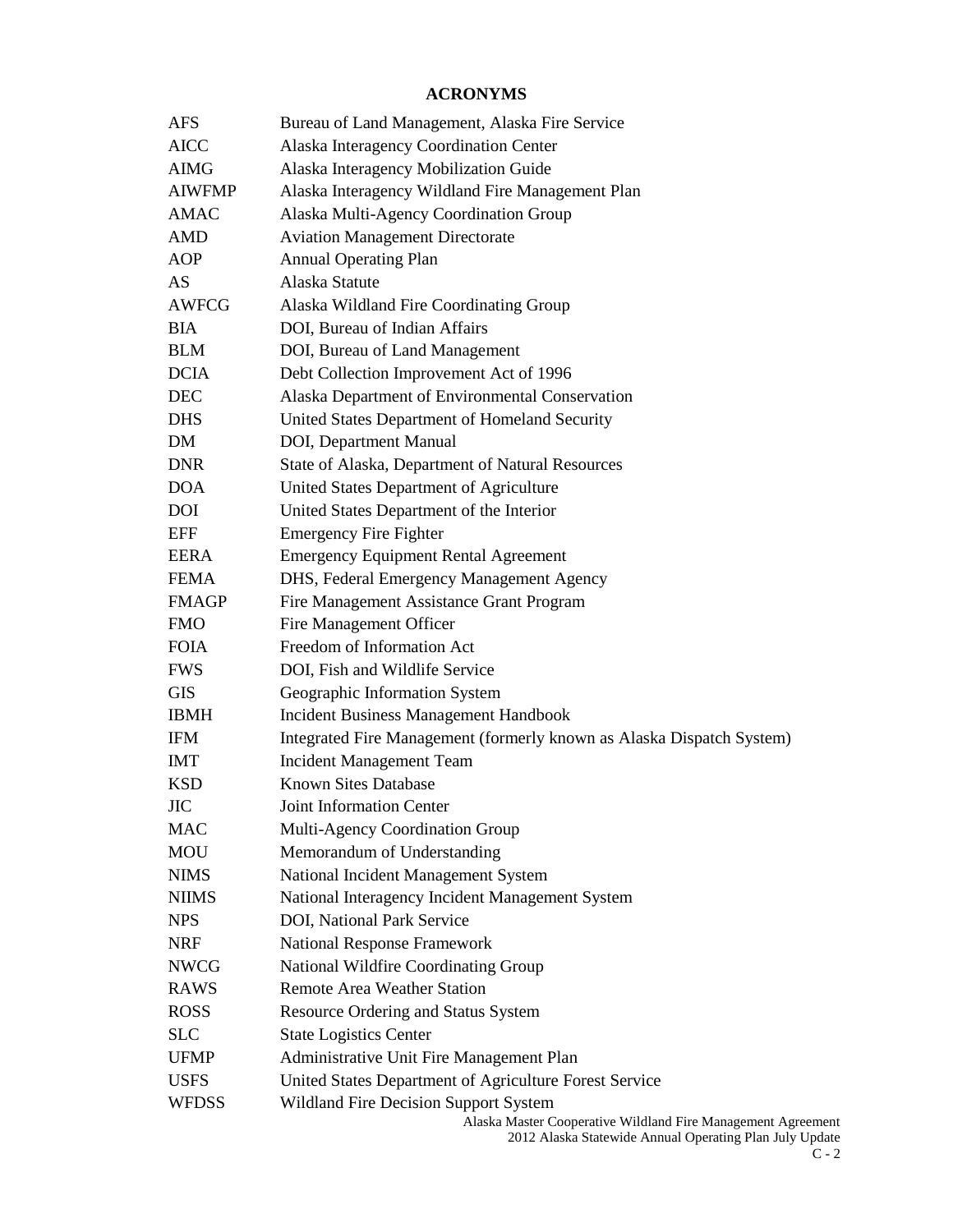# **TABLE OF CONTENTS**

| <b>PREAMBLE</b>      |                |                                                      | 1                                |
|----------------------|----------------|------------------------------------------------------|----------------------------------|
| <b>PURPOSE</b>       |                |                                                      | 1                                |
| <b>ACRONYMS</b><br>2 |                |                                                      |                                  |
| <b>RECITALS</b>      |                |                                                      |                                  |
| 1.                   |                | Intermingled or Adjacent Lands                       | <b>Refer to Master Agreement</b> |
| 2.                   |                | Parties to this Agreement                            | <b>Refer to Master Agreement</b> |
| 3.                   |                | <b>Coordinated Efforts</b>                           | Refer to Master Agreement        |
| 4.                   |                | <b>State Resource Availability</b>                   | Refer to Master Agreement        |
|                      |                | 5. Federal Resource Availability                     | Refer to Master Agreement        |
| 6.                   |                | <b>Stafford Act Responses</b>                        | Refer to Master Agreement        |
| 7.                   | Expectations   |                                                      | 8                                |
|                      | a.             | <b>All Parties</b>                                   | 8                                |
|                      | b.             | Jurisdictional Agencies                              | 9                                |
|                      |                | Figure A: Agencies and Jurisdictions                 | 9                                |
|                      |                | c. Protecting Agencies                               | 10                               |
|                      |                |                                                      |                                  |
|                      |                | <b>INTERAGENCY COOPERATION</b>                       |                                  |
|                      |                | 8. Coordinating Groups                               | 12                               |
|                      | a.             | Alaska Interagency Wildland Fire Management Plan     | 12                               |
|                      | b.             | <b>DOI</b> Fire Committee                            | 12                               |
| 9.                   |                | National Incident Management System                  | Refer to Master Agreement        |
|                      |                | 10. Annual Operating Plans                           | 12                               |
|                      |                | 11. Interagency Fire Dispatch Centers                | 12                               |
|                      |                | Figure B: Interagency Fire Dispatch Centers          | 13                               |
|                      | a.             | Staffing                                             | 12                               |
|                      | $h_{-}$        | <b>Resource Orders</b>                               | 12                               |
|                      |                | 12. Alaska Interagency Coordination Center           | 13                               |
|                      |                | Figure C: AICC Staffing and Funding                  | 14                               |
|                      | a.             | Alaska Interagency Mobilization Guide                | 14                               |
|                      | b.             | <b>AICC</b> Website                                  | 14                               |
|                      |                | Internal Movement of Jurisdictional Agency Resources | 15                               |
|                      |                | 13. Interagency Resources                            | 15                               |
|                      | a.             | Availability                                         | 15                               |
|                      | b.             | Daily Statewide Strategy Meeting                     | 15                               |
|                      | $\mathbf{c}$ . | <b>Statewide Shared Tactical Resources</b>           | 15                               |
|                      | d.             | <b>Mutual Support</b>                                | 16                               |
|                      | e.             | <b>Extended Staffing Request</b>                     | 16                               |
|                      | f.             | <b>Supplemental Resource Requests</b>                | 16                               |
|                      | g.             | <b>Severity Funding</b>                              | 16                               |
|                      | h.             | Fire Medic Program                                   | 16                               |
|                      | i.             | Type 2 Crew Mobilization                             | 17                               |
|                      | j.             | <b>Interagency or Agency Crews</b>                   | 17                               |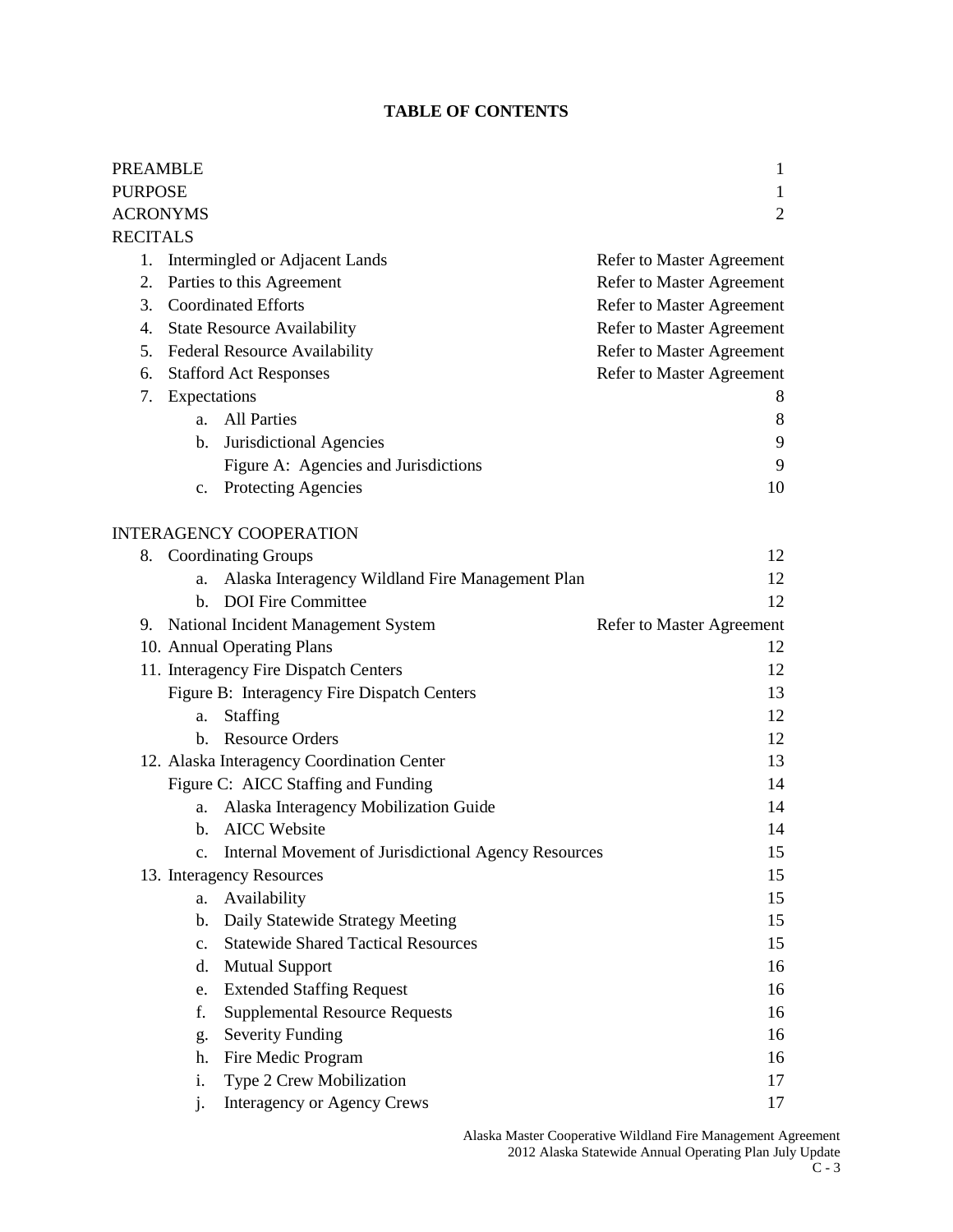|               | k. National Guard                 |    |
|---------------|-----------------------------------|----|
|               | Non-DNR State Of Alaska Resources | 17 |
|               | m. Alaska Orientation Briefing    | 17 |
| 14. Standards |                                   | 17 |

# PREPAREDNESS

| 15. Protection Planning                           | 18 |
|---------------------------------------------------|----|
| Figure D: Due Dates and Protection Planning Tasks | 18 |
| 16. Protection Areas and Boundaries               | 19 |
| 17. Fire Protection and Suppression               | 19 |
| 18. Joint Projects and Project Assistance         | 20 |
| 19. Fire Prevention                               | 20 |
| 20. Public Use Restrictions                       | 20 |
| 21. Burning Permits                               | 20 |
| 22. Prescribed Fire and Fuel Management           | 20 |
| 23. Smoke Management                              | 21 |

# OPERATIONS

| 24. Fire Notifications                                                     | 21 |  |
|----------------------------------------------------------------------------|----|--|
| 25. Closest Forces Concept                                                 | 22 |  |
| DNR Delta Area Authority for Donnelly And Fort Greely Training Areas<br>a. | 22 |  |
| <b>DNR Matsu Authority for Fort Richardson</b><br>b.                       | 22 |  |
| 26. Independent Actions                                                    | 23 |  |
| 27. Protection Area Boundary Line Fires                                    | 23 |  |
| 28. Escaped Prescribed Fires                                               | 23 |  |
| 29. Response to Wildfire                                                   | 23 |  |
| <b>Initial Response</b><br>a.                                              | 23 |  |
| b. Evacuations                                                             | 23 |  |
| 1) Red Cross Contacts                                                      | 23 |  |
| <b>Decision Process</b><br>C <sub>1</sub>                                  | 24 |  |
| Wildland Fire Decision Support System Approval Requirements<br>d.          | 24 |  |
| Fires with Federal Emergency Management Agency Reimbursable Expenses<br>e. | 24 |  |
| f.<br>Surveillance and Monitoring                                          | 25 |  |
| <b>Agency-Specific Reporting Requirements</b><br>g.                        | 25 |  |
| <b>Post Fire Activities</b><br>h.                                          | 25 |  |
| 30. Delegations of Authority, Briefings and Evaluations                    | 25 |  |
| 31. Priorities                                                             | 25 |  |
| 32. Preservation of Evidence<br>26                                         |    |  |
| 33. Stafford Act Responses<br>26                                           |    |  |

# USE AND REIMBURSEMENT OF INTERAGENCY FIRE RESOURCES

| 34. Appropriated Fund Limitation | <b>Refer to Master Agreement</b> |
|----------------------------------|----------------------------------|
| 35. Duration of Assignments      |                                  |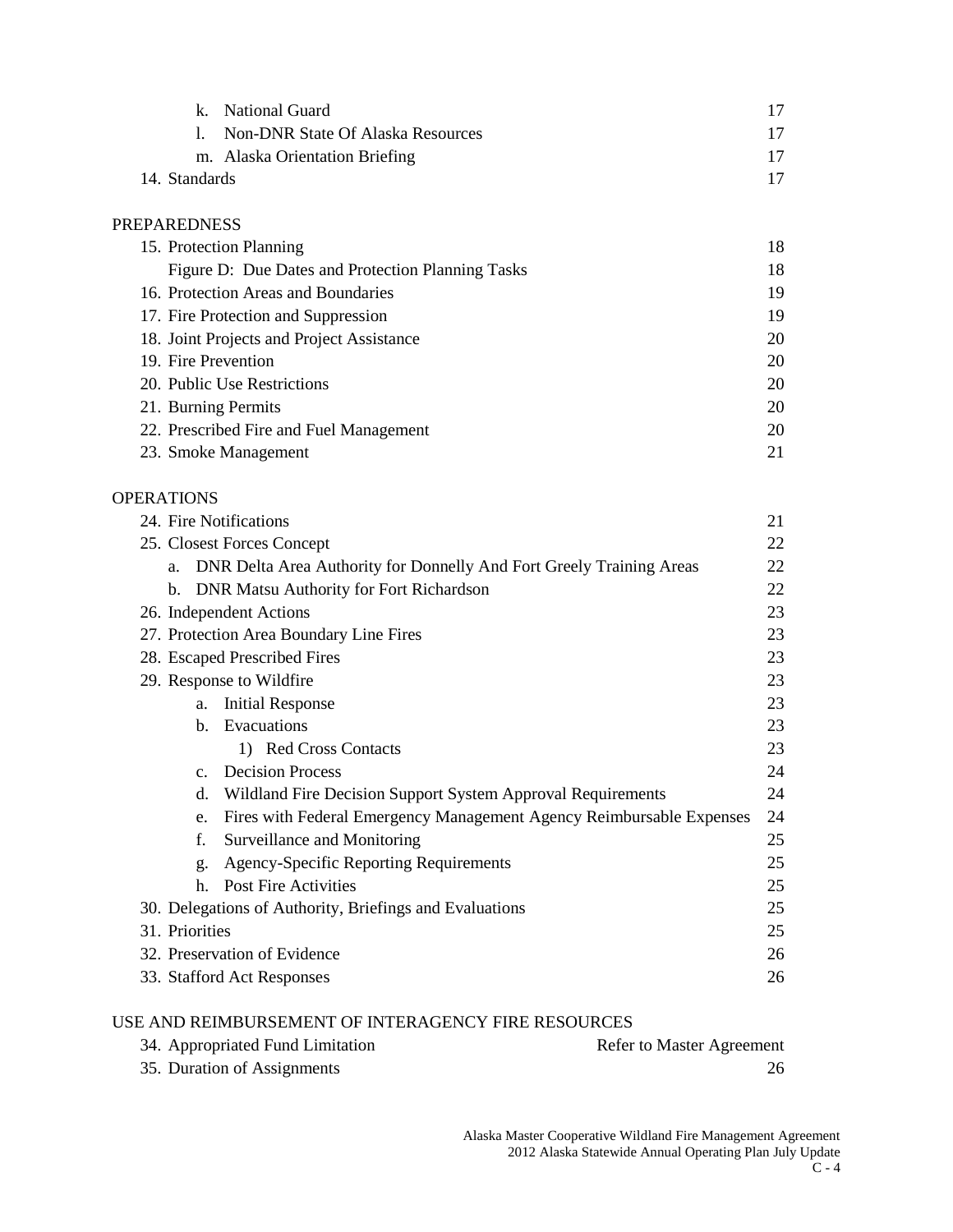|                | 36. Fire Suppression and Cost Share Agreements                        | 26 |
|----------------|-----------------------------------------------------------------------|----|
| a.             | AFS, DNR and USFS Incident Billing Criteria                           | 27 |
|                | b. Fires that Merge                                                   | 27 |
| $c_{\cdot}$    | AFS, DNR and USFS Complexes Billing Criteria                          | 27 |
| d.             | Audits                                                                | 27 |
|                | 37. Incident / Fire Business Management                               | 27 |
| a.             | Handbooks                                                             | 28 |
| b.             | <b>Incident Business Oversight</b>                                    | 28 |
| c.             | <b>Emergency Equipment Rental Agreements</b>                          | 28 |
| d.             | Property Loss or Damage                                               | 28 |
|                | 38. Equipment and Supplies                                            | 28 |
| a.             | <b>Warehouse Catalog</b>                                              | 29 |
| $\mathbf{b}$ . | <b>Incident Support</b>                                               | 29 |
|                | c. Property Loss or Damage                                            | 29 |
| d.             | <b>Fresh Food Boxes</b>                                               | 29 |
| e.             | <b>Interagency Cache Planning</b>                                     | 30 |
| 39. Licensing  | Refer to Master Agreement                                             |    |
| 40. Training   |                                                                       | 30 |
| a.             | <b>Emergency Fire Fighter Training</b>                                | 30 |
| b.             | <b>Field Deliverable Courses</b>                                      | 30 |
|                | 41. Technology Systems                                                | 30 |
| a.             | <b>BLM Network Access</b>                                             | 30 |
|                | <b>AFS Access Guidelines</b><br>1)                                    | 30 |
|                | <b>Special Provisions</b><br>2)                                       | 31 |
| b.             | GIS and Information Technology Applications                           | 31 |
| c.             | Teletype                                                              | 31 |
| d.             | <b>Integrated Fire Management</b>                                     | 31 |
| e.             | Communications                                                        | 32 |
|                | Radio Frequency Sharing<br>1)                                         | 32 |
|                | Radio Site Maintenance<br>2)                                          | 32 |
|                | 42. Fire Weather Systems                                              | 33 |
| a.             | Fire Weather Annual Operating Plan                                    | 33 |
| b.             | <b>Incident Meteorological Services</b>                               | 33 |
| c.             | Automatic Lightening Detection Network                                | 33 |
| d.             | <b>Remote Automated Weather Stations</b>                              | 33 |
|                | 43. Aviation Operations                                               | 34 |
| a.             | <b>Aviation Site Management</b>                                       | 34 |
| b.             | Certification                                                         | 34 |
| $\mathbf{c}$ . | <b>Standards</b>                                                      | 34 |
| d.             | <b>Temporary Flight Restrictions Notifications</b>                    | 34 |
| e.             | Sanitizing Water Drafting or Scooping Aircraft and Helicopter Buckets | 34 |
| f.             | <b>Canadian Resources</b>                                             | 35 |
| g.             | <b>Airtanker Bases</b>                                                | 35 |
|                | <b>Primary Bases</b><br>1)                                            | 35 |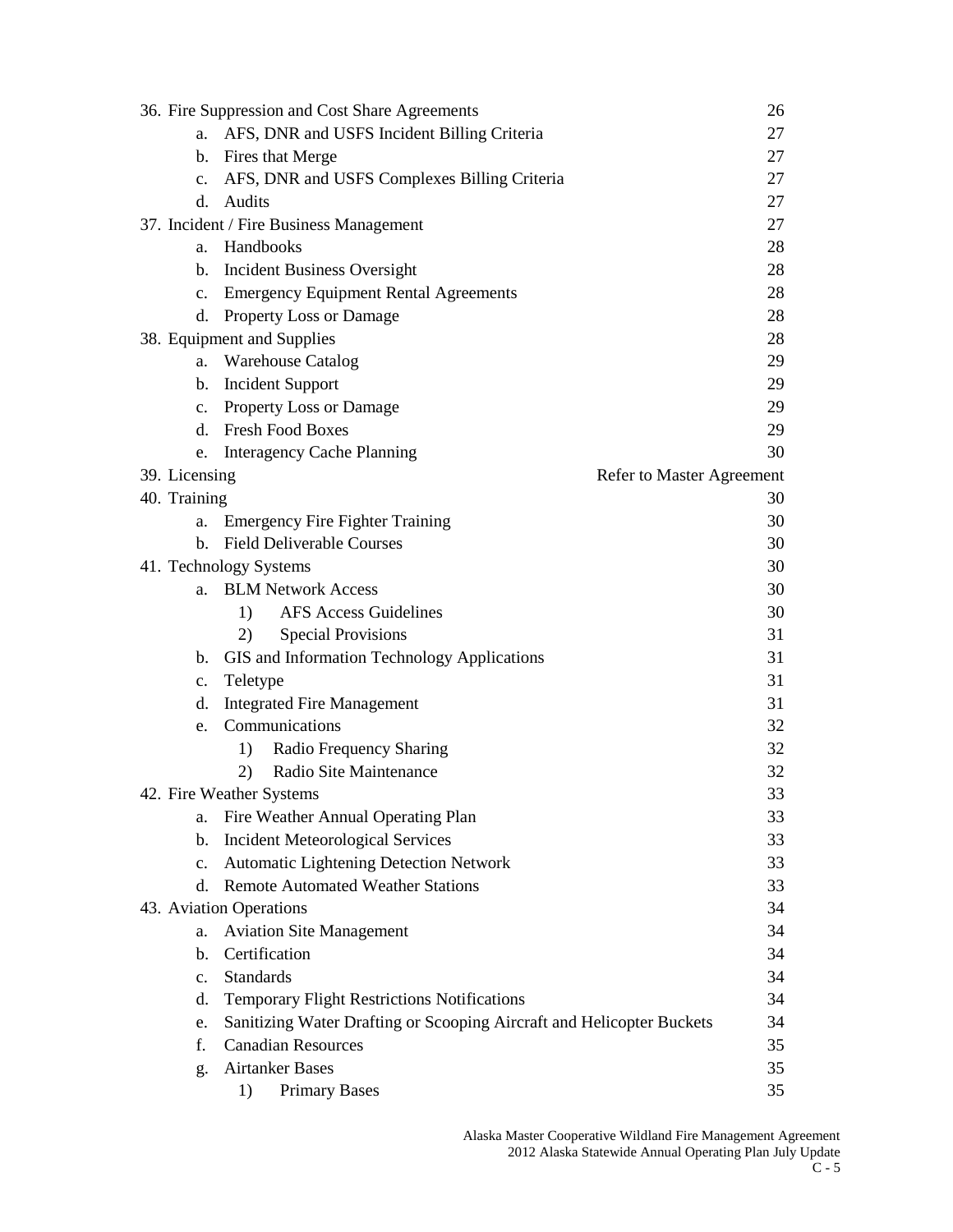|                | <b>Secondary Bases</b><br>2)                                                             | 35 |
|----------------|------------------------------------------------------------------------------------------|----|
|                | h. Fort Wainwright Aircraft Operations                                                   | 35 |
|                | 1)<br><b>AFS</b>                                                                         | 36 |
|                | 2)<br><b>DNR</b>                                                                         | 36 |
| i.             | Fire Scene Organization and Communications                                               | 36 |
| j.             | <b>Non-Tactical Aviation Resources</b>                                                   | 36 |
| k.             | <b>Arial Mapping Services</b>                                                            | 36 |
| 1.             | Forms for Documentation                                                                  | 37 |
|                | m. Reimbursable Costs                                                                    | 37 |
|                | 44. Billing Procedures                                                                   | 37 |
| a.             | In-State Fires with Federal Emergency Management Agency                                  | 37 |
|                | Reimbursable Expenses                                                                    | 37 |
| $b_{1}$        | Joint Projects and Project Assistance (Fuels)                                            | 38 |
| $\mathbf{c}$ . | Meals and Lodging for Resource Ordered and Subsisted Personnel                           | 38 |
| d.             | <b>Annual Fixed Costs</b>                                                                | 38 |
| e.             | Suppression and Non-Specific Suppression Support                                         | 38 |
| f.             | <b>Stafford Act Responses</b>                                                            | 39 |
| g.             | Documentation                                                                            | 39 |
| h.             | <b>Administrative Overhead Rate</b>                                                      | 39 |
| i.             | <b>Billing Process and Addresses</b>                                                     | 39 |
| j.             | Alaska Fire Service and Department of Natural Resources Billing                          | 40 |
|                | Figure E1: AFS-DNR Billing Due Dates and Tasks                                           | 40 |
| k.             | Bureau of Indian Affairs, Fish & Wildlife Service and National Park Service              |    |
|                | <b>Cost Recovery Process</b>                                                             | 40 |
| 1.             | Department of Natural Resources and U.S. Forest Service Billing                          | 40 |
|                | Figure E2: DNR-USFS Billing Due Dates and Tasks                                          | 40 |
|                | 45. Trespass Cost Recovery                                                               | 41 |
|                | 46. Purchaser, Contractor, Operator, Permittee, Etc., Fires<br>Refer to Master Agreement |    |
|                | 47. Stafford Act Use and Reimbursement                                                   | 41 |
|                |                                                                                          |    |
|                | <b>GENERAL PROVISIONS</b>                                                                |    |
|                | 48. Fire Information                                                                     | 41 |
| a.             | AICC and National Interagency Coordination Center Situation Reports                      | 41 |
| $\mathbf{b}$ . | <b>AICC</b>                                                                              | 42 |
| $c_{\cdot}$    | Protecting Agencies and Incident Management Teams                                        | 43 |
| d.             | Jurisdictional Agencies                                                                  | 43 |
| e.             | Protocols                                                                                | 43 |
|                | 49. Miscellaneous Assistance                                                             | 43 |
| a.             | AFS Facilities on Fort Wainwright                                                        | 43 |
| $\mathbf{b}$ . | <b>McGrath Facilities</b>                                                                | 43 |
| $c_{\cdot}$    | Kenai Interagency Dispatch Center                                                        | 43 |
| d.             | Meals and Lodging (Reimbursable)                                                         | 43 |
|                | 50. Personnel Policy                                                                     | 44 |
|                |                                                                                          |    |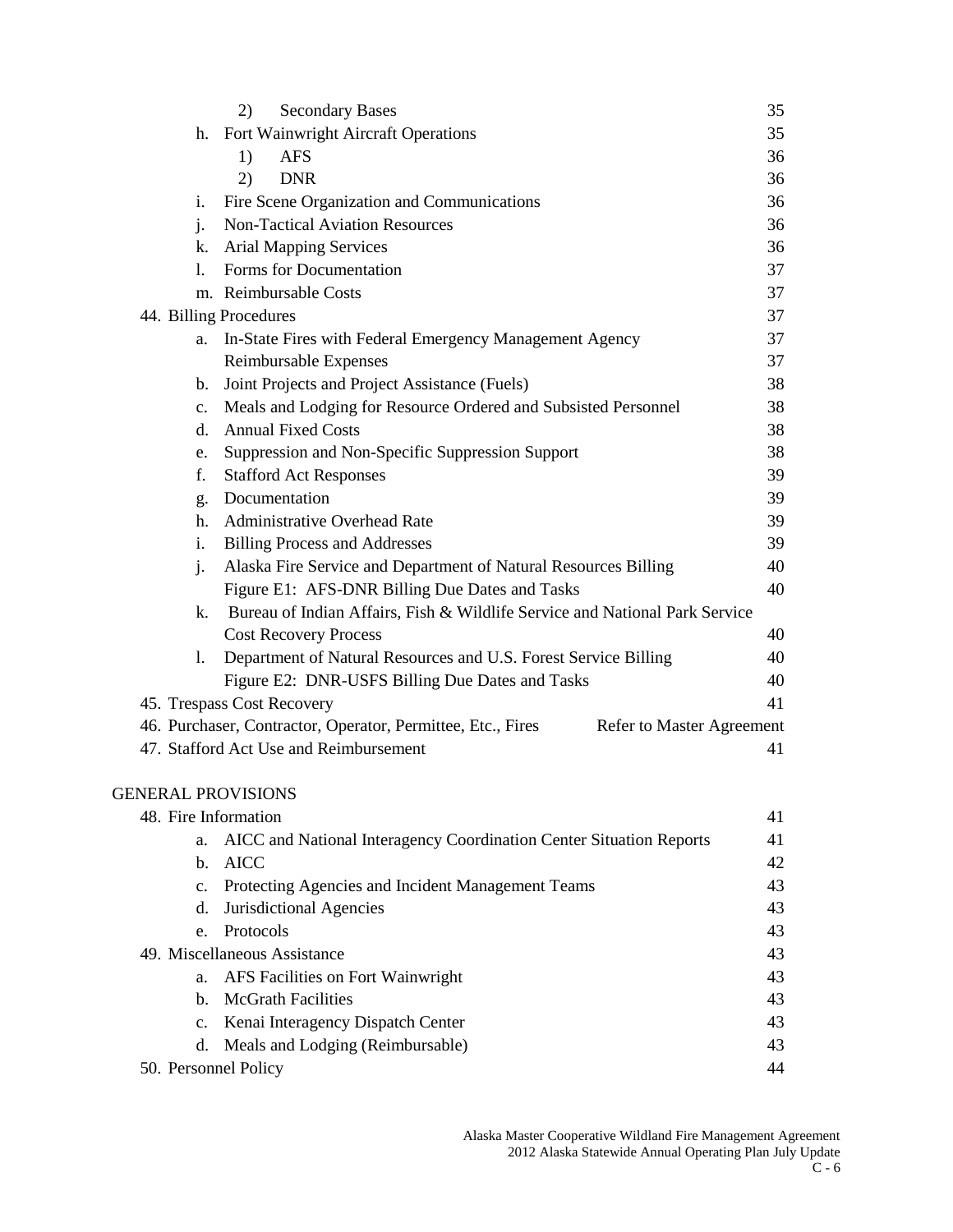|                   | 51. Mutual Sharing of Information       | 44                        |
|-------------------|-----------------------------------------|---------------------------|
| a.                | <b>Alaska Fire Information Websites</b> | 44                        |
| b.                | <b>GIS</b> Protocols                    | 44                        |
|                   | 1) Fire Perimeter                       | 44                        |
|                   | 2) Known Sites Database                 | 45                        |
| $\mathbf{c}$ .    | <b>Final Fire Reports</b>               | 45                        |
| $d_{\cdot}$       | <b>WFDSS Points of Contact</b>          | 45                        |
|                   | 52. Accident Investigations             | 45                        |
|                   |                                         |                           |
| 53. Waiver        |                                         | Refer to Master Agreement |
| 54. Modifications |                                         | 46                        |
| 55. Annual Review |                                         | 46                        |
|                   | 56. Duration of Agreement               | 46                        |
|                   | 57. Previous Agreements Superseded      | 46                        |
|                   | 58. Authorized Representatives          | 46                        |

# Figures

| Figure A: Agencies and Jurisdictions              | 9  |
|---------------------------------------------------|----|
| Figure B: Interagency Fire Dispatch Centers       | 13 |
| Figure C: AICC Staffing and Funding               | 14 |
| Figure D: Due Dates and Protection Planning Tasks | 18 |
| Figure E1: AFS-DNR Billing Due Dates and Tasks    | 40 |
| Figure E2: USFS-DNR Billing Due Dates and Tasks   | 40 |
|                                                   |    |

# Attachments

| 1. Alaska Fire Service Annual Fixed Costs               | 48  |
|---------------------------------------------------------|-----|
| 2. Synopsis: Suppression and Non-Specific Support Items | 50  |
| 3. Websites Referenced                                  | 51  |
| 4. Documentation of Funded Research                     | -54 |
| 5. Example of Fire Information News Release Format      | 55. |
| 6. Alaska WFDSS Protocols                               | 56  |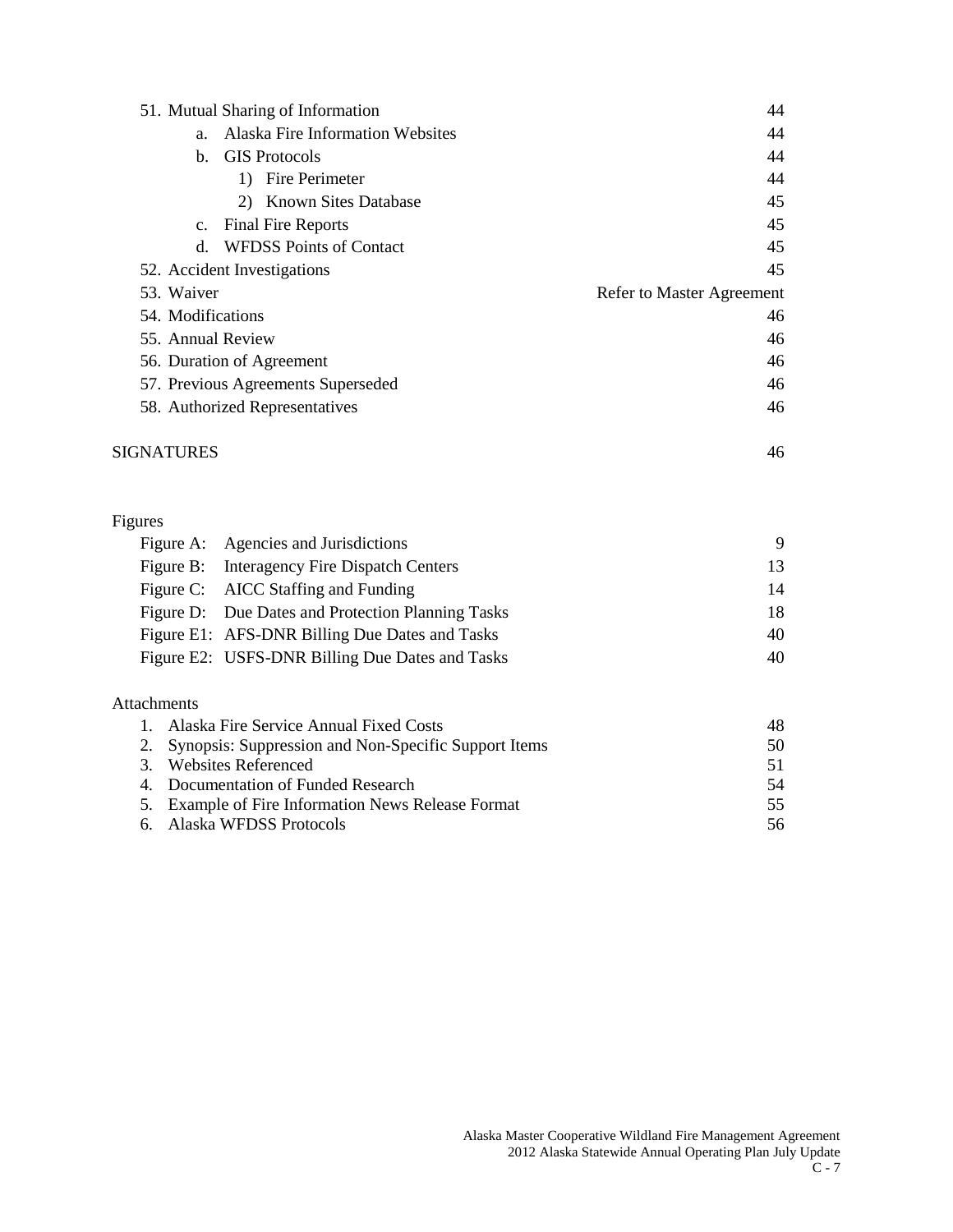# **RECITALS**

#### 1-6: Refer to Master Agreement.

#### 7. Expectations

The roles of the Parties to this agreement will be delineated to facilitate wildland fire management activities to protect the public, firefighters, and identified sites from wildland fire and to provide an opportunity for Jurisdictional Agencies to accomplish fire-related land-use and resource management objectives in a cost-efficient manner, consistent with the policies of the United States Department of the Interior (DOI), the United States Department of Agriculture (DOA) and the Alaska Department of Natural Resources (DNR).

#### a. All Parties

Because of their common interests, the Parties agree to the following:

- 1) The protection of human life is the single, overriding fire management priority. Setting priorities among protecting human communities and community infrastructure, other property and improvements, and natural and cultural resources will be done based on the values to be protected, human health and safety, and the costs of protection.
- 2) The Parties will ensure their capability to provide safe, cost-effective fire management programs in support of land and resource management plans through appropriate planning, staffing, training, equipment and management oversight.
- 3) The Parties will cooperate with each other, interested parties and the public to prevent unauthorized ignition of wildland fires.
- 4) All Parties will use compatible planning processes, training and qualification requirements, operational procedures, management option designations and public education programs for all fire management activities.
- 5) Each will maintain a membership in the Alaska Wildland Fire Coordinating Group (AWFCG). It is the responsibility of each member to participate in the decision-making process and ensure their respective agencies are made aware of decisions that will affect them.
- 6) Agency administrators will ensure that their employees are trained, certified and made available to participate in the wildland fire program locally, regionally, and nationally as the situation demands. Employees with operational, administrative, or other skills will support the wildland fire program.
- 7) As requested and based on availability of resources, any Party may provide assistance to another for planning and implementing prescribed fires and other fuel treatment projects.
- 8) All Parties will provide qualified personnel to participate in workgroup, committees and training.
- 9) All Parties will support wildland fire research, identify needs and priorities, provide personnel and logistical support, and assist with technology transfer and implementation of research results. (See Attachment 4)
- 10) All Parties shall comply with statutes, laws, Executive orders, and policies relating to nondiscrimination. These include, but are not limited to Sections 119 and 504 of the Rehabilitation Act of 1973 as amended, which prohibits discrimination on the basis of race, color, religion, sex, age, national origin, marital status, familial status, sexual orientation, participation in any public assistance program, or disability. Pursuant to 41 CFR Ch. 60-1.4 all parties recognize that they are obliged to abide by and include the equal opportunity clause contained in the Federal Executive Order 11246, Section 202, in each of its government contracts, should there be contracts as a result of this agreement.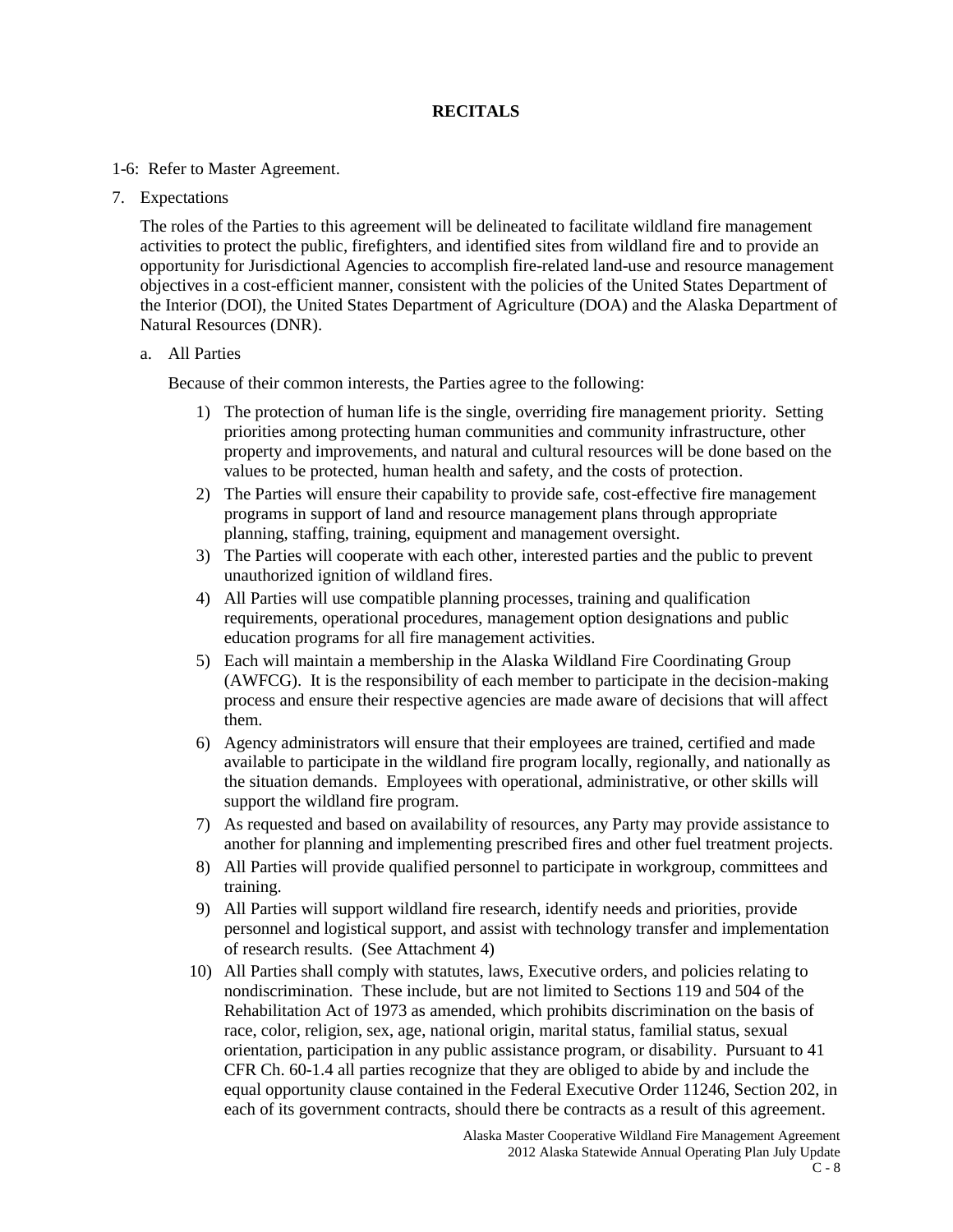#### b. Jurisdictional Agencies

Jurisdictional Agencies are responsible for all planning documents i.e. land use, resource and fire management plans, for a unit's wildland fire and fuels management program. Figure A lists the agencies and their jurisdictions. If a Jurisdictional Agency administrator or Fire Management Officer (FMO) is dissatisfied with the services provided by the Protecting Agency or if there is an issue or concern irresolvable at the local level, that information should immediately be elevated to the regional fire management staff to adjudicate and discuss with the Alaska Fire Service (AFS) Manager, the DNR Chief of Fire and Aviation or Forest Service Fire and Fuels Group Leader. Lessons learned from this process should be included in the Interagency Fall Fire Review agenda.

| <b>Agency</b>                                                                                                                                                    | <b>Jurisdictions</b>                                                                                                                                                                                                                                                                                                                                        |
|------------------------------------------------------------------------------------------------------------------------------------------------------------------|-------------------------------------------------------------------------------------------------------------------------------------------------------------------------------------------------------------------------------------------------------------------------------------------------------------------------------------------------------------|
| <b>Alaska Department of Natural Resources</b>                                                                                                                    | City, Borough and Municipalities<br>Private fee simple lands<br>State Parks, Forests, Mental Health, and<br>other state lands<br>State Critical Habitat Areas, Range Areas,<br>Refuges and Sanctuaries (joint w/Alaska<br>Department of Fish & Game)<br>Lands "Tentatively Approved" for<br>conveyance to the State<br><b>DNR-issued permits and leases</b> |
| Alaska Native Corporations as established by<br>the Alaska Native Claims Settlement Act<br>(AFS acts the Agency Administrator<br>Representative, when necessary) | Regional or village corporate lands:<br>patented or under an "Interim Conveyance"<br>to a corporation                                                                                                                                                                                                                                                       |
| <b>Bureau of Indian Affairs</b>                                                                                                                                  | Native Allotments (patented or certificated)                                                                                                                                                                                                                                                                                                                |
| <b>Bureau of Land Management</b>                                                                                                                                 | <b>Native Allotment Applications</b><br><b>National Conservation Area</b><br>National Petroleum Reserve-Alaska<br><b>National Recreation Area</b><br>National system of public lands as defined in<br>Federal Land and Management Policy Act<br><b>BLM-issued permits and leases</b><br>Selected lands (Alaska Native or State)                             |
| <b>National Park Service</b>                                                                                                                                     | <b>National Parks and Preserves</b><br>National Monuments in Mainland AK<br>NPS-issued permits and leases                                                                                                                                                                                                                                                   |
| U.S. Army Alaska in conjunction with the<br><b>Bureau of Land Management</b>                                                                                     | <b>Military Training Areas</b><br>(BLM-managed lands withdrawn for military<br>purposes). The AFS Military FMO works<br>with US Army and BLM to determine<br>Jurisdictional Agency for fires on these<br>lands.                                                                                                                                             |
| <b>U.S. Fish and Wildlife Service</b>                                                                                                                            | <b>National Wildlife Refuges</b><br>FWS-issued permits and leases                                                                                                                                                                                                                                                                                           |
| <b>U.S. Forest Service</b>                                                                                                                                       | <b>National Forests</b><br><b>National Monuments in Southeast AK</b><br><b>USFS-issued permits and leases</b>                                                                                                                                                                                                                                               |

| <b>Figure A: Agencies and Jurisdictions</b> |  |  |
|---------------------------------------------|--|--|
|                                             |  |  |

Alaska Master Cooperative Wildland Fire Management Agreement 2012 Alaska Statewide Annual Operating Plan July Update  $C - 9$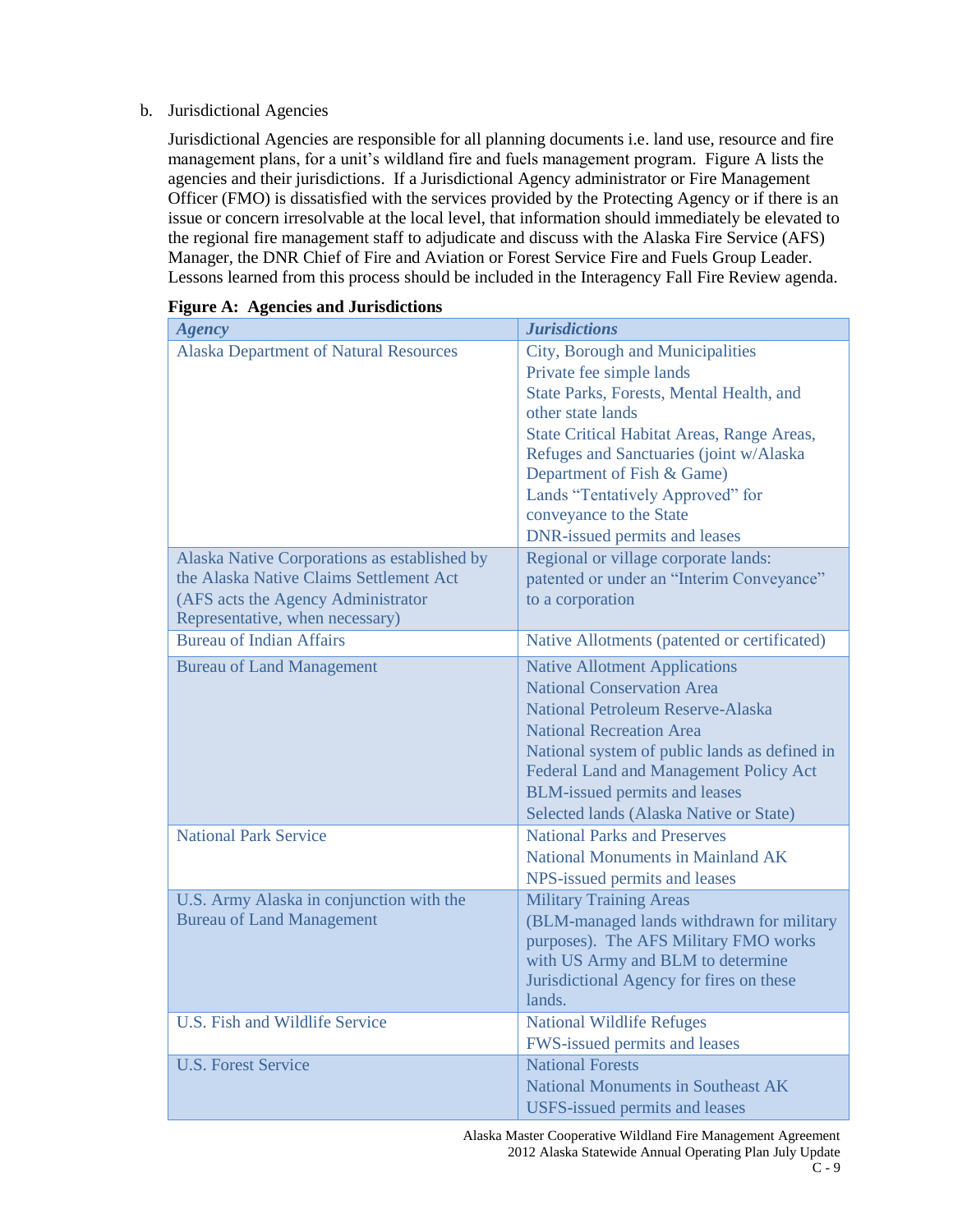Jurisdictional Agency administrators are responsible to:

- 1) Ensure management actions taken by the Protecting Agency are compliant with unit plans and Jurisdictional Agency policy.
- 2) Set the strategic fire direction pre-season as defined in the AIWFMP; ensure management option designations are appropriate and reviewed annually; and identify general restrictions and constraints on their administrative unit. Management option change procedures are addressed in the AIWFMP.
- 3) Identify resources and sites which require site-specific protection in accordance with the AIWFMP.
- 4) Approve non-standard responses as defined in AIWFMP and record in an approved decision document.
- 5) Work collaboratively with Protecting Agency and other affected Jurisdictional Agencies and provide strategic incident objectives and constraints to ensure land and resource management objectives are met and documented during the decision support process. For incidents on federal lands or Alaska Native village and regional corporation lands, use of Wildland Fire Decision Support System (WFDSS) is required.
- 6) Approve the incident's decision document and complete periodic assessments, when required.
- 7) Develop and jointly sign a Delegation of Authority to implement the decision document when incident complexity is Type 3 and above.
- 8) Assign, as the incident complexity warrants, an Agency Representative and/or Resource Advisor.
	- a. BIA service contactor providers serve as Resource Advisors for Native Allotments.
- 9) Participate in Incident Management Team (IMT) briefings to discuss local issues, personnel and facilities and establish a formal recognition of agency roles.
- 10) Collaborate with Protecting Agencies and IMTs regarding media releases concerning resource conditions, policies and management objectives for their agency.
- 11) Participate in IMT closeouts and contribute to the written evaluation of their performance in the implementation of the direction contained in the Delegation of Authority.
- 12) Investigate and pursue all legal actions that are deemed necessary for human-caused fires.
- 13) Provide written standards that address wildfire suppression activity damage repair.
- 14) Determine the need for, develop and manage Emergency Stabilization and Burned Area Restoration activities.
- 15) Manage fire prevention and education programs.
- 16) Coordinate and manage fire closure/restriction programs for agency lands.
- c. Protecting Agencies

Protecting Agencies maintain and operate the wildland fire suppression organization in Alaska with the primary intention of providing cost-effective suppression services and minimizing unnecessary duplication of suppression systems. Suppression services include all management actions intended to protect identified values from a fire, extinguish a fire, or alter a fire's direction of spread. Management actions for the protection of identified values include, but are not limited to, surveillance, mapping, and site actions. If a Protecting Agency has an issue or concern with the Jurisdictional Agency that is irresolvable at the local level, that situation should immediately be elevated to the AFS Manager, the DNR Chief of Fire and Aviation, or Forest Service Fire and Fuels Group Leader to discuss and adjudicate with the regional fire management staff. Lessons learned from this process should be included in the Interagency Fall Fire Review agenda.

The Protecting Agencies are the DNR, and the Bureau of Land Management-AFS and USFS.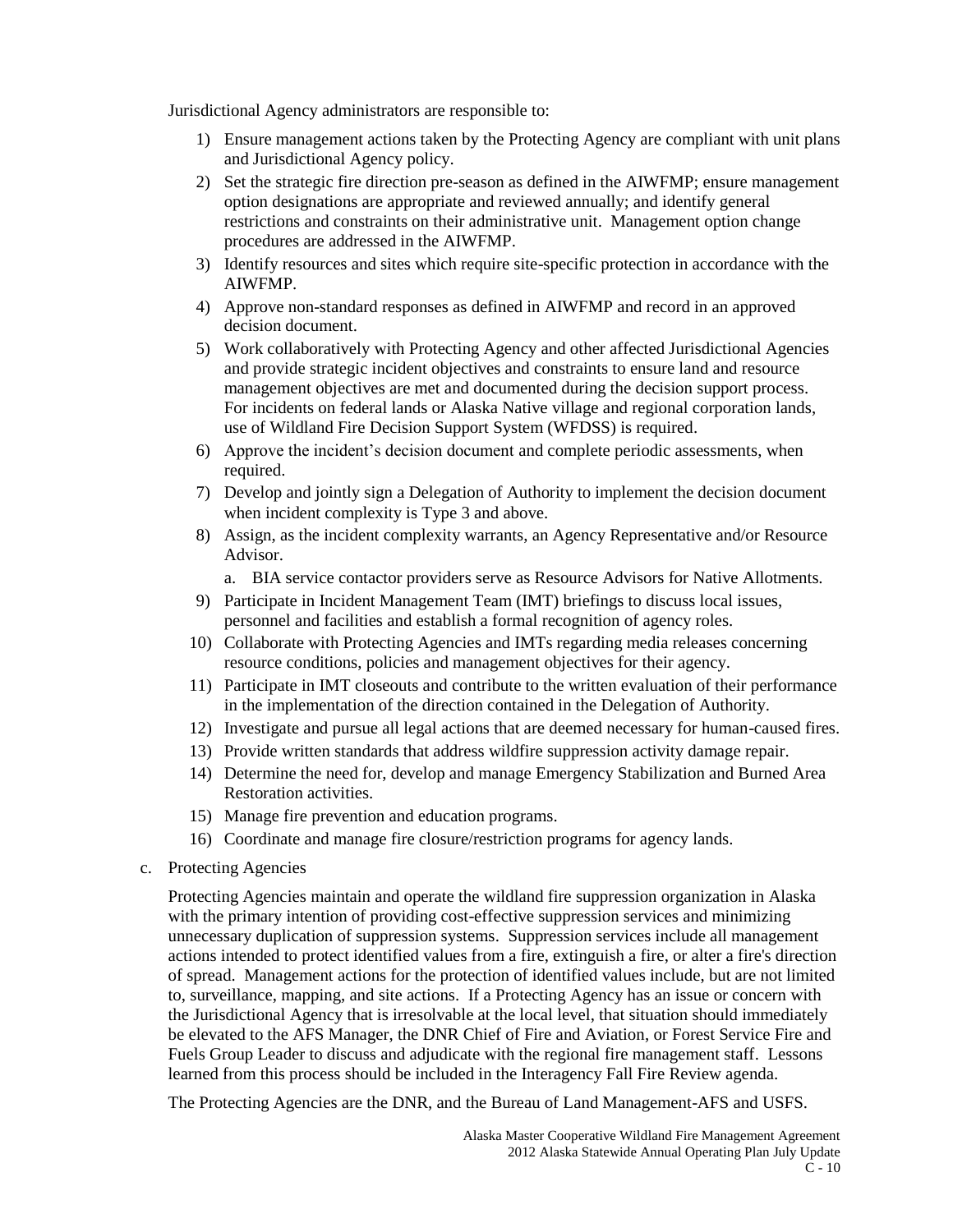The Protecting Agencies will:

- 1) Provide the operational control for suppression services in support of the Jurisdictional Agency's mission.
- 2) Provide fire detection coverage based on levels of lightning activity and human use or at Jurisdictional Agency's request.
- 3) Determine and document the incident location, management option and cause.
- 4) Implement the initial response based on management option designation and notify the appropriate Jurisdictional Agency of any fire detected on or threatening that agency's lands in accordance with the AIWFMP.
- 5) Complete an analysis as determined by agency policy to determine the complexity of a fire to assist in the selection process of the appropriate management organization for complex incidents.
- 6) Assign Incident Commander for initial and extended responses.
- 7) Develop and jointly sign a Delegation of Authority to implement the decision document when incident complexity Type 3 and above.
- 8) Provide supervision and support including oversight, direction and logistical support for all wildfires.
- 9) Assign a Protecting Agency liaison to out-of-State Type 1 and 2 IMTs.
- 10) Conduct initial IMT briefings with the affected Jurisdictional Agencies.
- 11) Conduct IMT closeouts and consolidate IMT evaluations completed by the Protecting Agency and affected Jurisdictional Agencies.
- 12) Complete wildfire suppression activities damage repair.
- 13) Fulfill interagency reporting requirement as directed in the AIMG and provide Jurisdictional Agencies with final fire reports.
- 14) For fires occurring in Full and Critical Management Option areas that escape initial attack and all fires 100 acres or greater, submit fire perimeter data timely for ongoing incidents and final fire perimeter files with the final fire report for display on the AICC website and inclusion in the Geographic Information System (GIS) Fire History file using GIS protocols.
- 15) Provide fire surveillance updates including latest perimeter maps for ongoing fires as negotiated with the Jurisdictional Agencies.
- 16) Provide wildland fire management related training to Jurisdictional and other Protecting Agency employees including emergency fire fighters based on needs and available training space.
- 17) Collaborate with Jurisdictional Agencies and IMTs on media releases that provide fire statistics and on-going suppression/management actions on fires. Questions regarding Jurisdictional Agency policy or actions will be referred to that agency.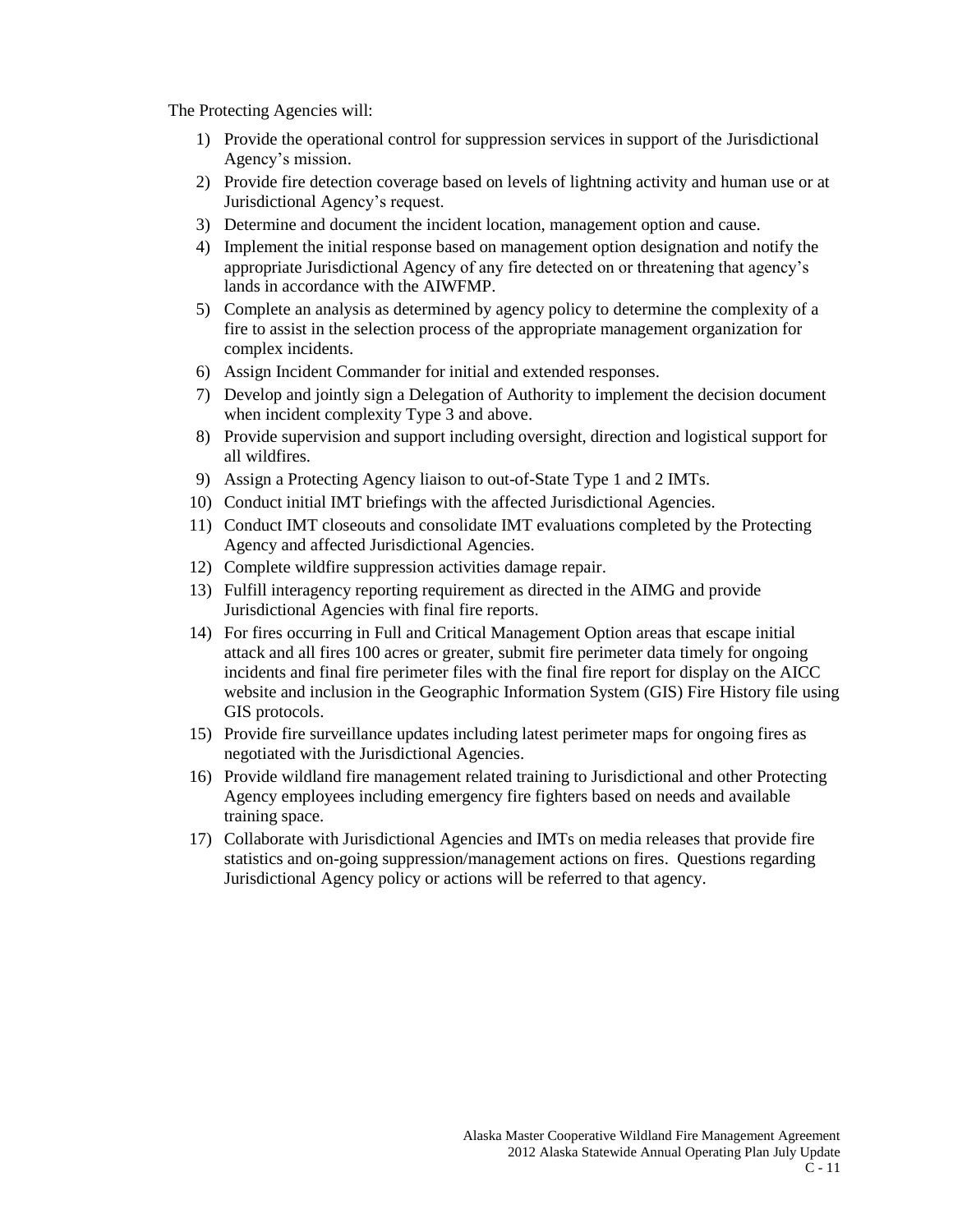# **INTERAGENCY COOPERATION**

- 8. Coordinating Groups
	- a. Alaska Interagency Wildland Fire Management Plan

The AWFCG is responsible to review and update, as warranted, the AIWFMP. That plan and its appendices are available at<http://fire.ak.blm.gov/administration/awfcg.php>

The AIWFMP is a component of this Statewide AOP.

The purpose of AIWFMP is to promote a cooperative, consistent, cost-effective, interagency approach to wildland fire management and it is the interagency reference for wildfire operational information. It specifies direction for the response to a wildfire that is based on the management option designation and provides guidelines to Jurisdictional and Protecting Agencies for decision support direction as the complexity of a wildfire increases.

b. DOI Fire Committee

This Committee has been dissolved as of March 2012.

- 9. National Incident Management System: Refer to Master Agreement.
- 10. Annual Operating Plans

Zone/Area/Forest/local Jurisdictional Units AOPs will be incorporated as attachments to this AOP when completed and as appropriate. The format for all AOPs should be similar to this Statewide AOP and address local operating procedures. AOPs should be submitted annually no later than May 15 to agency representatives listed below in Clause 58; USFS AOPs should be submitted to the Region 10 Fire and Fuels Group Leader.

11. Interagency Fire Dispatch Centers

The Interagency Fire Dispatch Centers by Protecting Agency are listed below in Figure B.

a. Staffing

The Interagency Fire Dispatch Centers are staffed prior to May 1 and after August 15 as determined by the Protecting Agency. Between May 1 and August 15, most centers operate from 08:00 to 18:00 hours, 7 days per week. Galena and Southwest Area are exceptions to the aforementioned dates. Center hours are extended as needed. All Interagency Fire Dispatch Centers will have an after-hours contact protocol.

The Interagency Fire Dispatch Centers are staffed, funded and supported by the Protecting Agencies responsible for the Zone, Area or Forest in which they are located (See Figure B below). The Kenai Interagency Dispatch Center functions as both a DNR and USFS center and is funded by both agencies.

b. Resource Orders

AFS dispatch works under a two-tier system. Orders flow from the AFS Zones to Alaska Interagency Coordination Center (AICC). DNR works under a three tier system; resource orders are placed from the Areas to the State Logistics Center (SLC); if SLC is unable to fill the resource request, the resource order is placed by SLC to AICC. For the Tongass National Forest, USFS resource requests are placed with Sitka Dispatch to AICC. The Chugach National Forest orders are placed with the Kenai Interagency Dispatch Center to AICC. Reference the AIMG for more specific information.

Resource orders for the Jurisdictional Agencies will be processed through their local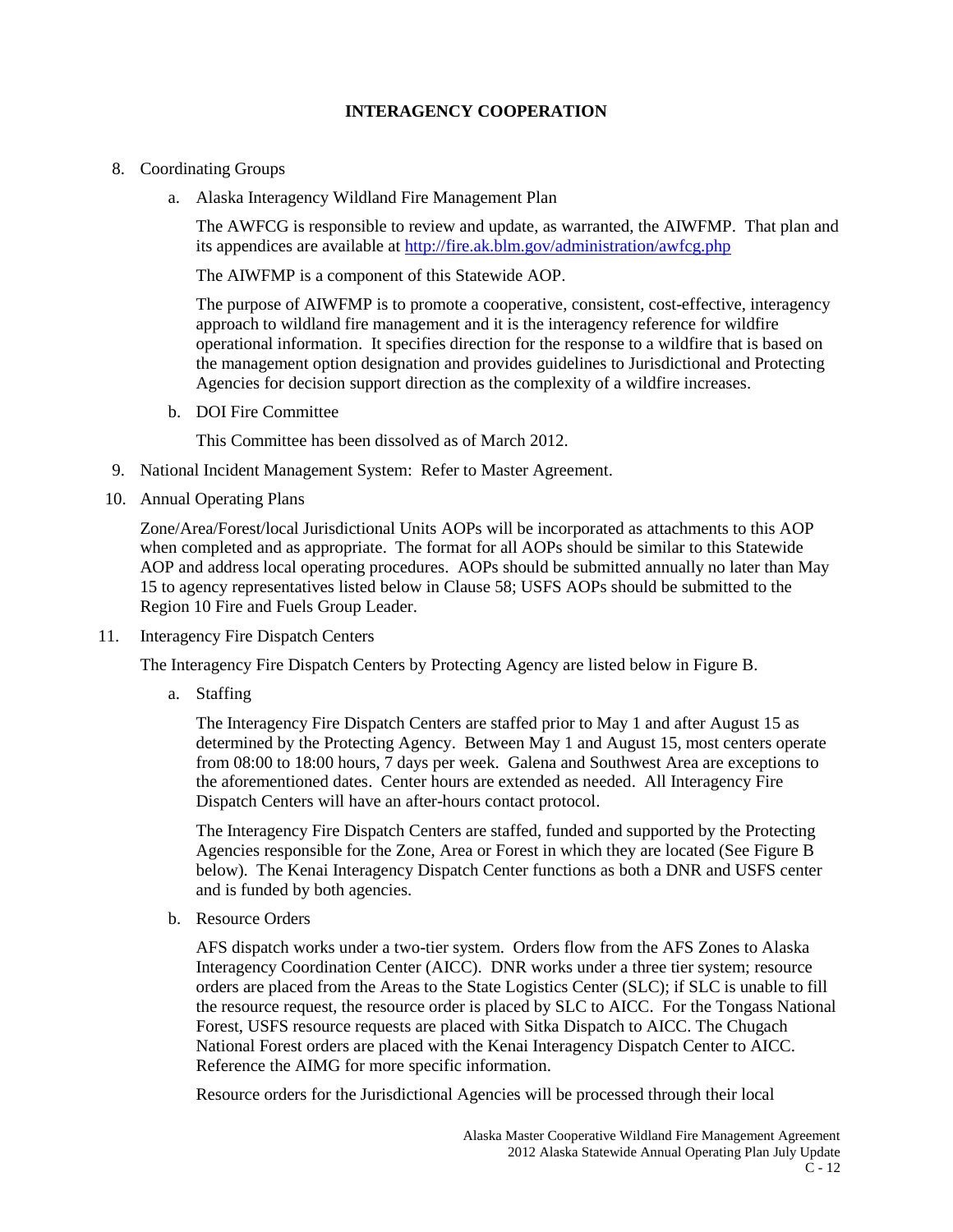Protecting Agency fire dispatch center with the exception of regional office orders which are processed by AICC.

Employees performing virtual (off-site i.e. Fire Behavior Analyst)) incident assignments will be ordered through the standard dispatch ordering system. A charge code will be provided on the resource order. In the event that the employee is ordered to support multiple incidents or to work with a decision support center supporting multiple incidents, the employee will be provided multiple incident charge codes or a large fire support code by the ordering unit or incident supervisor. (See NWCG Memo #13-2011 at [http://www.nwcg.gov/general/memos.htm\)](http://www.nwcg.gov/general/memos.htm)

| <b>Interagency Fire Dispatch Centers</b>                                                        |                                      |                                                                                                                                                                                                                                                                                                                                                                                                                                                                                                                                                                        |                 |                             |                 |
|-------------------------------------------------------------------------------------------------|--------------------------------------|------------------------------------------------------------------------------------------------------------------------------------------------------------------------------------------------------------------------------------------------------------------------------------------------------------------------------------------------------------------------------------------------------------------------------------------------------------------------------------------------------------------------------------------------------------------------|-----------------|-----------------------------|-----------------|
| <b>DNR Protection Area*</b>                                                                     |                                      | <b>AFS Protection Area***</b>                                                                                                                                                                                                                                                                                                                                                                                                                                                                                                                                          |                 | <b>USFS Protection Area</b> |                 |
| <b>Area</b>                                                                                     | <b>Location</b>                      | Zone                                                                                                                                                                                                                                                                                                                                                                                                                                                                                                                                                                   | <b>Location</b> | <b>Forest</b>               | <b>Location</b> |
| <b>State Logistic Center</b>                                                                    | Fairbanks                            | <b>Galena Zone</b>                                                                                                                                                                                                                                                                                                                                                                                                                                                                                                                                                     | Galena          | Chugach<br>Nat'l Forest**   | Soldotna        |
| <b>Northern Region Areas</b><br>Delta Area<br>Fairbanks Area<br>Tok Area<br>Valdez/Copper River | Delta<br>Fairbanks<br>Tok<br>Tazlina | <b>Upper Yukon</b><br>/Tanana/ Military<br>Zone                                                                                                                                                                                                                                                                                                                                                                                                                                                                                                                        | Fairbanks       | Tongass Nat'l<br>Forest     | <b>Sitka</b>    |
| <b>Coastal Region Areas</b><br>Anchorage/Matsu Area<br>Kenai/Kodiak Area**<br>Southwest Area    | Palmer<br>Soldotna<br>McGrath        | *DNR Protection Area includes the Southeast Area in Haines; the<br>DNR resource staff provides fire suppression services and<br>reporting, as needed; there is no fire Interagency Fire Dispatch<br>Center within the Southeast Area.<br>**Kenai/Kodiak Area and Chugach National Forest maintain the<br>Kenai Interagency Fire Dispatch Center in Soldotna.<br>***Southern Zone located in Anchorage is also under the<br>management of AFS; the Southern Zone dispatch center supports<br>the BLM resource staff and does not function as a fire dispatch<br>center. |                 |                             |                 |

# **Figure B: Interagency Fire Dispatch Centers**

#### 12. Alaska Interagency Coordination Center

The AICC serves as the focal point for statewide tactical resource coordination, logistics support, and predictive services for all state and federal agencies involved in wildland fire management and suppression in Alaska. AICC is located at the AFS facilities in Fairbanks; AFS provides office space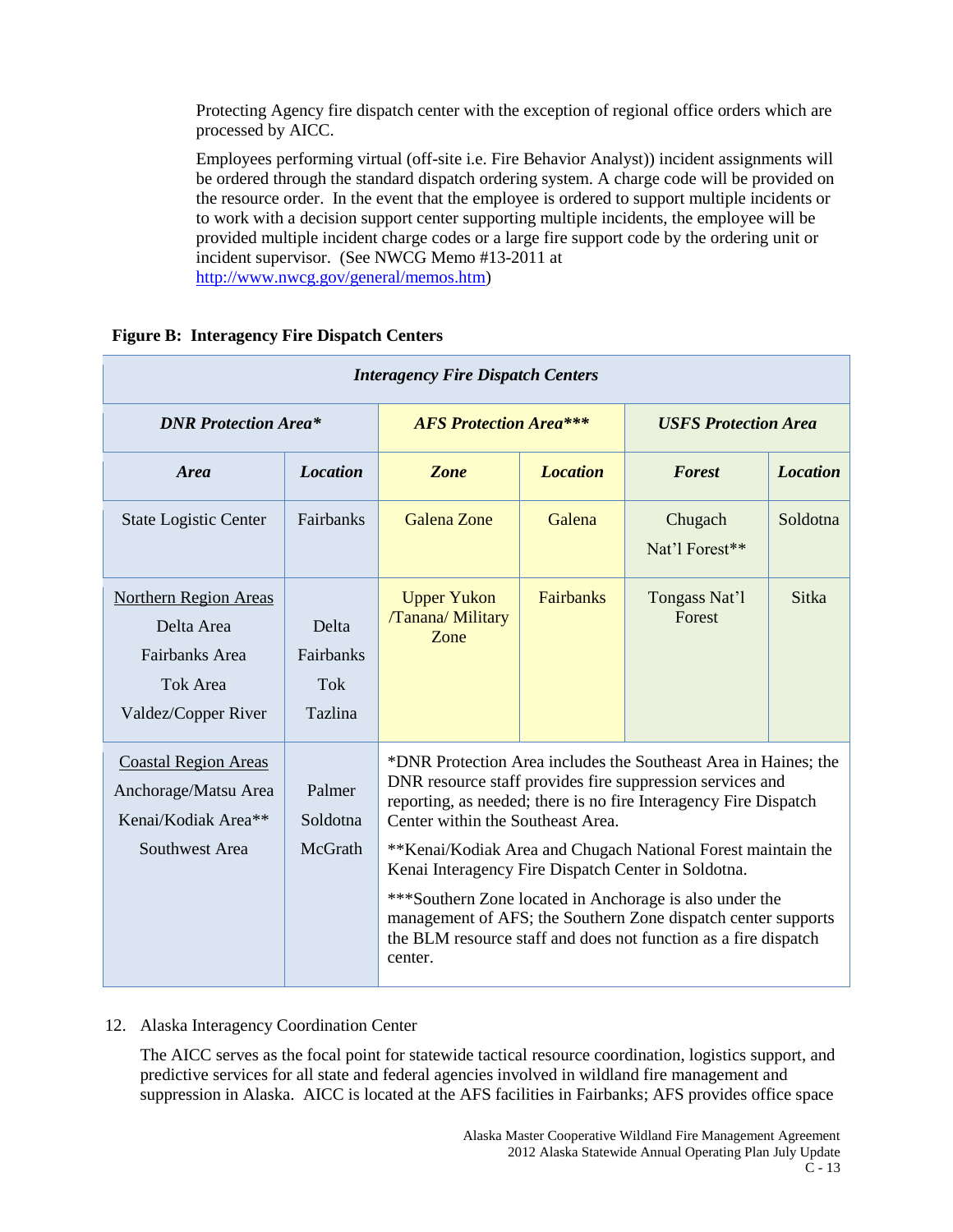and furniture, office equipment and supplies, and telecommunications, computers, network access and support. AFS bills costs associated with these items to DNR in the Annual Fixed Costs Bill for Collection.

Positions are staffed and funded by the employing agency as shown in Figure C. In addition to those positions and at the request of AICC or an individual agency, the DNR Strategic Planner may function as a coordinator for WFDSS fire behavior analyses during the 2012 fire season.

| <b>Position</b>                    | Agency                 | <b>Position</b>                                | Agency     |
|------------------------------------|------------------------|------------------------------------------------|------------|
| Center Manager(1 Acting)           | <b>AFS</b>             |                                                |            |
| Logistics Coordinators (3)         | <b>AFS</b>             | <b>Logistics Dispatchers</b>                   | <b>AFS</b> |
|                                    | <b>DNR</b>             | Overhead $(1)$                                 |            |
|                                    | <b>USES</b>            | Aircraft (3)                                   |            |
|                                    |                        | Equipment $(2)$<br>$\bullet$                   |            |
| Intelligence Coordinator (1)       | <b>DNR</b><br>(vacant) | Intelligence Dispatchers (2)                   | <b>AFS</b> |
| Fire Weather Program Manager       | <b>NPS</b>             |                                                |            |
| (1 shared position)                |                        |                                                |            |
| Tactical Resources Coordinator (1) | <b>AFS</b>             | <b>Tactical Resources</b><br>Dispatchers $(3)$ | <b>AFS</b> |

**Figure C: AICC Staffing and Funding 2012**

# a. Alaska Interagency Mobilization Guide

The AIMG is published annually by April 15, and is the reference guide for interagency mobilization. All changes should be submitted to AICC by March 31 using the Change Request Form located [http://fire.ak.blm.gov/logdisp/aimg.php.](http://fire.ak.blm.gov/logdisp/aimg.php)

The AIMG identifies policy and agreements that establish the standard procedures that guide the operations of multi-agency logistical support activities. The guide is an extension of agency manuals, handbooks, directives, and instructional memorandums relating to logistical support. It is intended to promote uniformity of logistical support communications, facilitate interagency dispatch coordination, and ensure that the most timely and cost-effective support services are provided. This guide is designed to accommodate amendments as needed. The AIMG is a component of this Statewide AOP by reference and is available at <http://fire.ak.blm.gov/>

b. AICC Website

The AICC website at<http://fire.ak.blm.gov/> is a comprehensive source of fire-related information including, but not limited to, the Alaska Preparedness Levels, the Daily Situation Report, current and historic fire perimeter maps, media releases, planned prescribed fires, historical fire data, current weather forecasts, weather station readings, Canadian Forest Fire Danger Rating System indices, predictive services products, incident management teams, crew use and the EFF Type 2 Crew Rotation List.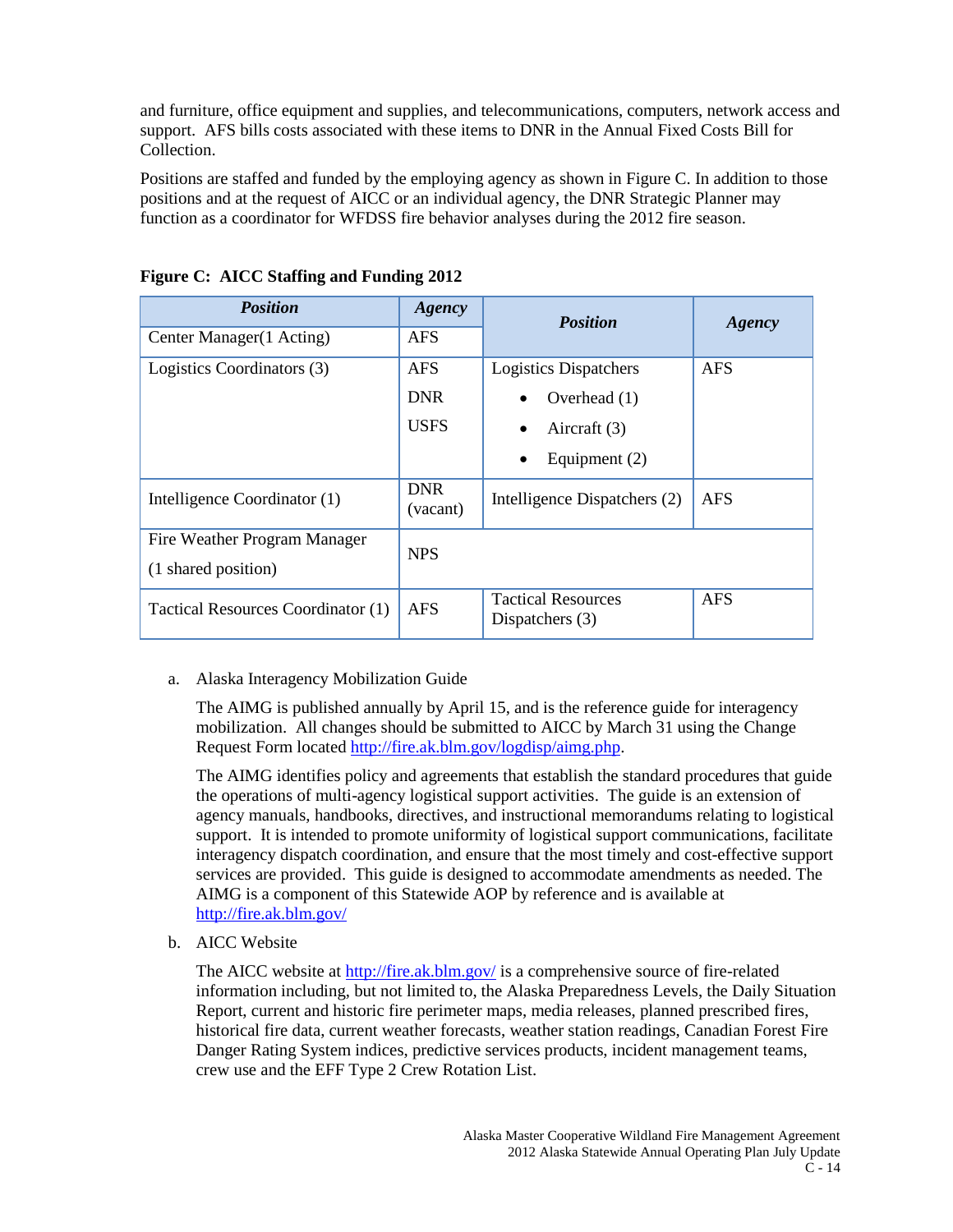c. Internal Movement of Jurisdictional Agency Resources

Internal Jurisdictional Agency mobilization of agency resources within Alaska and to/from the Lower 48 is at the discretion and cost of that agency. These internal movements may be accomplished without the use or notification of AICC. However, placing these resources on a Resource Order and statusing those in the Resource Ordering and Status System (ROSS) is recommended to facilitate tracking their use and availability while in Alaska.

If agency resources are charging to a fire code, use of ROSS and coordination with the Protecting Agency FMO is required with the exception of personnel on their home unit and acting within the scope of their authority. Charges that will be included in the cross-billing must be supportable.

13. Interagency Resources

Reference the AIMG for types, procedures and protocols. All agencies' assigned personnel will function under the receiving agency's health, safety, and air operations procedural policies unless the sending agency's policies are more stringent, in which case the more stringent policies will be followed. When safety issues, concerns, or questions develop, agency subject matter experts will be contacted for resolution.

a. Availability

During the fire season, as necessary, each Jurisdictional and Protecting Agency will determine what resources are available for initial response and/or incident assignments, notify the local Protecting Agency Fire Management Officer (FMO), and status in ROSS. This information will be provided by the Protecting Agency FMOs to their representatives for the Daily Statewide Strategy Meeting. Area/Zone/Forest resource availability will be managed within the local Area/Zone/Forest.

b. Daily Statewide Strategy Meeting

Daily meetings include the DNR statewide conference call, the AFS Tactical Meeting and Area/Zone/Forest briefings. Each Protecting Agency will decide which resources will be made available for standby, pre-positioning, or commitment to an incident. The AICC USFS Logistic Coordinator will be the focal point for USFS resources. During the Daily Statewide Strategy Meeting (routinely attended by the DNR Fire Operations Forester, the AFS Chief, Division of Fire Operations, and the AICC Manager, and available to jurisdictional representatives), the final distribution of resources will be made. The status of the statewide shared tactical resources will be conveyed to Interagency Fire Dispatch Centers via the teletype. Considerations include:

- Use of all available in-state resources
- Ordering of additional resources from the Lower 48
- Alaska and National Preparedness Levels
- Severity funding requests both agency-specific and interagency

Once the distribution of resources has been established, the priority for dispatch of these statewide tactical resources will be based on protection priorities as established in the AIWFMP. AICC may override decisions made at the Statewide Strategy Meeting when responding to immediate critical needs.

c. Statewide Shared Tactical Resources

Statewide shared tactical resources include the smokejumpers, aerial supervision modules, air attack, lead planes and airtankers. The protocols for requesting and use of these resources are in the AIMG.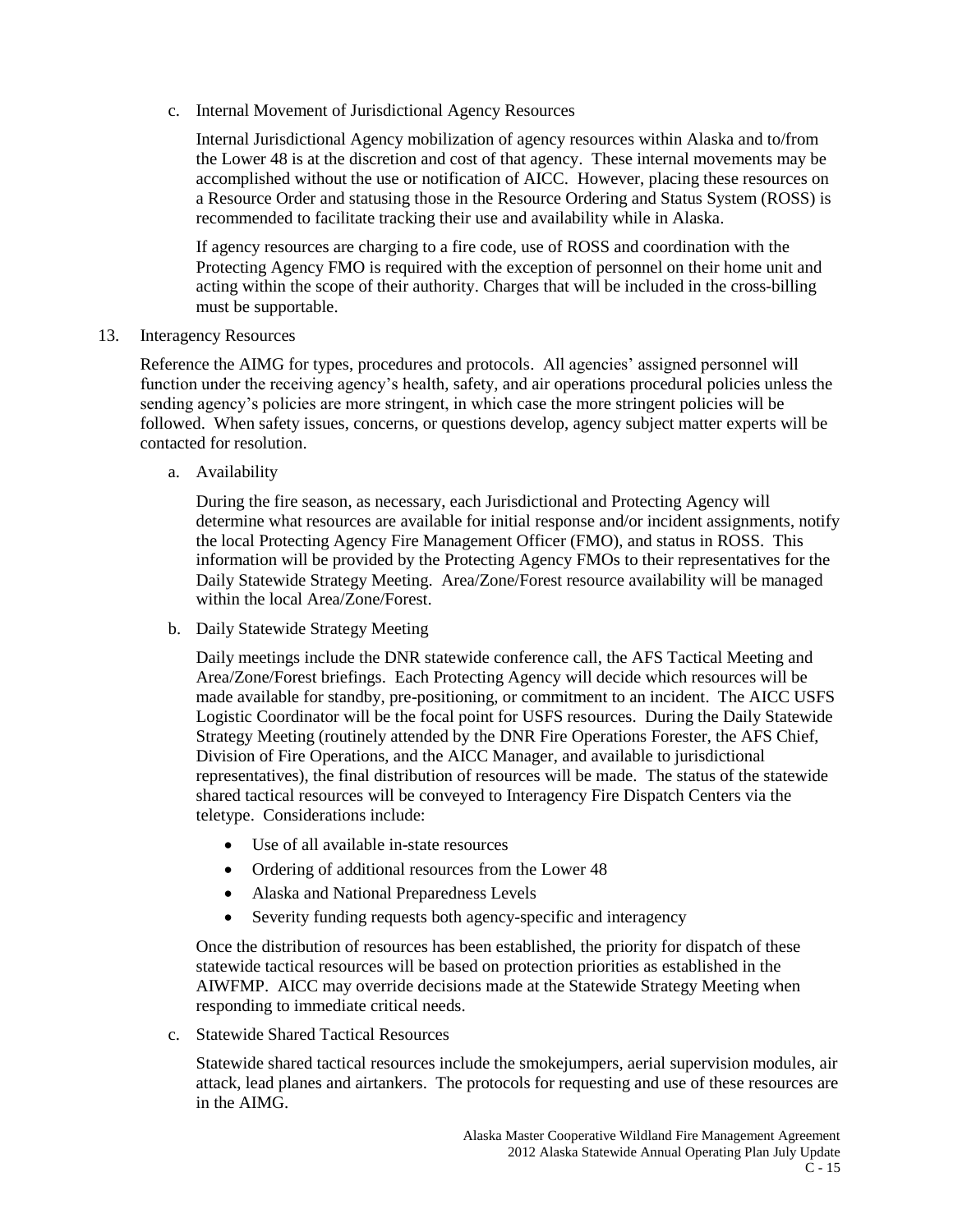Requests for extended and weekend staffing will be processed by AICC and costs will be allocated to the agency making the request. These costs and the resulting support costs are included in the Bill for Collection for Suppression and Non-Specific Suppression Support.

d. Mutual Support

The Protecting Agencies may request tactical resources from each other for initial response without processing a Resource Order. OF-288 time sheets will be completed and signed before tactical and/or support resources are released. If this is not possible, teletype or email approval of hours worked is acceptable.

Jurisdictional Agency resources may respond based on a verbal request from the Protecting Agency but follow up documentation on a Resource Order is required or approved Time Report. (Crew Time Report (CTR) or an Emergency Firefighter Time Report (OF 288)).

Any non-Stafford Act, non-fire response request requires a Reimbursable Agreement be in place prior to filling a request.

e. Extended Staffing Requests

All requests for extended staffing must be approved and a charge/reimbursable code assigned by the Protecting Agency FMO. The use of local Jurisdictional or Protecting Agency resources will be documented at the local dispatch level to support overtime authorizations and billing procedures and be provided to the regional fire management offices. For cost recovery billing by the Jurisdictional Agency (see AOP Clauses 36 and 44k), a Resource Order is required for extended staffing by Jurisdictional Agency resources.

f. Supplemental Resource Requests

Cost incurred for supplemental resource request mobilizations and assignments will be apportioned as decided at the Daily Statewide Strategy Meeting or by the Alaska Multi-Agency Coordination Group (AMAC) and included in the Bill for Collection for Suppression and Non-Specific Suppression Support.

g. Severity Funding Requests

Information on severity funding is available [http://www.nifc.gov/policies/pol\\_severity\\_funding.html](http://www.nifc.gov/policies/pol_severity_funding.html)

Severity funding may be used to: temporarily increase or extend seasonal firefighting staff and resources; provide for extended use of aircraft or additional aircraft and resources; pay for standby; and increased fire prevention activities.

h. Fire Medic Program

The Fire Medic Program is managed by an AFS Safety and Occupational Health Specialist and the DNR Division of Forestry Safety Officer. The physician sponsor is the Medical Director of the program. The AFS Safety and Occupational Health Specialist is the Fire Medic Coordinator.

The "Alaska Interagency Wildland Fire Medic Policy" and its appendices, including the Program's Standard Operating Guidelines, are the program's managing documents. Copies are available from the Fire Medic Coordinator. See the AIMG for ordering procedures.

DNR provides the administrative support to process all hiring, payroll, worker's compensation, travel and other miscellaneous expenses associated with EFF Medics.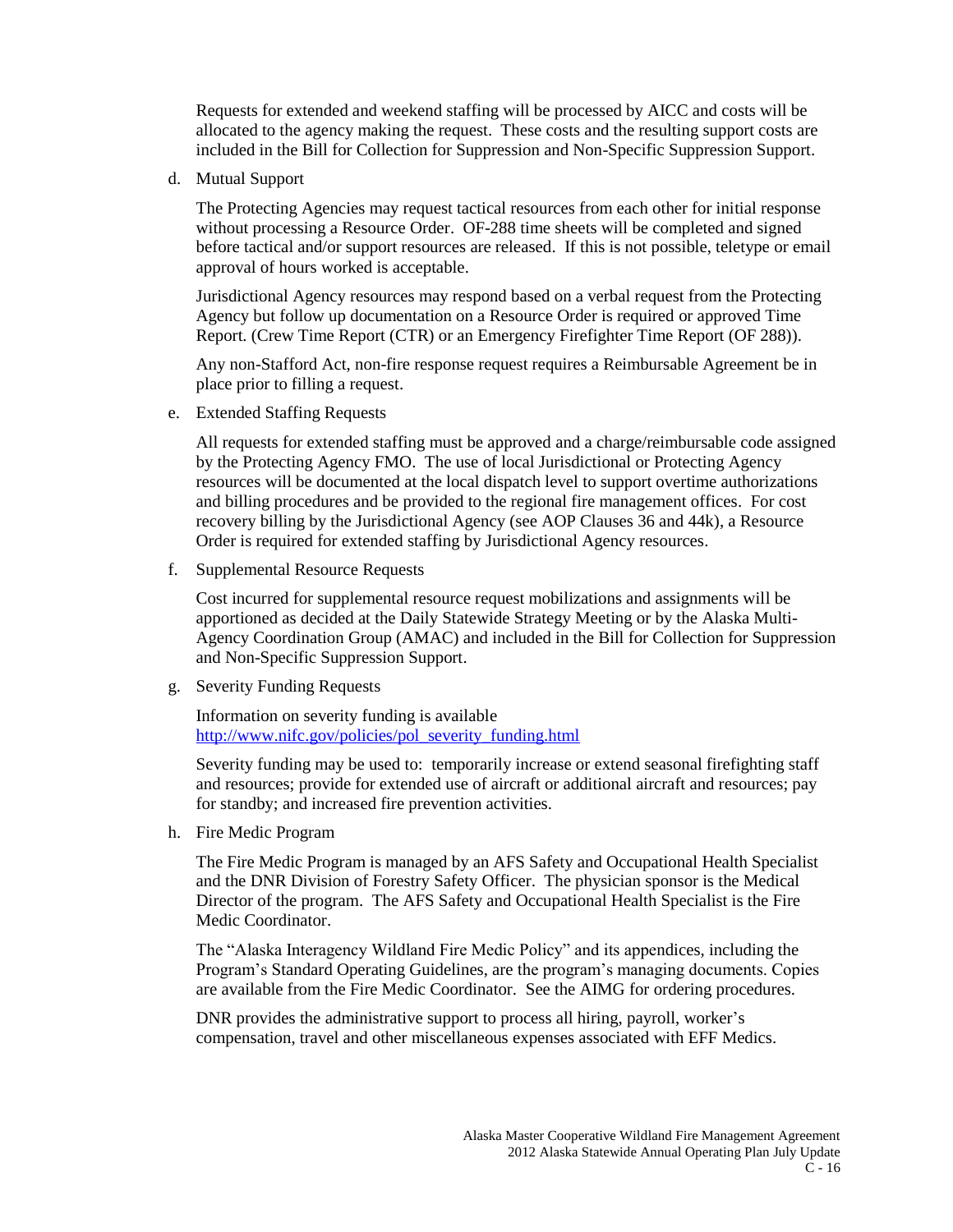AFS funds the Fire Medic Coordinator who is responsible for the program's management and operations. This includes stocking and maintaining all Fire Medic kits, training of Fire Medic personnel, and mobilization of Fire Medics, kits and support equipment and supplies. The Coordinator will also ensure all Fire Medics have the necessary personal protective clothing and other warehouse items needed for their assignments.

The costs incurred for pre-season orientation training for Fire Medics is divided equally between AFS and DNR. Pre-season replacement of expired kit items and restocking during the fire season are charged to individual incidents, when possible. When replacement costs are not charged to incidents, they are divided equally between AFS and DNR. Fire Medic expenses incurred on incident assignments are charged to that incident. The reimbursable costs for the Fire Medic Program are included in the Suppression and Non-Specific Support Bill for Collection.

i. Type 2 Crew Mobilization

Type 2 crews are managed as defined in the *Alaska Emergency Firefighter Type 2 Crew Management Guide. (*[http://fire.ak.blm.gov/logdisp/crews.php.](http://fire.ak.blm.gov/logdisp/crews.php))

Mobilization of EFF Type 2 crews to the Lower 48 is an Alaskan priority. Parties to this Agreement will provide their resources for assignments as Crew Representatives, Interagency Resource Representatives, and Crew Administrative Representative.

j. Interagency or Agency Crews

Type 1 and Type 2 IA interagency or agency crews will be used as available. By June 1, all Type 1 and Type 2 IA crews should complete their annual training and/or certification requirements. For Type 1 crew certification requirements, reference *the Standards for Interagency Hot Shot Crew Operations*  [\(http://www.fs.fed.us/fire/people/hotshots/ihc\\_stds.pdf](http://www.fs.fed.us/fire/people/hotshots/ihc_stds.pdf)*)*; Type 2 IA crews will meet Red

Book standards. See AIMG for ordering procedures.

k. National Guard

The DNR will establish contacts and necessary agreements for National Guard assistance. All requests for National Guard resources will be processed by SLC.

1. Non-DNR State of Alaska Resources

DNR will process requests for State of Alaska employees and ensure that Reimbursable Services Agreements are in place. Costs are reimbursable to DNR and included with the Suppression and Non-Specific Suppression Support billings.

l. Alaska Orientation Briefing

Lower 48 resources filling Resource Order requests for incident assignments in Alaska will have an Alaska Orientation Briefing package made available to them.

14. Standards

The hiring or employing agencies are responsible for ensuring that local government or volunteer fire department personnel utilized on wildland fires are trained and qualified to the National Wildland Fire Coordinating Group's *National Interagency Incident Management System Wildland Fire Qualification Guide (Publication 310-1)* [\(http://www.nwcg.gov/pms/docs/docs.htm\)](http://www.nwcg.gov/pms/docs/docs.htm), the *USFS Fire and Aviation Management Qualifications Guide* [\(http://www.fs.fed.us/fire/publications/\)](http://www.fs.fed.us/fire/publications/) and/or the US Fire Administration's *Skills Crosswalk Wildland Training for Structural Firefighters* [\(http://www.usfa.fema.gov/fireservice/subjects/wildfire/crosswalk\\_overview.shtm\)](http://www.usfa.fema.gov/fireservice/subjects/wildfire/crosswalk_overview.shtm). Each agency will provide coordination and payment of personnel and equipment, as needed, when local government or volunteer fire department resources are required within their respective Protection Areas. These costs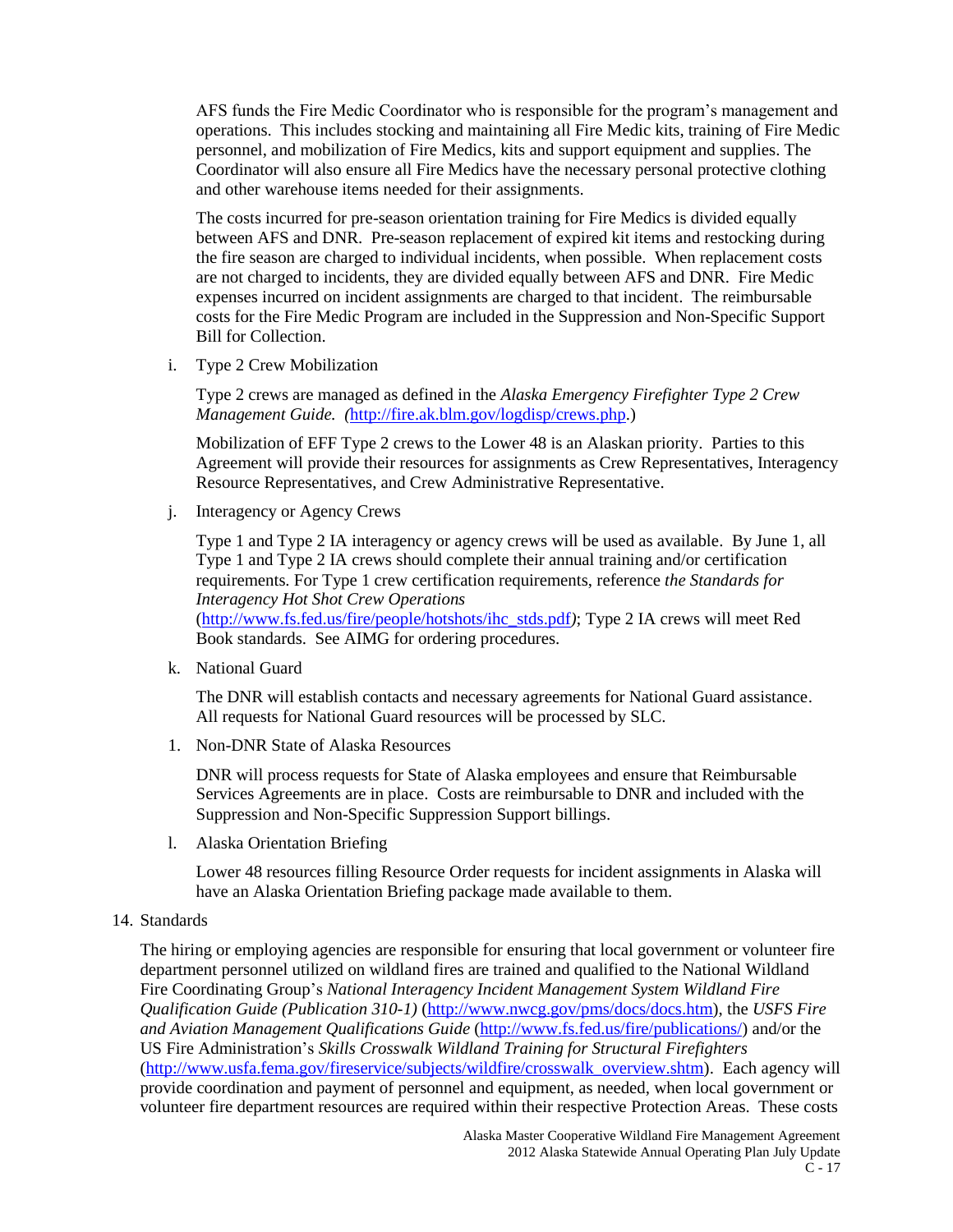may be reimbursable per terms of local agreements. Personnel and equipment of these departments will be utilized only in their areas of specialized expertise and qualification. Additional guidance is contained in the *Interagency Standards for Fire and Fire Aviation Operations (Red Book)*  [\(http://www.nifc.gov/policies/pol\\_intgncy\\_guides.html\)](http://www.nifc.gov/policies/pol_intgncy_guides.html)

# **PREPAREDNESS**

# 15. Protection Planning

The Jurisdictional Agencies are responsible for setting the strategic fire direction.

# **Figure D: Due Dates and Protection Planning Tasks**

| <b>Due Date</b>                 | <b>Protection Planning Task</b>                                                                                                                                                                                                                                         |
|---------------------------------|-------------------------------------------------------------------------------------------------------------------------------------------------------------------------------------------------------------------------------------------------------------------------|
| <b>January AWFCG</b><br>Meeting | AWFCG review and update of AIWFMP. (AWFCG SOP)<br>1)<br>AWFCG selects or affirms the Alaska Type 1 and 2 Incident Commanders<br>(2)<br>for the upcoming fire season. (AWFCG SOP)                                                                                        |
|                                 | Teletype hub at AFS is operational year round. (Clause 41c)<br>3)                                                                                                                                                                                                       |
|                                 | Integrated Fire Management (IFM) system is operational year round.<br>4)<br>(Clause 41d)                                                                                                                                                                                |
| February 1                      | Nominations for Type 1&2 IMT members are due to the applicant's AWFCG<br>Operations Committee Agency Representative. IMT nomination procedures<br>are located at http://fire.ak.blm.gov/ under Logistics and Dispatch.<br>(http://fire.ak.blm.gov/logdisp/overhead.php) |
| Month of February               | AWFCG Operations Committee and Incident Commanders (Type 1&2) select<br>IMT members, Trainees and Apprentices.                                                                                                                                                          |
| March 1                         | Deadline for submitting AIWFMP Management Option designation<br>1)<br>changes to AFS per the Management Option Change Procedures under<br>Documents at http://fire.ak.blm.gov/administration/awfcg.php (Clause<br>51b)                                                  |
|                                 | 2) Deadline for submitting protection area boundary changes to AFS.<br>(Clause 16)                                                                                                                                                                                      |
|                                 | Deadline for submission of site data, orthophotos, and fire perimeter<br>3)<br>updates to AFS to incorporate into the respective Geographic Information<br>System (GIS) files for the use during the upcoming fire season. (Clause<br>51 <sub>b</sub>                   |
|                                 | Updated Federal and State of Alaska Geographic Area Supplements<br>4)<br>available with rates for Emergency Equipment Rental Agreements for<br>upcoming fire season. (Clause 37c).                                                                                      |
| March 15                        | Master Agreement reviewed; Alaska Statewide AOP updated by the<br>signatories to this Agreement and signed by regional and statewide fire staffs.<br>(Clause 55)                                                                                                        |
| March 31                        | AIMG changes submitted to AICC. (Clause 12a)                                                                                                                                                                                                                            |
| April $-1$ <sup>st</sup> week   | Type 1&2 IMTs, Agency Administrators and Fire Management Officers<br><b>Spring Meeting</b>                                                                                                                                                                              |
| April 1                         | 1) Historic Fire Perimeter file updated with prior year data and available                                                                                                                                                                                              |

Alaska Master Cooperative Wildland Fire Management Agreement 2012 Alaska Statewide Annual Operating Plan July Update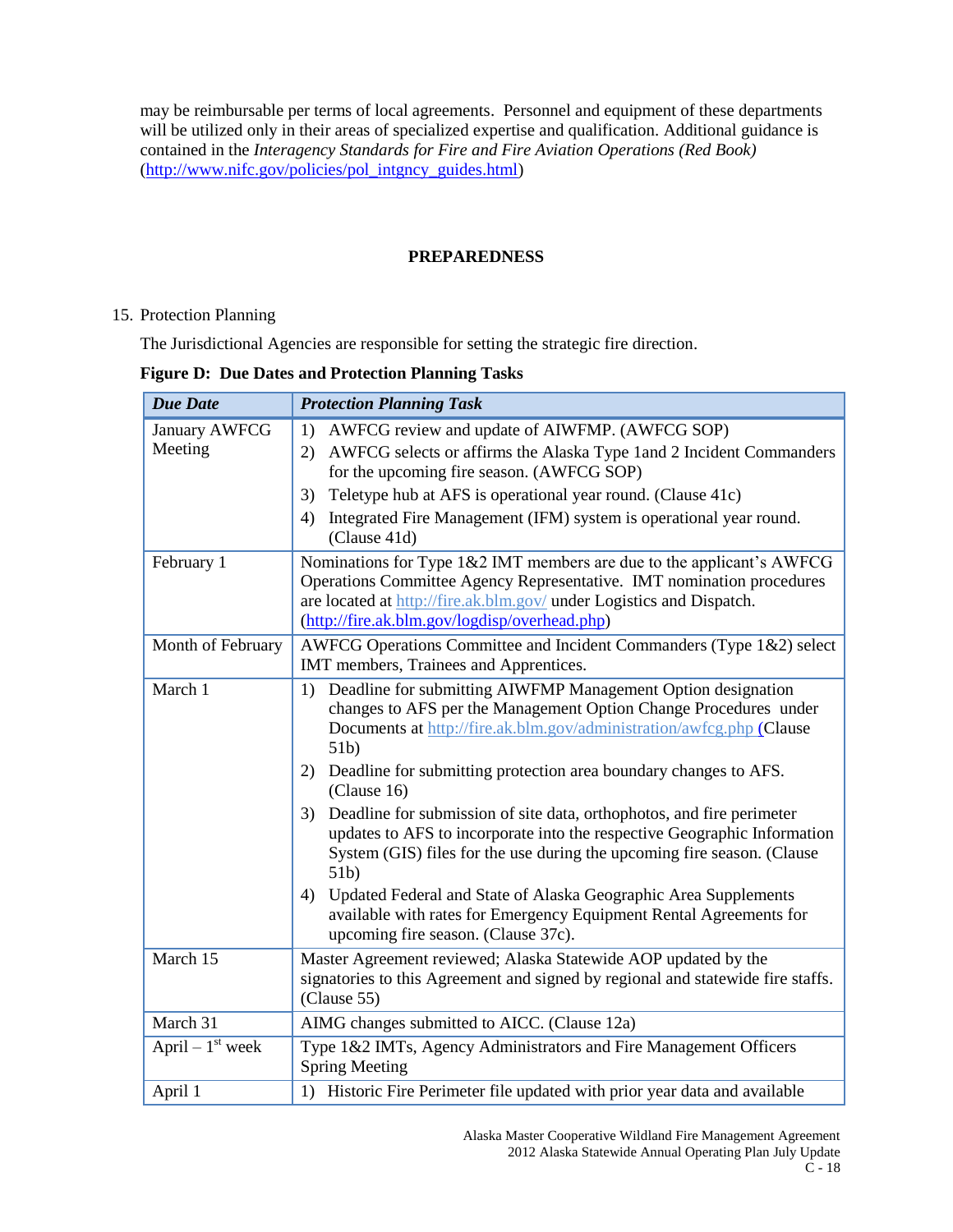|                     | from AFS (Clause 51b1)                                                                                                              |
|---------------------|-------------------------------------------------------------------------------------------------------------------------------------|
|                     | 2) Management Option and Known Sites Database files updated and                                                                     |
|                     | available from AFS for current year. (Clauses 51b2)                                                                                 |
|                     | Strategic Objectives per management option for each unit updated in<br>3)<br><b>WFDSS</b>                                           |
|                     | IFM system annual updates completed<br>4)                                                                                           |
|                     | 5) DNR desired RAWS operational dates to AFS (Clause 42d)                                                                           |
| April 1- Aug 31     | Official State of Alaska Fire Season;<br>1)                                                                                         |
|                     | State Burning Permits required (Clause 21)<br>2)                                                                                    |
| April $1 -$ Sept 20 | Principle operating period for Alaska Fire Weather Program (Clause 42)                                                              |
| April 15            | AIMG available for current fire season (Clause 12a)                                                                                 |
| May $1 - Aug$ 15    | Dispatch Centers staffed 0800-1800 7 days per week with the exception of                                                            |
|                     | Galena and Southwest Area (Clause 11a)                                                                                              |
| May 1               | DNR and AFS exchange information on their fueling services and vendors                                                              |
|                     | available for aircraft operations. (Clause 43)                                                                                      |
| May 15              | 1) Area/Zone/Forest AOPs completed, reviewed and signed, as needed.                                                                 |
|                     | DNR provides the list of aircraft that will routinely operate on AFS ramp<br>2)<br>on Ft. Wainwright to AFS Aviation. (Clause 43g2) |
| May 20              | Lightning Detection Network operational.                                                                                            |
| June 1              | All Alaska Type 1 and Type 2 IA crews have completed their annual training<br>and/or certification requirements. (Clause 13j)       |
| October             | 1) Interagency Fall Fire Review (AWFCG SOP)                                                                                         |
| $2nd$ week          | Type $1&2$ Incident Commander nominations are due to the Operations<br>2)<br>Committee. (IMT Nominations & Selection Process)       |
| Nov 1               | Known Sites Database updated (Clause 51b2)                                                                                          |

16. Protection Areas and Boundaries

Each Area/Zone/Forest maintains a map atlas. The information currently available electronically is the Protection Area boundaries, the Jurisdictional Agency lands, Known Sites, Native Allotments and the management option designations. The official records for land status are the Master Title Plats.

Changes to the Protection Area boundaries may be made at the recommendation of the Jurisdictional or Protecting Agency staff. Documentation will include a description of the change, a map, and the justification for the change. The document will be signed by the Protecting Agency and Jurisdictional Agency(s) FMO(s). This document will be submitted to the affected Protecting Agency managers and affected regional fire management staffs for final approval. The final approval and other documentation will be forwarded to the AICC by March 1 to update their map atlas and coordinate the update of the electronic files. A copy of the documentation will be kept on file at AICC.

17. Fire Protection and Suppression

The Protecting Agencies will provide fire detection coverage based on levels of lightning activity and human use or at the Jurisdictional Agency's request.

Upon discovery, the Protecting Agency is responsible to determine, verify and document the incident location, the Jurisdictional Agency, management option, and cause, and implement the initial response based on the management option designation as described in the AIWFMP. Notification procedures are addressed in the AIWFMP and Clause 25 of this AOP.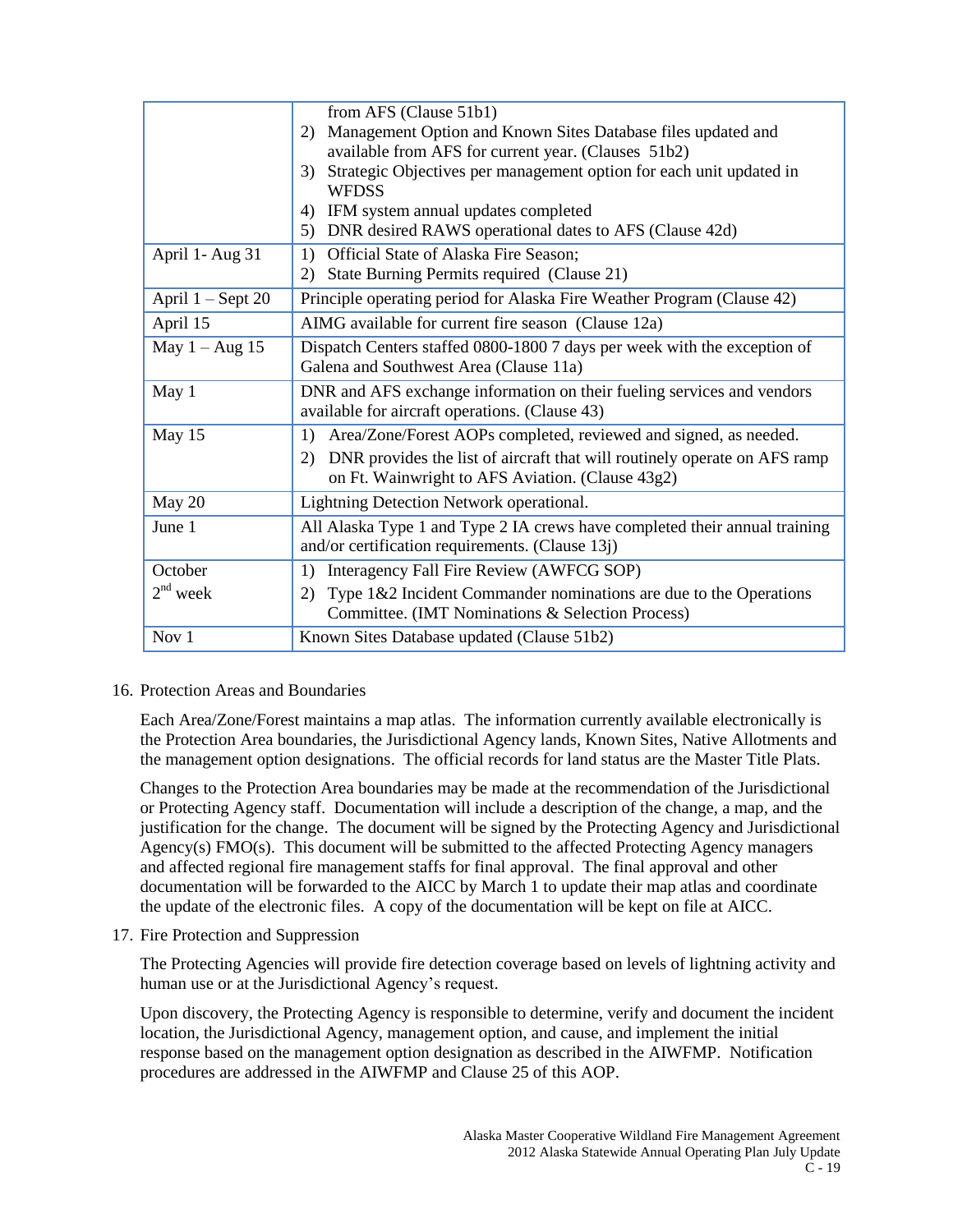18. Joint Projects and Project Assistance

Joint plans will be completed in accordance with agency policies. Costs allocations will be agreed upon and documented in the project plan.

Project expenses are reimbursable; a project code will be assigned and used to track costs and expenses. For the DNR-AFS projects these costs are included in bill for collection for Suppression and Non-Specific Suppression Support.

For DNR, DOI agencies or USFS projects, a reimbursable agreement, bill of collection or a purchase request/order citing this agreement is to be used. (See Appendix E for format)

Additional guidance for the federal agencies is contained in the *Red Book under* Federal Agencies Assistance in the Fuels Management Chapter.

19. Fire Prevention

Fire prevention programs are agency-specific; communication, collaboration and cooperation among the agencies are encouraged. Alaska prevention brochures including Alaska Firewise and other educational materials are available at [http://fire.ak.blm.gov/administration/awfcg.php.](http://fire.ak.blm.gov/administration/awfcg.php)

20. Public Use Restrictions

Fire restrictions and area closures will be coordinated by affected Jurisdictional Agencies and implemented under those agency's regulations. When the AMAC is active, fire restrictions and closures may be suggested by that group but will be implemented under each Jurisdictional Agency's regulations.

21. Burning Permits

Within DNR Protection Area DNR requires burn permits for debris burning during the fire season (April 1 to August 31); however, there are areas where burning permits are not required. Information on DNR burn permits and permit regulations is located at

[http://forestry.alaska.gov/fire/burnpermits.htm.](http://forestry.alaska.gov/fire/burnpermits.htm) Burn permits are subject to burn restrictions and suspensions. (This is distinct from public use restrictions identified above and applies only to those areas and activities that require a burn permit under DNR regulations.) State laws and regulations pertaining to burning practices apply statewide all year (Alaska Statute [41.15.010-41.15-170](http://forestry.alaska.gov/pdfs/AS4115.pdf) an[d 11](http://forestry.alaska.gov/pdfs/11AAC95art6.pdf)  [AAC95 Article 6\)](http://forestry.alaska.gov/pdfs/11AAC95art6.pdf). Penalties may apply for unsafe burning. Permits are required for burning piles, mowed lawns and fields of grasses or brush. Federal agencies are exempt from the DNR permit requirements if the project is covered under an agency approved Prescribed Fire Plan.

Boroughs or municipalities may have more stringent requirements for burning within their boundaries.

All federal and state agencies and the general public are required to follow the Alaska Department of Environmental Conservation (DEC) permitting regulations for prescribed burning. An Open Burn Approval is issued by DEC. Those regulations are available at [http://www.dec.state.ak.us/air/ap/docs/obrguide.pdf.](http://www.dec.state.ak.us/air/ap/docs/obrguide.pdf) The DEC Open Burn Approval Applications are available at<http://www.dec.state.ak.us/spar/perp/permits/pdf/ADECopenburn.pdf>

22. Prescribed Fire and Fuels Management

Prescribed fires are planned, conducted and reported based on individual agency policy. Minimum requirements for the Federal Agencies are in the *Interagency Prescribed Fire Planning and Implementation Procedures Guide* available at

[http://www.nwcg.gov/branches/ppm/fpc/archives/fire\\_policy/index.htm](http://www.nwcg.gov/branches/ppm/fpc/archives/fire_policy/index.htm) Ignition of prescribed fire is also subject to National and Alaska Preparedness Levels. (Reference AIMG for Alaska Preparedness Level information.)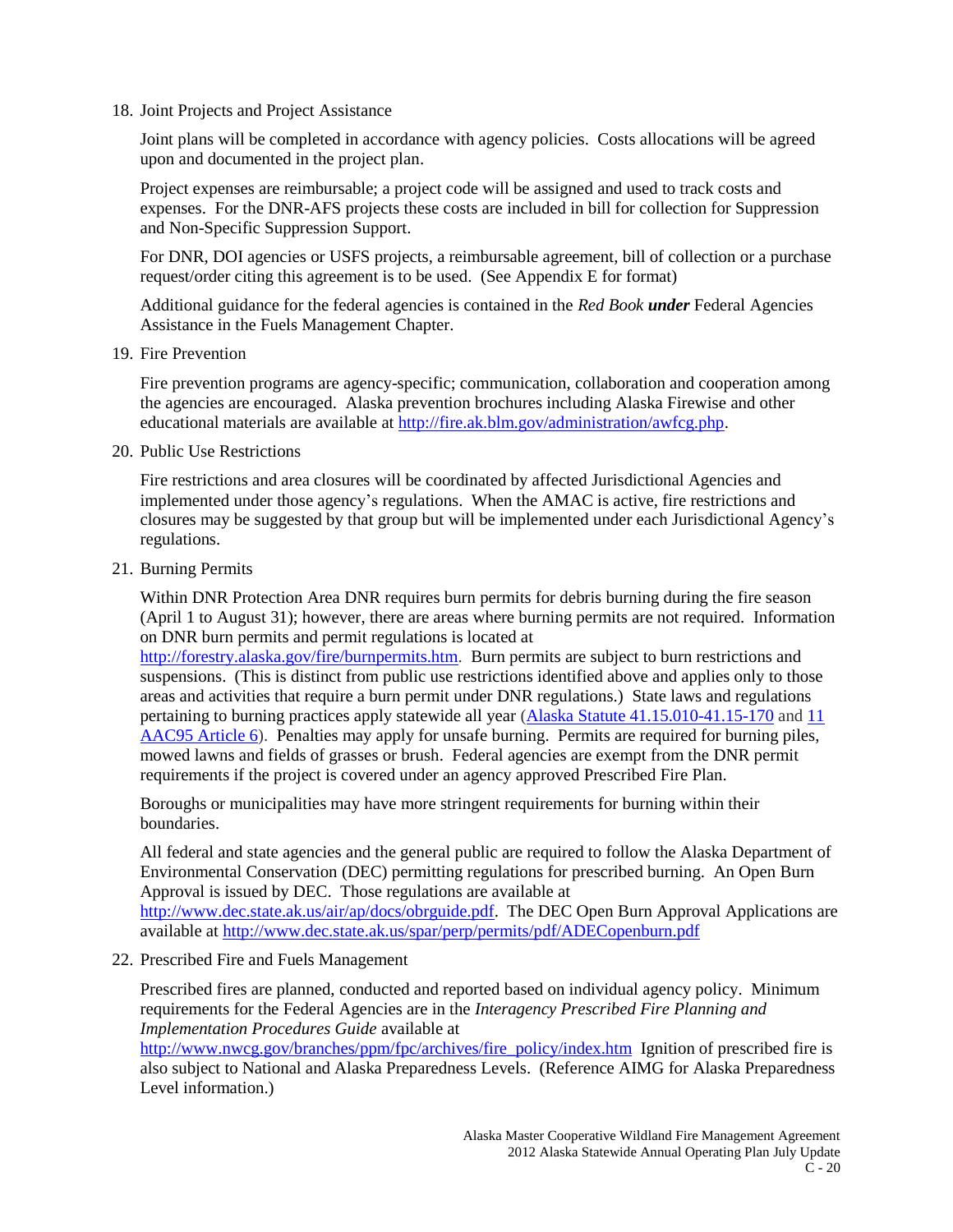During the fire season, it is the responsibility of the Jurisdictional Agency planning the burn to provide timely notification to and place orders with the Protecting Agency local Interagency Fire Dispatch Center and to adhere to the DEC open burn approval stipulations. The local Fire Dispatch Center will be notified daily of the location, planned ignition time, and planned acreage; the point and method of contact will be established; and the contingency forces identified including their location and point of contact. The Burn Boss is responsible to order and inform the contingency forces of any planned burning and ensure their availability. During the project, the Burn Boss will report each evening to the local Fire Dispatch Center acres burned so that the information may be included in the AICC Situation Report.

Billing procedures and charge codes will be established prior to orders being placed and included in the project plan as described in Clause 18. Extended hours for the Interagency Fire Dispatch Center will be negotiated prior to ignition. Costs may include required dispatch staffing beyond normal business hours, travel and transportation expenses, crew salaries, and other project expenses incurred by the Protecting Agency.

23. Smoke Management

Smoke assessments are the responsibility of both the Jurisdictional and Protecting Agencies. The need for air resource advisors is increasing and additional technical expertise for addressing air quality and health related issues may be available through the DEC.

The AWFCG-approved "Smoke Effects Mitigation and Public Health Protection Protocols" are available at [http://fire.ak.blm.gov/administration/awfcg.php.](http://fire.ak.blm.gov/administration/awfcg.php)

For current smoke information and forecast, regulations, advisories, and educational materials, refer to the DEC website [http://www.dec.state.ak.us/air/anpms/index.htm.](http://www.dec.state.ak.us/air/anpms/index.htm)

The *Alaska Enhanced Smoke Management Plan for Planned Fire* (ESMP) was developed by DEC in coordination with the AWFCG Air Quality Committee. The ESMP and its appendices are located at [http://fire.ak.blm.gov/administration/awfcg\\_committees.php.](http://fire.ak.blm.gov/administration/awfcg_committees.php) The ESMP outlines the process and identifies issues that need to be addressed by DEC and federal and state agencies or private landowners/corporations to help ensure that prescribed fire activities minimize smoke and air quality problems. The ESMP Appendices provide additional assistance for interagency sharing of information, the applicability and availability of current smoke management techniques, monitoring protocol, public education strategies, and emission reduction techniques.

#### **OPERATIONS**

#### 24. Fire Notifications

The AIWFMP contains notification requirements the Protecting Agencies follow to inform the Jurisdictional Agencies of fire occurring on their lands. The federal agencies are mandated to use WFDSS to document fire occurrence on their lands and lands for which they have the responsibility to provide fire protection (Alaska Native regional and village corporation lands and Native Allotments). A phone call to the Jurisdiction FMO or their designee and a WFDSS entry suffice for notification. For incidents on state, private and municipal lands, a WFDSS entry and a phone call to the assigned contact are also sufficient for notification. Nonetheless, some units have requested that the Fire Notification Form be utilized in addition to the WFDSS entry. The use of the Fire Notification Form is recommended, and may best function to document notification of Alaska Native regional and village corporations, local governments, and other agencies/entities not normally associated with fire activity.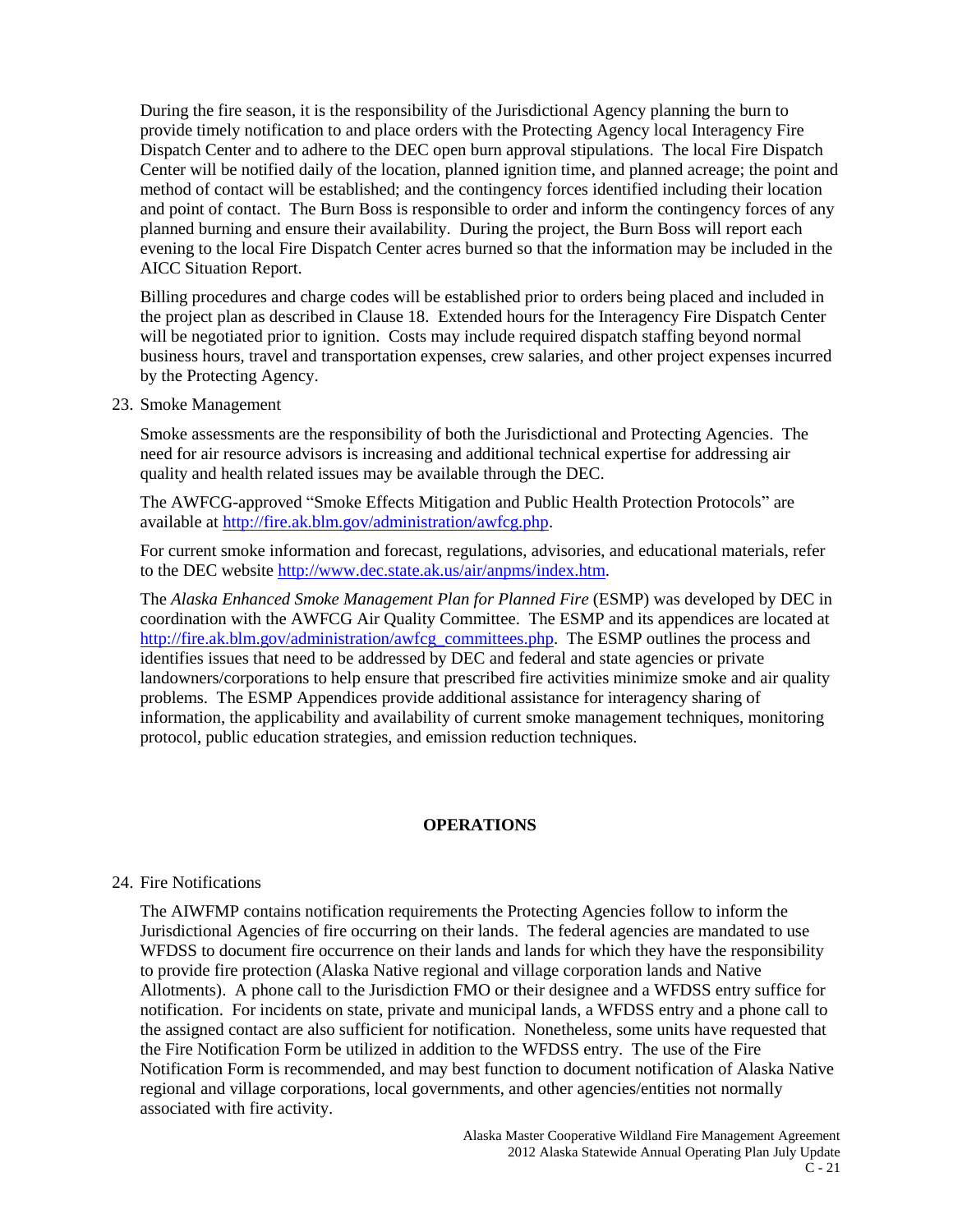In addition to the Jurisdictional Agency notifications listed in the AIWFMP, the following notification protocols will be followed: (Reference Exhibit B for contact names and phone)

- When a fire occurs on in-holdings (Native and State Selected lands, Native allotments, Native corporation lands, and private lands), within the boundaries of a National Park or Wildlife Refuge, the appropriate park or refuge fire staff will be notified.
- For fires occurring in the DNR Protection Area that affect Alaska Native, BLM, FWS or NPS lands, the AFS Military FMO or the Duty Officer will also be notified.
- For fires occurring or threatening Native allotments, the BIA Regional Fire Management Officer will be notified.
- For fires occurring in the AFS Protection Area on lands where the DNR is the Jurisdictional Agency (State, private and municipal lands), the DNR Fire Operations Forester is the Jurisdictional Agency representative to be notified by AFS.
- For fires occurring in USFS Protection Area where the DNR is the Jurisdictional Agency (State, private and municipal lands), the Jurisdictional Agency representative to be notified by the USFS are:
	- o For the Chugach National Forest, the DNR Coastal Region FMO.
	- o On the Tongass National Forest for incidents occurring from Cape Fanshaw south, the Southern Southeast Area Forester.
	- o In the Tongass National Forest for incidents occurring from Cape Fanshaw north, including ABC islands, the Northern Southeast Area Forester.
- For fires occurring on lands managed by the U.S. Army-Alaska, the Military Fire Chief, the Natural Resource Specialist and the Installation Range Manager at each location will be notified by the AFS Military Zone FMO.
	- o Notes:

AFS has an agreement with the U.S. Army-Alaska to provide suppression and fuels management services on BLM lands withdrawn for Army use, but does not have agreements with the Air Force or Coast Guard and for lands under military ownership (ex. Fort Wainwright cantonment area).

Fairbanks Area has an agreement with Clear Air Force Base and Air Force is responsible for suppression costs.

- For fires on Clear Air Force Station, Fairbanks Area will notify appropriate staff at Clear.
- 25. Closest Forces Concept

Reference Clause 24 and 26 in the Master Agreement and Clause 29 below.

The Protecting Agency FMO is responsible to dispatch closest available and appropriate forces for initial response.

The following also applies:

a. DNR Delta Area Authority for Donnelly and Fort Greely Training Areas.

For lands located in the Donnelly and Fort Greely Training Areas, the Army Fire Chief may request initial response assistance directly from the DNR in Critical and Full Management Option areas. All requested suppression costs incurred by DNR are reimbursable by AFS unless covered by a local mutual aid agreement. The AFS Military FMO will be immediately notified of the request and response. The Delta Area Forester and AFS Military FMO will negotiate extended response operations.

b. DNR Matsu Area Authority for Fort Richardson.

For lands managed by the U.S. Army at Fort Richardson, the U.S. Army-Alaska Fire Chief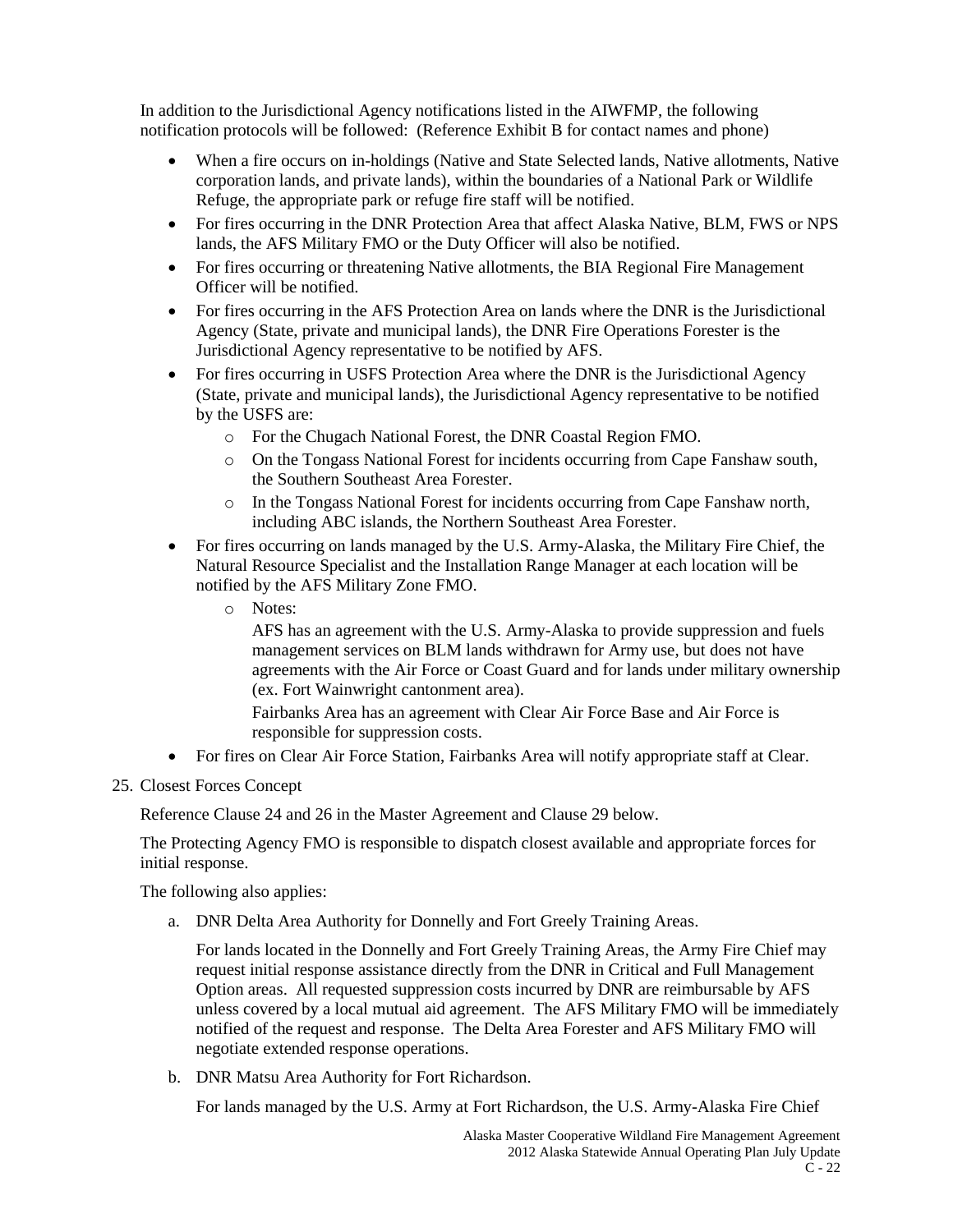may request initial response assistance directly from the DNR. All requested suppression costs incurred by DNR are reimbursable by AFS unless covered by a local mutual aid agreement. The AFS Military FMO will be notified of the request and response. Matsu FMO and AFS Military FMO will negotiate extended response operations.

26. Independent Action

The Protecting Agency retains operational control of the incident regardless of who is responding. The Party taking action will promptly notify the Protecting Agency to identify what other resources are enroute and ensure mitigation of safety issues. See Clause 29 below.

27. Protection Area Boundary Line Fires

See Master Agreement Clauses 16 and 27 and also reference the notification procedures in the AIWFMP and those listed in Clause 25 of this AOP.

28. Escaped Prescribed Fires

If a prescribed fire is declared a wildfire, the Protecting Agency FMO will assume operational control with the cooperation of Jurisdictional Agency and the Burn Boss. A wildfire number will be assigned and all wildfire management costs will be charged to that number. The same analysis and decision support documentation that applies to all wildfires is required. The acreage burned after the fire was declared a wildfire is reported as wildfire acreage in the final fire report. Reference Clause 29 below for the requirements for the decision process.

As dictated by individual agency policy, the Jurisdictional Agency administrator is responsible for conducting the appropriate level of investigation when a prescribed fire is declared a wildfire.

29. Response to a Wildfire

Operational control, as defined in Exhibit A Wildland Fire Glossary of Terms, of wildfire incidents is the responsibility of the Protecting Agency. The Protecting Agency FMO will assign an Incident Commander and provide supervision and support including oversight, direction and logistical support for wildfires. When the fire is not staffed, the Protecting Agency FMO will retain operational control. The Protecting Agency will be responsible for fulfilling daily interagency incident reporting requirements directed in the AIMG and will complete the final fire report which will be provided to the Jurisdictional Agencies. Jurisdictional Agencies are responsible for all fire reporting required by internal agency policy. When practical, the Protecting Agency will provide digital photos (aerial preferred) of threatened Native allotments to BIA Regional FMO for decision support documentation.

a. Initial Response

The Protecting Agencies will initiate the initial response based on the management option designation and notify the appropriate Jurisdictional Agency of any fire detected on that agency's lands in accordance with the AIWFMP and Clause 25 of this AOP. A non-standard response may be used at the discretion of the Jurisdictional Agency or by the Protecting Agency when necessary. Procedures for non-standard responses are in the AIWFMP. For more information on Aviation Operations, Fire Scene Organization and Communications during initial response, refer to Clause 43.

b. Evacuations

Evacuations procedures will be further defined in subsequent AOPs.

1) Red Cross Contacts

When a wildfire occurs inside an organized Borough, the Borough's emergency manager will be the contact point for declared evacuations and the Red Cross. The Borough will typically be the primary agency for evacuee support. Outside the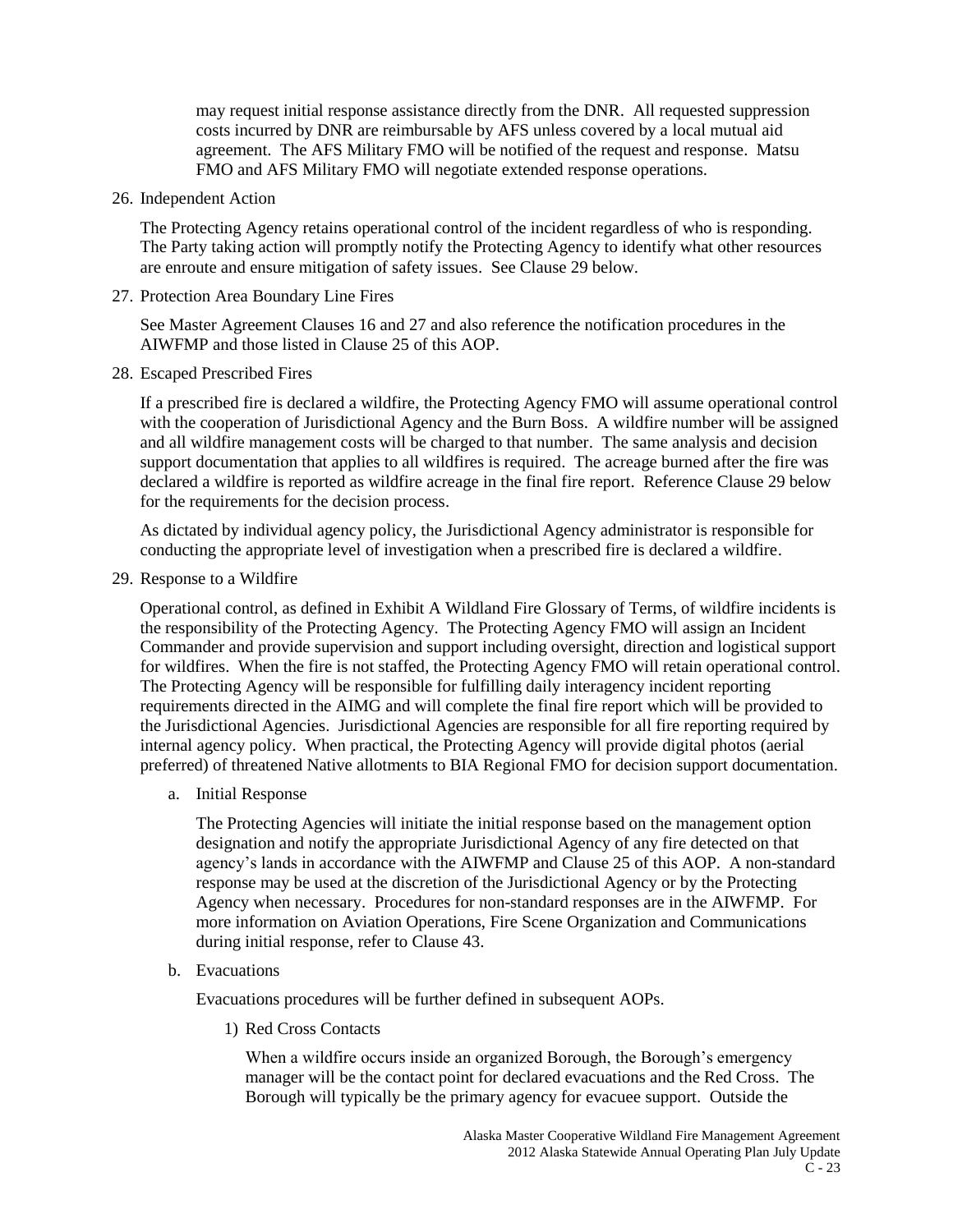Boroughs, the points of contact for the Red Cross are the Operations chiefs for DNR and AFS.

c. Decision Process

Decisions for extended response, non-standard responses and escaped prescribed fires will be documented using WFDSS and will support the strategic objectives defined by the Jurisdictional Agency. (Reference Attachment 6 Alaska WFDSS Protocols.) The Protecting Agencies will initiate the WFDSS process by entering the required information into the Incident Information tab within the WFDSS program. Protecting Agencies will transfer the "ownership" as defined within WFDSS to the appropriate Jurisdictional Agencies; both Jurisdictional and Protecting Agencies will work collaboratively to complete documentation as required. For all incidents:

- Public and firefighter safety issues will continue to be the primary consideration.
- Protecting Agency will complete analysis as determined by agency policy to determine the complexity of the fire. The Protecting Agency will authorize and provide oversight for all incident resources regardless of the complexity level.
- The operational guidelines for special management considerations are contained in the AIWFMP and in Unit Fire Management Plans.
	- o No retardant will be used on federal lands without prior approval of the agency administrator unless there is an immediate threat to life.
	- o Each agency's structure and site protection policies will be reviewed and applied as directed by the Jurisdictional Agency and based on priorities, the overall statewide fire situation and resource availability.
- d. Wildland Fire Decision Support System Approval Requirements

Protecting Agency will develop and implement incident tactics based on verbal approval from the Jurisdictional Agency FMO or agency administrator while WFDSS approvals are being finalized.

WFDSS decisions document the strategic objective and management constraints, the fiscal component and the course of action. Decisions require collaborative efforts by the entities responsible for each of those components to arrive at viable decisions. In WFDSS, decisions will be approved by each entity: the primary responsibilities are for:

- the Jurisdictional Agency(s) to identify the strategic objective and constraints,
- the fiscally responsible agency (AFS has fiscal approval authority for DOI and Alaska Native lands) to provide cost oversight and
- the Protecting Agency FMO to develop implementable courses of action to meet objectives and budgets.

Additional approvals may be required as noted in the Red Book.

*Note:* BIA Regional Fire Management Officer is the approval authority for incidents involving Native Allotments.

e. Fires with Federal Emergency Management Agency Reimbursable Expenses

If incident expenditures qualify for the Fire Management Assistance Grant Program (FMAGP) under Federal Emergency Management Agency (FEMA), a new incident number/FIRECODE may be issued to track expenses during the FEMA qualifying period. This grant program is applicable to fires occurring on state and private lands regardless of Protecting Agency. Reference Clause 44 below for billing procedures and documentation requirements.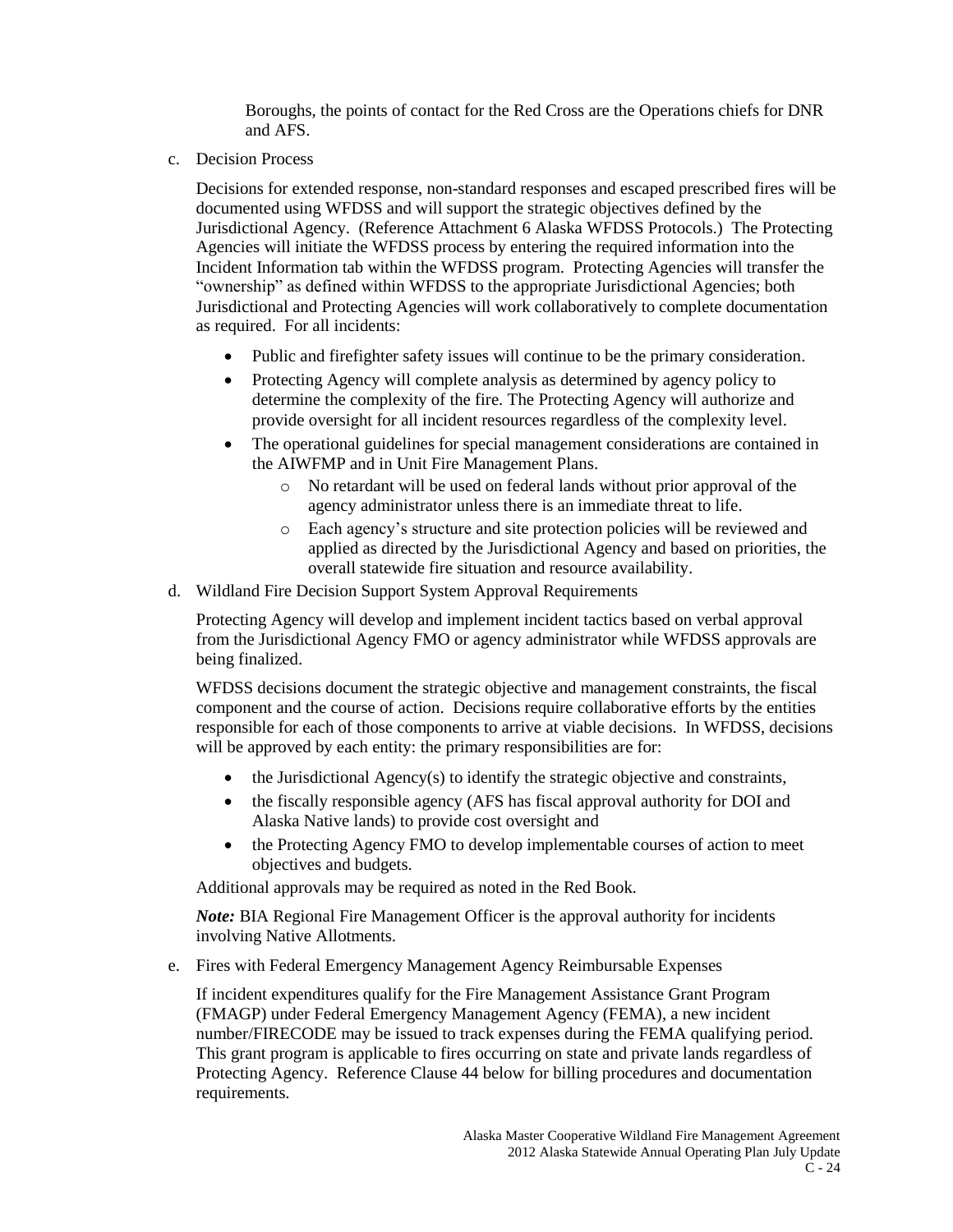# f. Surveillance and Monitoring

Periodic surveillance will continue for the duration of the fire to evaluate fire behavior and threats. Surveillance frequency will be coordinated between the Protecting Agency and the Jurisdictional Agency; both agencies will notify the Interagency Fire Dispatch Center prior to departure of a surveillance flight. A documented decision analysis and support process may be appropriate based on complexity or initiated at the discretion of the Jurisdictional Agency.

Monitoring for fire effects and research purposes is at the Jurisdictional Agency's discretion. The Jurisdictional Agency will coordinate with the Protecting Agency FMO and notify the Interagency Fire Dispatch Center prior to departure of a monitoring flight over on-going incidents.

Any flights, monitoring actions or visits to the fire, or within the vicinity of the fire, will be coordinated with the on-site Incident Commander or Protecting Area FMO.

g. Agency-Specific Reporting Requirements

The Jurisdictional Agency will follow internal agency requirements.

h. Post-fire Activities

Protecting Agencies are responsible for completing wildfire suppression activities damage repair per Jurisdictional Agency's written direction prior to demobilization.

Jurisdictional Agencies are responsible for post fire assessments and Emergency Stabilization and Burned Area Rehabilitation projects per agency policy and funding. For DOI agencies, additional information is found at<http://www.fws.gov/fire/ifcc/Esr/home.htm> and for USFS direction is located at [http://www.fs.fed.us/biology/watershed/burnareas/index.html.](http://www.fs.fed.us/biology/watershed/burnareas/index.html)

30. Delegations of Authority, Briefings and Evaluations

A Delegation of Authority, consistent with the Master Agreement and this AOP, will be jointly developed and signed by the affected Protecting and Jurisdictional Agency representatives. A written Delegation will be prepared when incident complexity is a Type 3 or above.

Protecting and Jurisdictional Agencies will participate in IMT in-briefings to provide information on local issues, personnel, facilities and identify key representatives. The Protecting Agencies will authorize and provide oversight for incident resources regardless of the complexity level and may assign a liaison to out-of-state IMT Type  $1 \& 2$ . The Jurisdictional Agencies may assign Resource Advisors and/or an Agency Administrator Representative.

The Protecting and Jurisdictional Agencies' staff should be notified of the location and time of the IMT In-briefings and Closeouts in advance to promote attendance and allow for their travel time. During Closeouts, each agency may contribute to the written evaluation of IMT's performance in the implementation of the direction contained in the Delegation of Authority; the Protecting Agency is responsible for compiling the final evaluation documents.

IMT evaluations, minutes from the closeout and IMT final narrative will be forwarded to the Protecting Agency's chiefs of Fire Operations. Lessons learned from the IMT debriefings will be an Interagency Fall Fire Review agenda item.

31. Priorities

Under Alaska Preparedness Levels 1-3, the Protecting Agencies' fire operation leads set resource allocation priorities; under Preparedness Levels 4 and 5, the AMAC approves those priorities. Reference AMAC Handbook [\(http://fire.ak.blm.gov/administration/mac.php\)](http://fire.ak.blm.gov/administration/mac.php) and Alaska Preparedness Levels in the AIMG [\(http://fire.ak.blm.gov/logdisp/aimg.php\)](http://fire.ak.blm.gov/logdisp/aimg.php).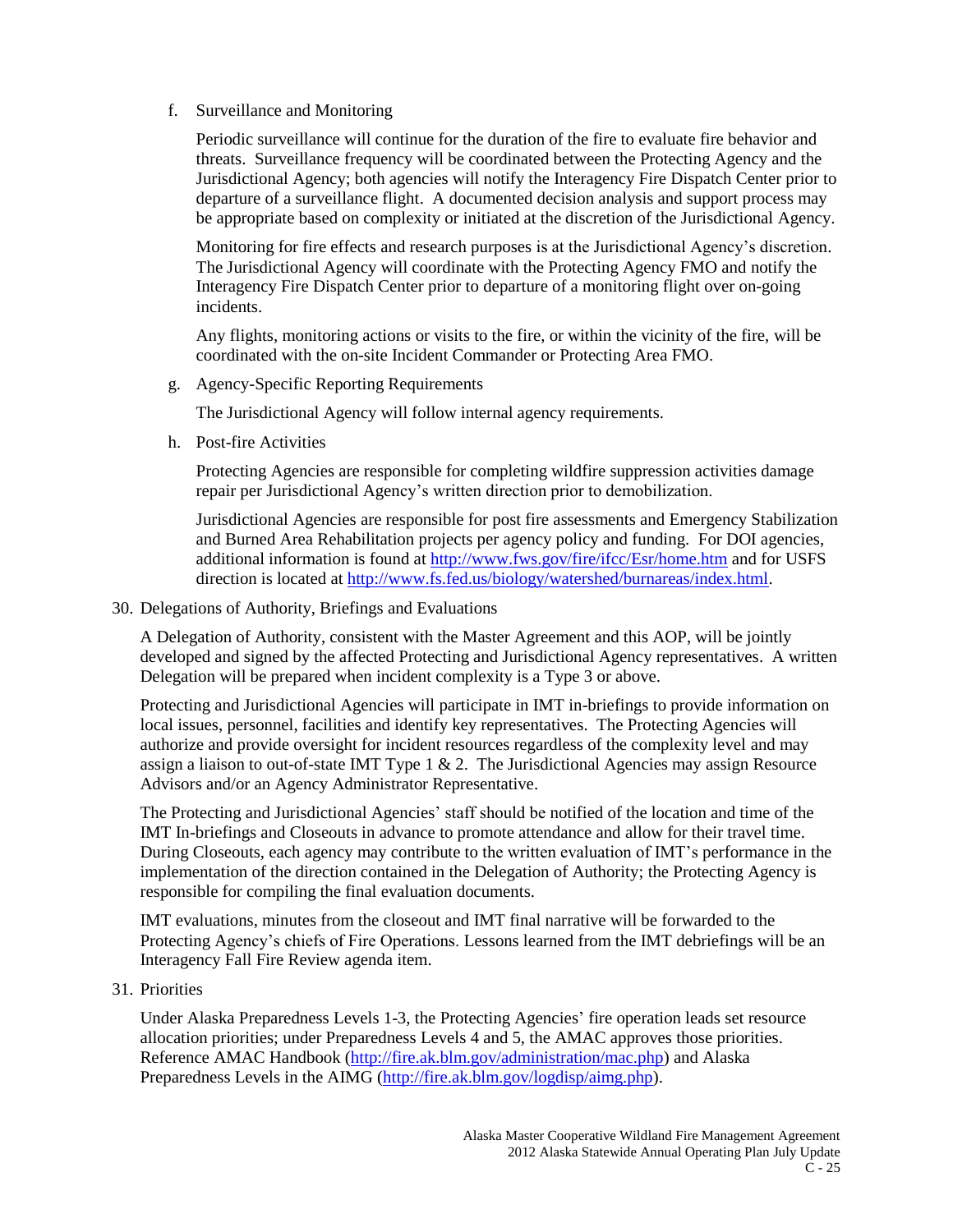#### 32. Preservation of Evidence

All fires suspected of being human-caused will be investigated to the degree possible by the initial response Incident Commander. The Jurisdictional Agency will be notified immediately of suspected human-caused fire and will determine if the fire scene is to be formally investigated and if so, will provide an investigator. The Jurisdictional Agencies will pursue any legal actions deemed necessary. When incidents impact multiple agencies lands, collections will be pursued jointly and cooperatively by each affected agency to the extent practical.

The Incident Commander will:

- Locate and protect the point of origin of fire.
- Search for and protect evidence.
- Identify and document witnesses and other persons at fire scene (Name and contact information, if possible).
- Document observations, actions, and findings.
- 33. Stafford Act Response

In Alaska, AFS is the operational lead for National Response Framework Emergency Support Function #4 Firefighting. Stafford Act Subtitle B Section 621 (c) 1 allows for the mobilization of State resources.

# **USE AND REIMBURSEMENT OF INTERAGENCY FIRE RESOURCES**

- 34. Appropriated Fund Limitation: Refer to Master Agreement.
- 35. Duration of Assignments

Incident Commanders will release initial response resources to their primary responsibilities as soon as priorities allow or unless otherwise agreed to by the home unit of the initial response resources. With the exception of smokejumpers, who will be released within 48 hours from the initial response and whose use beyond 48 hours will be negotiated. (Also reference the AIMG section that addresses Work/Rest, Length Of Assignment, and Days Off; Day off policies are agency specific.)

36. Fire Suppression and Cost Share Agreements

For more billing details reference Clause 44 of this AOP and Exhibit D.

There is no billing between federal agencies for expenses incurred on wildfires on federal lands. (Interagency Agreement for Wildland Fire Management among the BLM, BIA, NPS, FWS and the USFS, FY2010-FY2015, Section VI.B.1.)

BIA, FWS and NPS may bill DNR to recover costs incurred in support of DNR for extended staffing requests and incident assignments. Costs must be documented on appropriate fiscal documents (i.e. Resource Order, travel voucher, OF-288, CTR, fuel receipts). Billing will be processed by the respective regional offices.

Billing figures for in-state fires are determined by the point of origin of the incident and the initial actions taken upon discovery. It is the intent of this procedure to attribute fire suppression costs to the agency who has taken the risk of allowing a fire to burn without suppression action, other than surveillance or site specific protection, during the stages when it can be most easily suppressed. It is the responsibility of the Protecting Agencies to identify to the best of their ability the exact location of fires when first detected, document that location, implement the initial response based on the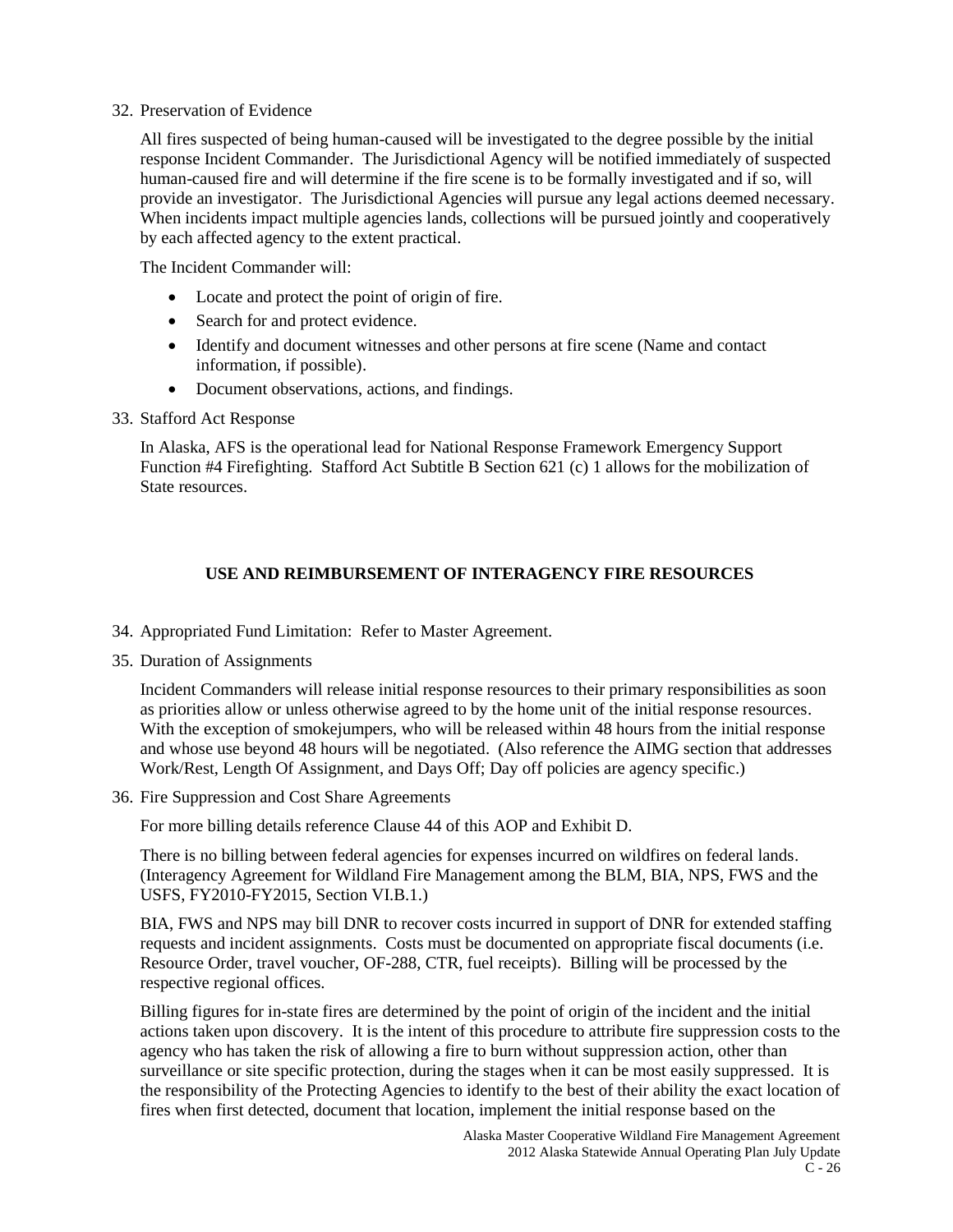management option designation, and notify the Jurisdictional Agency.

AFS is fiscally responsible for the costs of wildfires on DOI administered lands and Alaska Native lands other than those in southeast Alaska; DNR is fiscally responsible for costs of wildfires on State, private and municipal lands; USFS is the responsible party for costs incurred on National Forests and Alaska Native lands in southeast Alaska. This does not diminish the oversight role of Jurisdictional Agency administrators.

- a. AFS, DNR and USFS Incident Billing Criteria
	- When the initial actions upon discovery are an effort to extinguish the fire, the costs will be apportioned based on the acres burned and the associated responsible fiscal agency.
	- When the initial action upon discovery is surveillance, or site specific protection, all costs incurred are attributed to the agency on whose land the fire originated and billed to the party that is fiscally responsible.
	- Costs will be apportioned for non-standard responses on a case-by-case basis and will follow the protocols listed above.
- b. Fires That Merge

A Cost Share Agreement may be appropriate to delineate final cost allocations per fire number. (See ICS209 and agency final fire reports directions for reporting requirements and referenc[e http://www.nwcg.gov/general/memos.htm](http://www.nwcg.gov/general/memos.htm) for NWCG Memo 14-2011 for additional considerations.)

c. AFS, DNR and USFS Complex Billing Criteria

Unless otherwise directed in a Cost Share Agreement, when fires are assigned to a complex, costs for each fire within the complex will be apportioned as described above under AFS, DNR and USFS Incident Billing Criteria.

Unless the following direction is superseded by a Cost Share Agreement approved by the AFS Manager-, DNR Chief of Fire and Aviation and/or the USFS Group Leader for Fire and Aviation, complex costs that cannot be attributed to individual fires will be prorated. DNR and AFS agree that costs attributed to an individual fire equates to the effort involved in managing that fire. Therefore, it is assumed that complex costs that cannot be assigned to an individual fire can be apportioned as a percentage of effort/cost attributed to each fire. Every effort will be made to assign costs to individual fires that are appropriate to that fire. Only costs that cannot be reasonably attributed to an individual fire will be assigned to the complex.

d. Audits

Each Protecting Agency shall be subject to audit for five (5) years after final payment. Audits shall be confined to those matters connected with the performance of the Master Agreement and the supporting Exhibits.

37. Incident / Fire Business Management

Fire business management and accountability for costs are the responsibility of the Protecting Agency managing the incident; Protecting Agencies will abide by their own agency procurement regulations. Pay rates and business practices are dependent on employing agency.

Supply and Equipment purchases require supporting Resource Order numbers in order to be reimbursed.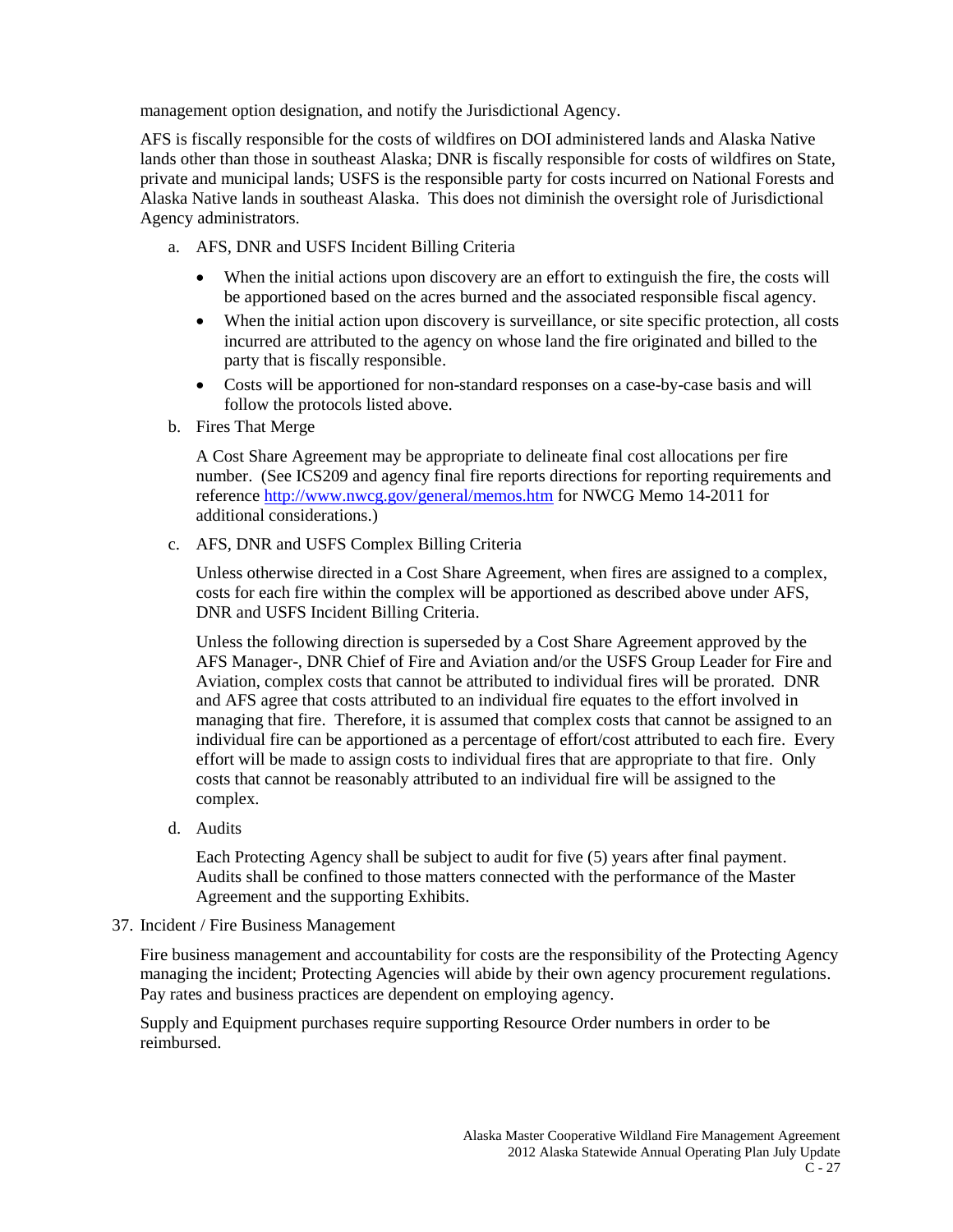Alaska personnel on their home unit and acting within the scope of their authority are not required to be assigned to the incident in ROSS.

a. Handbooks

Each agency will follow their administrative regulations and procedures for management of fires within their established Protection Areas. DNR uses the *Alaska Incident Business Management Handbook* **(**[http://forestry.alaska.gov/fire/incidentmanagement.htm\)](http://forestry.alaska.gov/fire/incidentmanagement.htm). AFS and USFS use the *Interagency Incident Business Management Handbook* (IBMH) (NFES 2160) [\(http://www.nwcg.gov/pms/pubs/pubs.htm\)](http://www.nwcg.gov/pms/pubs/pubs.htm) and policy memorandums. AFS Supplemental Business Practices are available <http://fire.ak.blm.gov/afs/organization/bustech/incbusmgmt/incbusmgmt.php>

b. Incident Business Oversight

For any Type 1 or Type 2 incident, the Protecting Agency is responsible to provide an administrative briefing to the IMT that includes cost reporting, incident finance package, and agency-specific requirements. The Protecting Agency will also provide oversight in regards to cost management, expenditure of funds, and agency procurement regulations, etc. Thresholds for assigning an Incident Business Advisor and Large Fire Cost Reviews are contained in the *Red Book.*

c. Emergency Equipment Agreements

The Federal and State of Alaska Geographic Area Supplements that list the rental rates are updated every two years and are posted on the DNR Division of Forestry website under Equipment hiring [\(http://forestry.alaska.gov/equipment.htm\)](http://forestry.alaska.gov/equipment.htm) and the AFS website <http://fire.ak.blm.gov/afs/> under Business and Technology, Incident Business Management, Chapter 20. AFS will provide Emergency Equipment Rental Agreement (ERRA) rates by March 1, 2012; DNR by March 1, 2014. USFS uses AFS rates.

Under current DOI regulations, EERAs must be incident-specific and supported by a resource order with a unique equipment number. All billing is contingent upon that resource order/equipment number. If the equipment is reassigned, the item must be closed out on the original EERA, a new resource order/equipment number assigned, and a new EERA agreement established and signed by the vendor.

- d. Property Loss or Damage
	- Personal property claims for loss or damage on an incident will be adjudicated and processed by the employee's (permanent/seasonal/casual/EFF) home agency in accordance with that agency's policy. The Protecting Agency managing the incident is responsible to document claims and forward them to the individual's home agency.
	- Tort Claims (third party claims) for loss/damage related to the incident will be adjudicated by the responsible Protecting Agency.
	- Contract Claims (emergency equipment rental or other agency contract/procurement agreement) will be adjudicated by the agency responsible for establishment and/or payment of the contract.

#### 38. Equipment and Supplies

The Parties to this Agreement agree to provide fire cache support to each other on an as-available basis. Fire Cache supplies and equipment are prioritized and intended to be for support of on-going fire incidents. On a case by case basis, other orders, such as preparedness, non-fire, or nonemergency requests may be filled but require reimbursable agreements. All equipment and supply costs including transportation and cache restocking are charged to the code generating the workload. Abnormal or unique transportation costs will be negotiated at the time of request. Reimbursable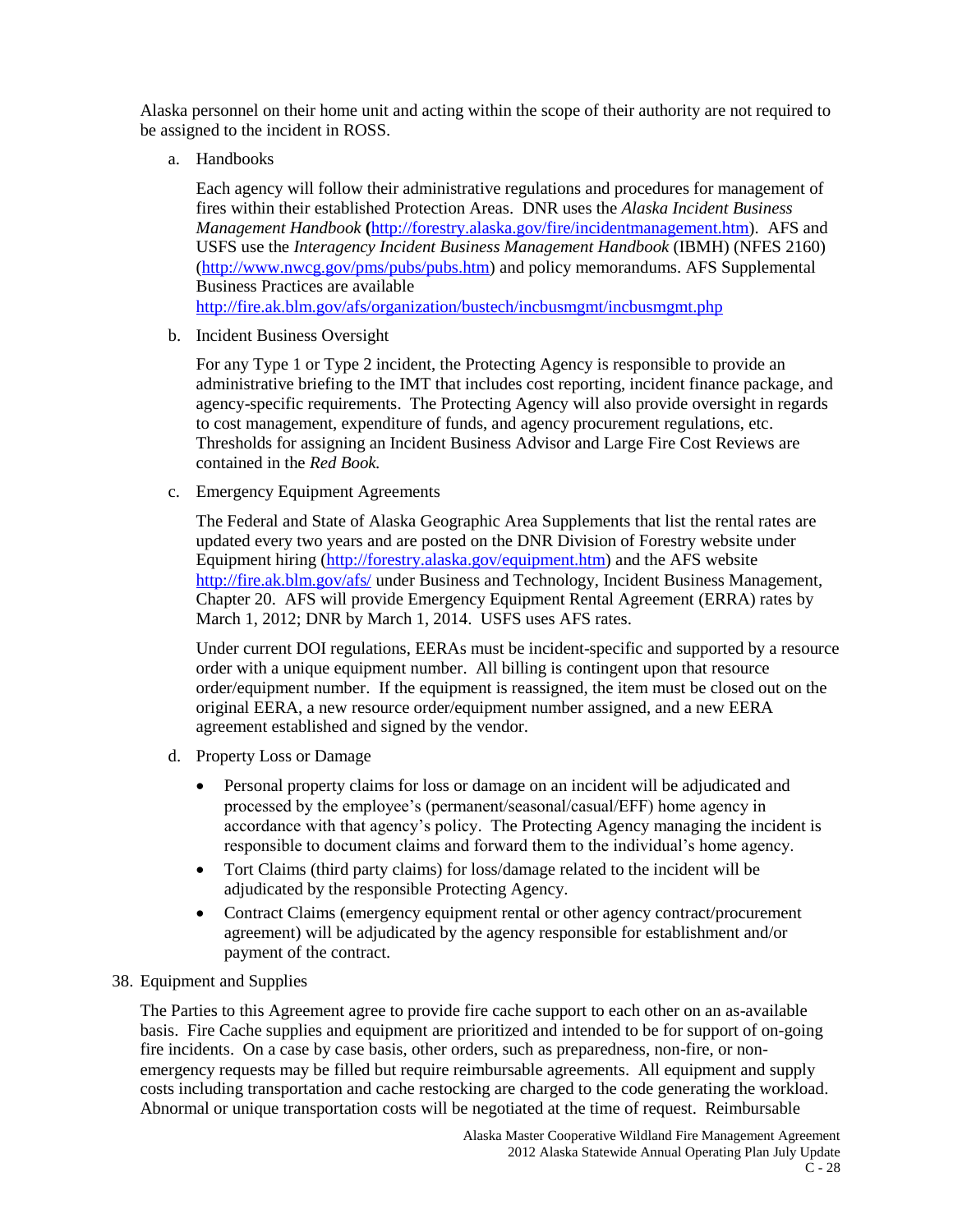agreements may be used to develop and stock specialized Alaska equipment in the caches.

a. Warehouse Catalog

The Alaska Interagency Catalog of Fire Supplies and Equipment will be jointly maintained between AFS and DNR. The catalog will be produced, in agreed upon quantities, by each agency on alternating years. (AFS in odd numbered years, DNR in even numbered years.) It is available at<http://fire.ak.blm.gov/afs/fireops/akcache.php>

b. Incident Support

Prior to placing orders for equipment for supplies out of state, all resources within the state will be utilized to the extent they are available. Resource ordered supplies and equipment not available in state will be ordered through the National Fire Cache system.

Cost for equipment and supplies for incident use drawn from the DNR or AFS fire caches or warehouses shall be included in billing for Suppression and Non-Specific Suppression Support. Billing justification shall be by item(s) name, catalog number, quantity, cost, and initial request or Resource Order number, incident project name/number, and warehouse issue and return printouts.

The incident or receiving agency will be responsible for returning to the issuing agency, all supplies and equipment not consumed by the incident in a timely manner by the most practical and cost-effective means. Equipment and supplies shall be returned in the same condition as when received, reasonable wear and tear accepted. Backhaul and rehabilitation of equipment and supplies shall be negotiated between sending and receiving caches. All costs incurred including parts, replacement, and/or labor shall be charged to the appropriate incident number or charge code. Equipment issued will be billed to the incident or receiving agency at time of issue; credit will be processed once the item is in serviceable status i.e. refurbishment is completed and item is available for issue.

Equipment transported or operated by supporting agency personnel in transit to or from an incident is considered under the control of the supporting agency. When arrangements are made with a transportation service provider to deliver equipment, the party making arrangements for the transportation should ensure that the transportation service provider will be responsible for all loss and damage to equipment or supplies consigned on the bill of lading until received by the consignee.

Costs of non-consumable (durable or accountable property) items purchased in support of an incident may be deducted from the cost of that incident, or transferred to the requesting agency with costs adjusted based on percentage of ownership of the incident.

The federal fire caches generate and exchange the Fire Loss Tolerance Reports. (Reference Chapter 30 of the IBMH and the current version of the *Red Book.*

c. Property Loss or Damage

Equipment that is destroyed or lost shall be properly documented and a report will be submitted to the issuing cache no later than 30 days following the incident inventory. Equipment damaged while under the control of the Protecting Agency will be repaired at the expense of the Protecting Agency, unless damage occurred because of negligence by the supporting agency.

Refer to the *Red Book* and both the IBMH and the Alaska IBMH.

d. Fresh Food Boxes

Reference the AIMG for the process to requests fresh food boxes.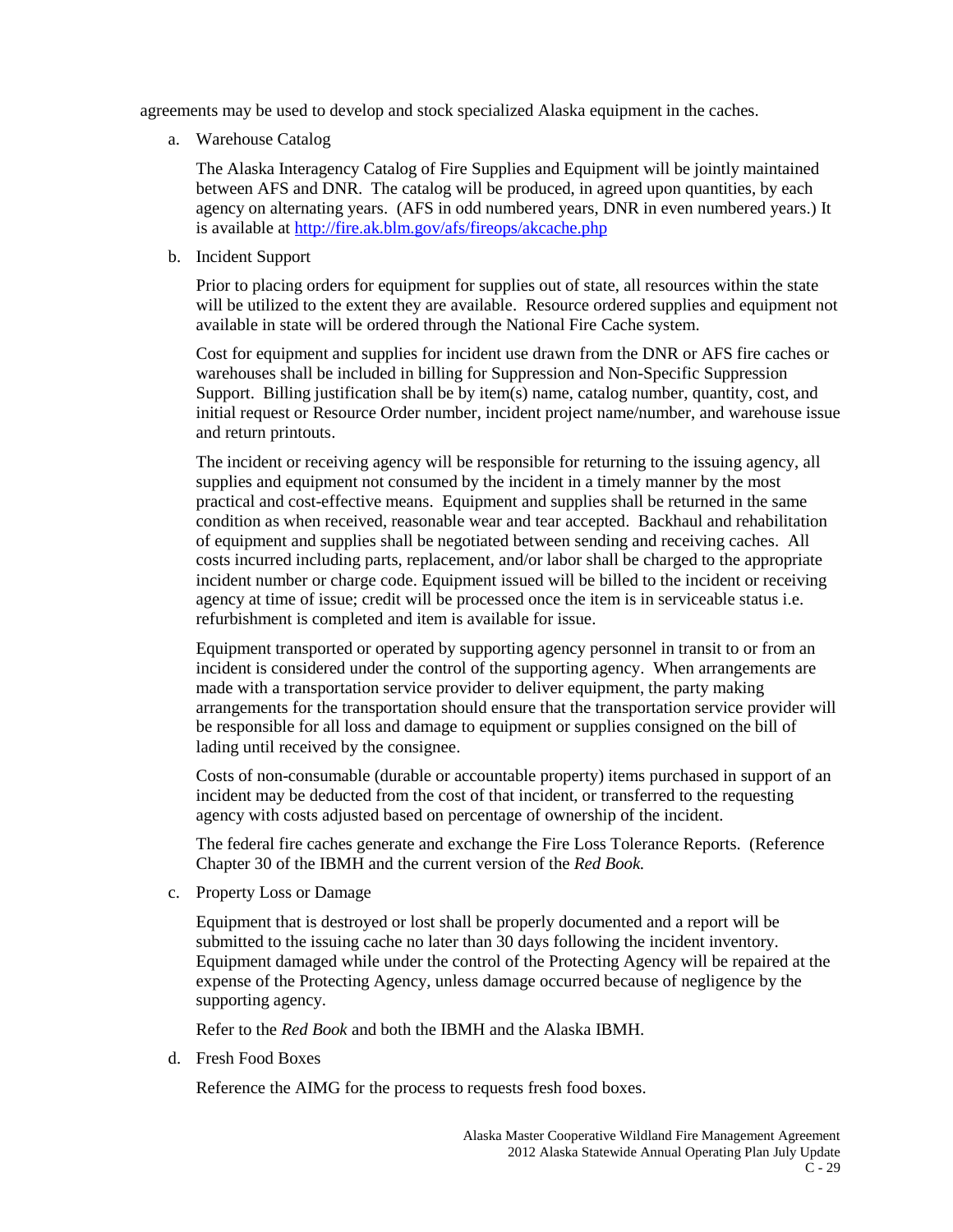e. Interagency Cache Planning

AFS and DNR are planning for an interagency combined cache. AFS will coordinate the planning effort. Costs apportionment will be negotiated and billed with Annual Fixed Costs.

- 39. Licensing: Refer to Master Agreement.
- 40. Training

The Parties to this Agreement participate and assist each other in interagency fire training through the AWFCG Alaska Interagency Fire Training and Qualifications Committee. This includes scheduling, cost sharing, tuition charges, course development, and course presentation. Any agency may provide housing and/or meals for the students and instructors from another agency in a manner mutually agreed upon.

a. Emergency Fire Fighter (EFF) Training

EFF crews will be trained and receive physical fitness testing in accordance with the *Alaska Emergency Fire Fighter Crew Management Guide.* AFS and DNR are responsible for training and physical fitness testing for EFF crews in their Protection Area. Currently USFS does not sponsor any EFF crews.

EFF Crew Boss training will be conducted on an interagency basis on odd numbered years. EFF Crew Boss training is hosted by the AFS. The cost of instructors and trainees is the responsibility of their employing agency.

b. Field Deliverable Courses

Costs incurred for cadre and students who are participating in Field Deliverable courses including S-420 Command and General Staff will be charged to the incident that the course is hosted by. Field deliverable courses will require a Support Resource Order for training within an incident. Course cadre will be ordered in their respective position. Cadre not identified by position will be ordered as Technical Specialists. Students will be ordered as Trainees in their respective trainee positions.

41. Technology Systems

Jurisdictional and Protecting Agencies will collaborate on any proposed modifications or deletions to fire management databases or websites that affect their agency and provide each other the opportunity for comments.

AFS has provided BLM network access to DNR, NPS and USFS employees stationed on Fort Wainwright. Guest logins to the BLM network are provided to personnel assigned to AFS facilities on Resource Orders.

NPS, FWS, USFS and DNR provide their employees based on Fort Wainwright with access to their agency network.

a. BLM Network Access

In order to facilitate the exchange of information, access to the BLM's network has been provided. The following definitions have been used to establish the AFS Access Guidelines to providing a balance between user access and the protection of the network from known and potential security threats.

- 1) AFS Access Guidelines
	- o Unrestricted access to the BLM trusted network will be provided only to trusted users who have cleared the National Agency Check (NAC) and completed the requirements to initiate the NAC with written Inquiries (NACI). Personal Identity Investigation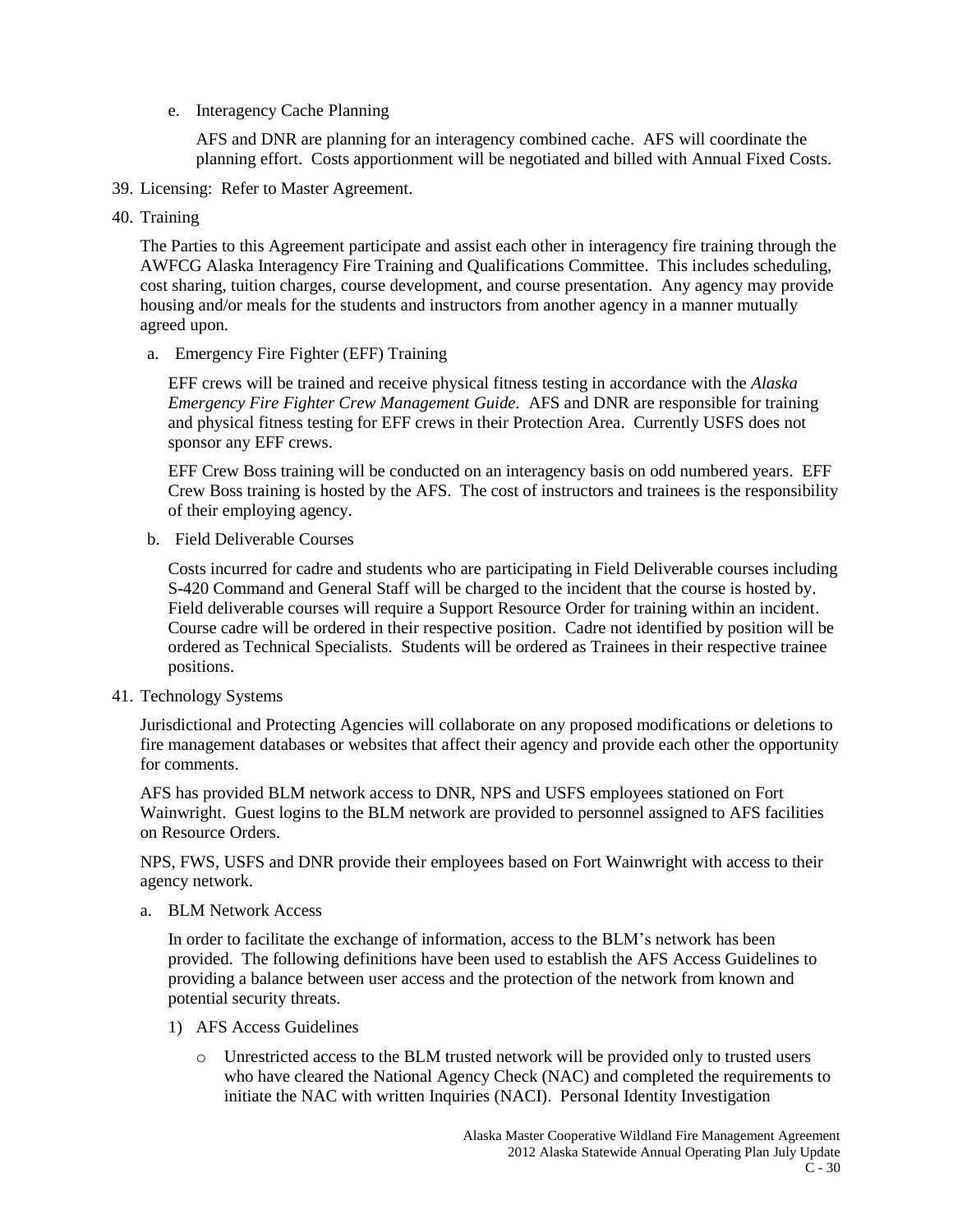credentials will then be issued. Costs associated with the processing of the NAC and NACI will be the responsibility of the BLM.

- $\circ$  It is the responsibility of all agencies to ensure that only trusted users are afforded access to BLM's network.
- o All users on BLM's trusted network will be granted full access to information in the Public Releasable and Agency General Information groupings.
- o Access to information in the Agency Sensitive Information grouping will be granted by the host agency to specifically authorized employees and employee groups and to individually authorized contractor personnel.
- o Access to information in the Agency Very Sensitive Information grouping (primarily law enforcement information) will be granted only to individually authorized personnel.
- 2) Special Provisions

All personnel will comply with the Information Technology security policies established by the Computer Security Act of 1987, OMB A-130, Appendix III, BLM's security policies and the Homeland Security Presidential Directive #12. A copy of these policies is available [http://www.dhs.gov/xabout/laws/gc\\_1217616624097.shtm](http://www.dhs.gov/xabout/laws/gc_1217616624097.shtm) and [http://www.whitehouse.gov/omb/circulars\\_a130\\_a130trans4](http://www.whitehouse.gov/omb/circulars_a130_a130trans4)

b. GIS and Information Technology Applications

AFS agrees to maintain the mutual use GIS files, databases and IT applications and servers for utilization and access by other agencies. AFS will include other agencies in development of user requirement for these files, databases and applications.

Costs for application modifications specific to an agency's requirements will be determined on a project-by-project basis and billed to that agency as appropriate.

The DNR contribution to the Interagency GIS and IT Mapping Application development and support is included as an Annual Fixed Cost. This support includes but is not limited to: Known Sites, Fires, and Integrated Fire Management (IFM) coverages, etc. That amount will be evaluated annually and listed in Attachment 1.

c. Teletype

The Parties to this Agreement will assume full responsibility for their portion of the teletype (TTY) network.

- AFS will provide and maintain the TTY hub at AFS. This hub will be operational by year round. Connections between this hub and the data communications equipment will be via TCP/IP or standard RS-232 connections. AFS will also provide and maintain the TTY software to run on computers with Windows operating system. This maintenance is limited to that necessary to maintain reliable and functional system.
- The DNR will provide their own data circuit(s) accessing the DNR owned communication equipment at AFS; this will serve as the demarcation point between AFS and DNR circuits. DNR contributes funding to AFS to support the Teletype system and the costs are included in the Bill for Collection for Annual Fixed Costs.
- Any operational changes to the TTY system, including hardware and software, will be made on an interagency basis, with concurrence from both DNR and AFS.
- d. Integrated Fire Management

DNR will use the Integrated Fire Management system as a situational awareness tool for resources and incidents. The IFM will be operational year-round and seasonal updates will be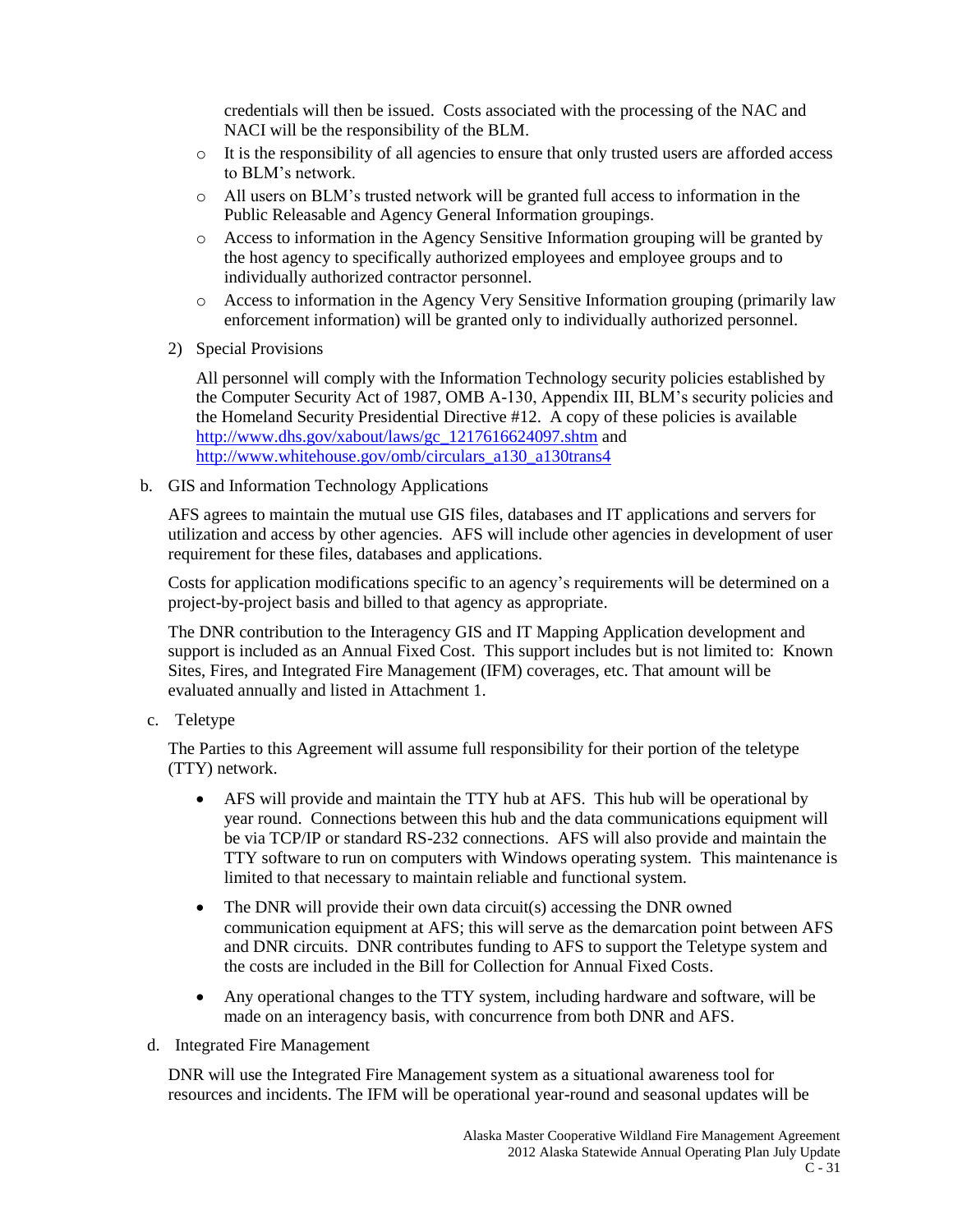completed by April 1. Jurisdictional Agencies will be provided read-only access as requested.

While AFS provides data as noted in Clause 41b, DNR is solely responsible for maintenance and system modification. Points of contact are listed in Exhibit B.

e. Communications

All agencies will adhere to all Federal Communication Commission and DOI Office of Telecommunication policy and internal agency rules and regulations pertinent to utilization of frequencies.

1) Radio Frequency Sharing

Each Protecting Agency Area /Zone /Forest has local frequencies on which they operate. The Interagency Fire Dispatch Centers for that Area/Zone /Forest are responsible for assigning and tracking the incident frequencies and all resources assigned to an incident are permitted to use assigned frequencies. The DNR and AFS have agreed to share assigned frequencies for the purpose of initial response, logistical support, preparedness, and administrative traffic on a non-interfering basis. DNR and USFS have a similar agreement. The USFS does not have any frequencies dedicated to wildland fire in Alaska.

To facilitate interagency communications, there are interagency frequencies approved for use during an incident response. Contact the AICC Communications Coordinator (Reference the AIMG for information on how to request additional dedicated radio frequencies for use during extended response.)

All agencies will coordinate the deployment of equipment using frequency assignments with the principle licensee to avoid frequency/interference conflict. At Alaska Preparedness Level 4 &5, a statewide interagency Communications Coordinator is activated and assigned to the AICC.

Frequency sharing agreements between individual agencies exist outside of this agreement. This agreement allows for the DNR and AFS to share frequencies. AFS has agreements in place with the DOI agencies that allows sharing of some frequencies. The AFS/DOI Frequency Sharing Agreements do not permit use of these frequencies by other agencies without authorization of the owning agency or the AFS Chief, Branch of Communications.

2) Radio Site Maintenance

For 2012 AFS will provide radio site preventive maintenance at six DNR sites in the McGrath area (Horn Mountain, Mount X, Beaver Mountain, Cloudy Mountain, Tatalina and the McGrath station). DNR will adopt the Interior Telecommunications Coordinating Group (ITCG) radio equipment, shelters, solar panels and batteries for all sites maintained by AFS. Existing shelters will remain in place providing they meet the OSHA standards for confined space.

Based on the outcome of the Radio Frequency Sharing Proof of Concept project, AFS may decommission DNR communication sites (Beaver Mountain, Horn Mountain, Tatlina Mountain and Mount X) and relocate Horn Mountain air to ground radio link to the AFS Horn Mountain Radio Shelter.

AFS will install the IP based radio consoles purchased by DNR Division of Forestry (DOF) for the McGrath station. AFS will also upgrade DNR radio sites maintained by AFS to meet R56 standards at a cost to be determined.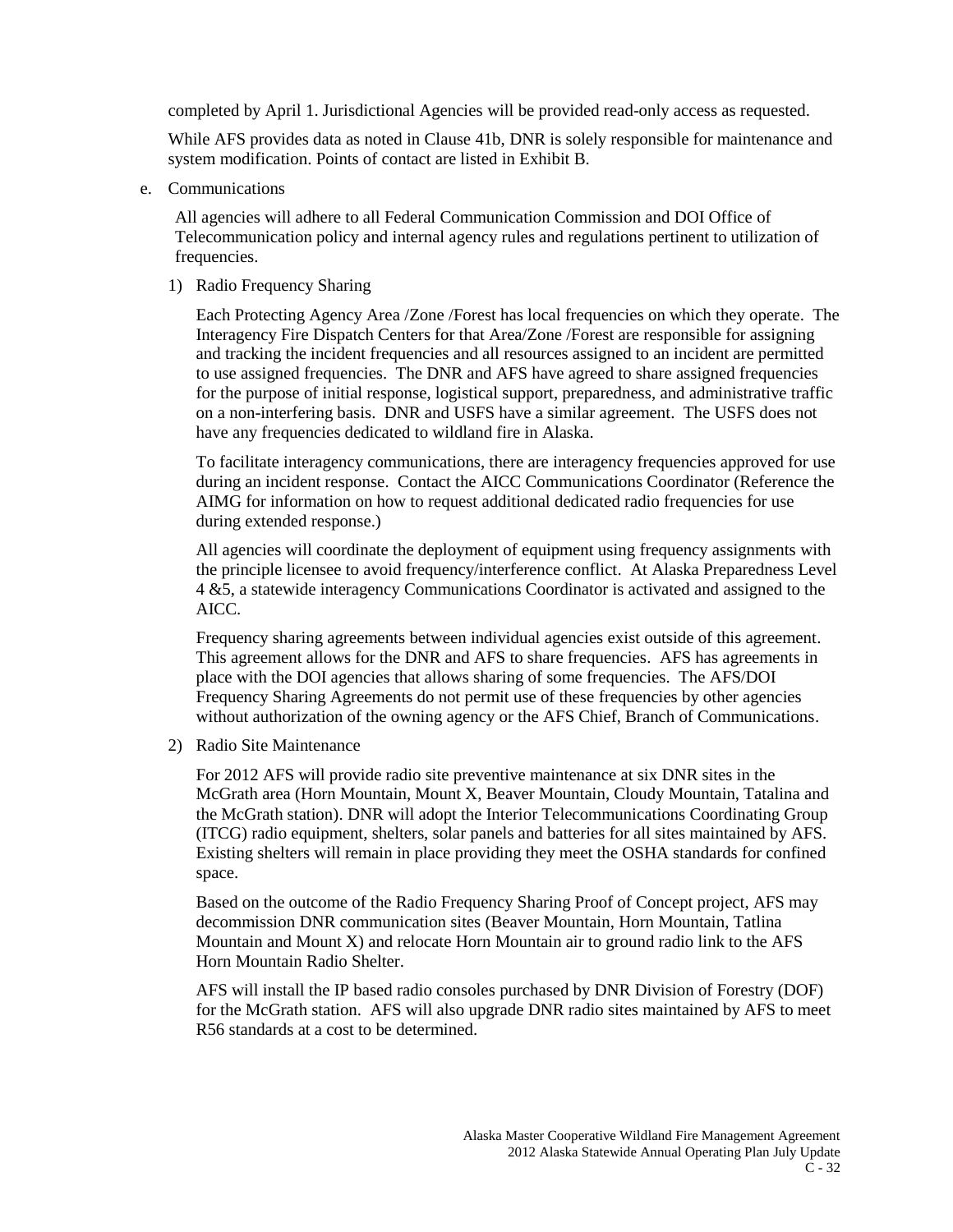Scheduled maintenance costs are billed under Annual Fixed Costs and may be offset by documented expenses incurred by DOF. Aviation, equipment, part and supplies for the unscheduled radio site and RAWS maintenance will also be included in the Bill for Collection for Annual Fixed Costs. AFS will advise DOF of these unplanned costs, where practicable, prior to the expenditure but at a minimum upon completion of the maintenance. No equipment will be purchased without the concurrence of DOF.

DOF will provide funding for an Electronic Mechanic's labor as negotiated and listed in Annual Fixed Costs (Attachment 1). This labor will include, program oversight, mission planning, technical assistance, field maintenance of radio and RAWS sites.

Communication site maintenance schedules and costs for AFS, NPS and FWS sites are determined under other agreements.

42. Fire Weather Systems

Predictive services products and fire weather indices are posted at [http://fire.ak.blm.gov.](http://fire.ak.blm.gov/) The principal operating period for the Alaska Fire Weather Program is April 1 through September 1.

a. Fire Weather AOP

The National Weather Service - AWFCG Fire Weather AOP is available at [http://firewx.arh.noaa.gov/.](http://firewx.arh.noaa.gov/)

b. Incident Meteorological Services

The provisions described in the Interagency Agreement for Incident Meteorological Services in Response to State-Requested Assistance of Wildland Fire Management (IMET Agreement) between the NWS and USFS, along with the procedures detailed within the AIMG will be followed for the use of Incident Meteorologist to support responses to wildfires.

c. Automatic Lightning Detection Network

The AFS is responsible for the installation, maintenance, and operation of the statewide automatic lightning detection network. Data from this network is available to all agencies on the AICC website [\(http://fire.ak.blm.gov/\)](http://fire.ak.blm.gov/) and is provided at no charge to federal agencies as part of the wildland fire suppression services designated to AFS in 620 DM 2. DNR contributes funding to AFS to support this network and those expenses are included in the Bill for Collection for Annual Fixed Costs. The system will be operational by May 20 annually.

d. Remote Automated Weather Stations (RAWS)

Interagency point of contact for RAWS performance and data review is the AICC Fire Weather Program Manager.

The DNR will coordinate with AFS on scheduled maintenance and establish desired operational dates for RAWS sites, and communicate them to AFS by April 1 of each year. The DOI apportions the cost for RAWS maintenance through the Interior Telecommunications Coordinating Group AOP and those costs, excluding labor (see Clause 41e2 Radio Maintenance) are included in the Bill for Collection for Annual Fixed Costs.

The DOI will calibrate and maintain the below identified DNR RAWS sites: Chatanika, T-Lake, Stoney River, Telida, Willow, Ninilchik, Salcha, Goodpaster, Paxson, Flat, Homer, Chitina, Angel Creek, George Creek, Tok River Valley, Big Lake, Gold King, Skilak Guard, Chistochina, and Point MacKenzie.

The USFS is responsible for the operation and maintenance of RAWS located within the Tongass and Chugach National Forests.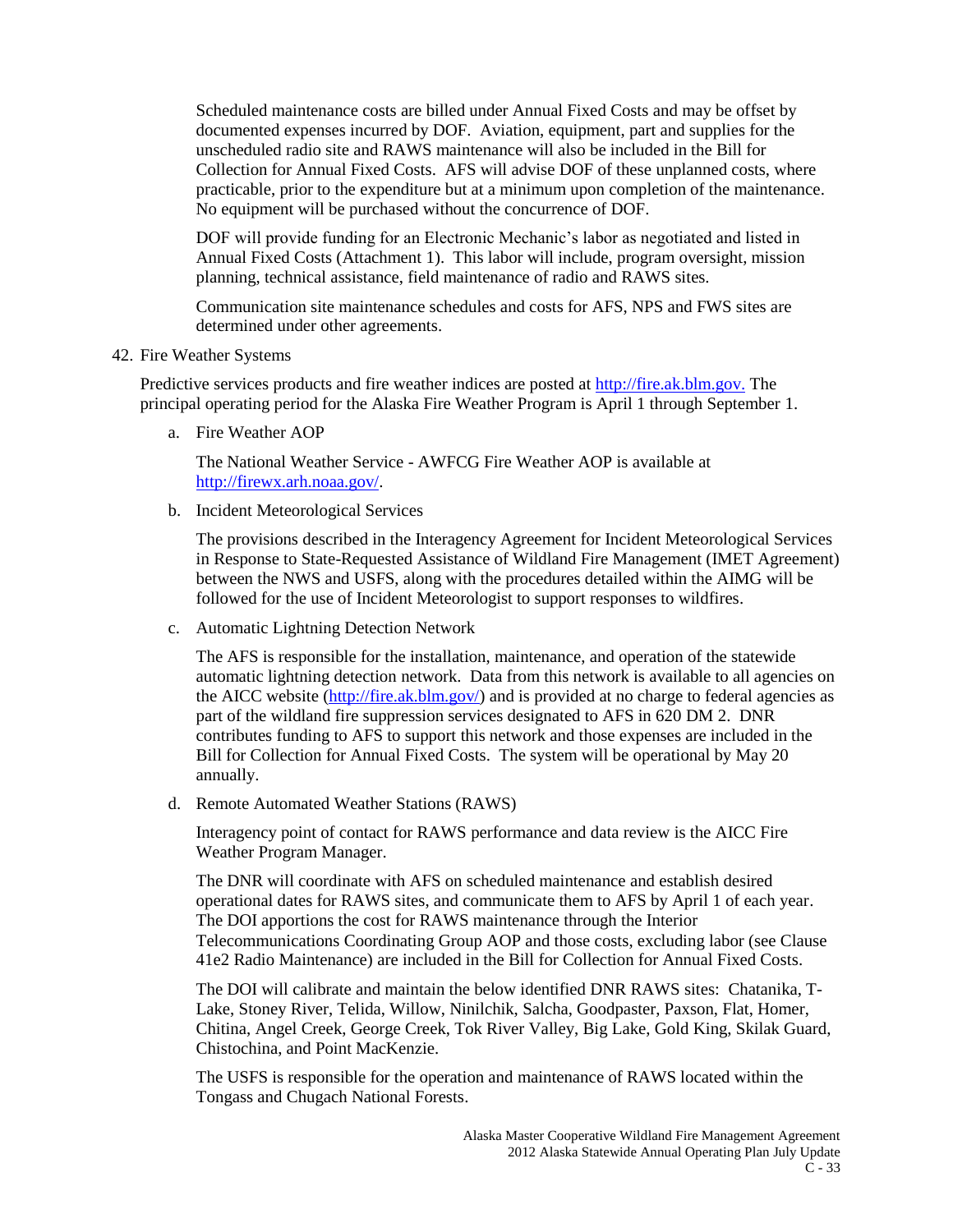RAWS schedules for NPS and FWS stations are determined by those agencies and may be maintained by other agencies under other agreements.

43. Aviation Operations

For information on the mobilization, use, management and the various types of aircraft available, refer to the AIMG. By May 1 each year, the AFS, NPS, FWS, USFS and DNR provide each other with aviation operations information which includes fueling services and vendors available.

a. Aviation Site Management

All aircraft will be operated under the terms of agreement for aircraft operations currently in effect between the site operator and the runway owner.

b. Certification

Pilots and aircraft transporting federal and DNR personnel must be certified (carded) by either the Aviation Management Directorate (AMD) or the USFS. Federal Aviation Regulations Part 121 and 135 apply to certain commercial charters and AMD or USFS certification is not required.

- c. Standards
	- All interagency missions defined as a mission with federal and state employees assigned to the aircraft operation regardless of which agency is managing the incident or aircraft, will comply with the more stringent federal policies and will meet Interagency Aviation Safety and Personal Protective Equipment standards as defined in the *Interagency Helicopter Operations Guide* [\(http://www.nifc.gov/ihog/](http://www.nifc.gov/ihog/) ), the *Interagency Aerial Supervision Guide* [\(http://www.fs.fed.us/fire/aviation/av\\_library/iasg.pdf\)](http://www.fs.fed.us/fire/aviation/av_library/iasg.pdf), and DOI Department Manual 351 Chapter 3 & 4.
	- When a mission is under the operational control of the DNR and only DNR employees are assigned, DNR policies are applicable.
	- For airtanker operations only, the agencies agree that the policies of the agency with operational control apply. For guidance regarding the use of the non-federally approved airtankers under the operational control of the States refer to National MAC *Guidelines for the Use of Tactical Aviation Resources*, Appendix 7 [http://www.nifc.gov/nicc/administrative/nmac/strategy/NMAC\\_Apx\\_7.pdf](http://www.nifc.gov/nicc/administrative/nmac/strategy/NMAC_Apx_7.pdf)
	- All federal contract and agency pilots will comply with the interagency pilot duty/days off standard listed in the in *Interagency Standard for Fire and Fire Aviation Operations.*  [http://www.nifc.gov/policies/reference\\_materials.htm.](http://www.nifc.gov/policies/reference_materials.htm)
	- All fuel delivery systems will meet agency safety standards and will comply with whichever standard is more stringent. Both AFS and DNR will provide aircraft servicing at their ramps on a reimbursable basis.
- d. Temporary Flight Restrictions Notifications

When a Temporary Flight Restriction (TFR) is issued for an incident, the Jurisdictional Agency and adjacent Jurisdictional Agencies that may be impacted by the TFR should be notified by the Protecting Agency

e. Sanitizing Water Drafting or Scooping Aircraft and Helicopter Buckets

In order to minimize the potential transmission of aquatic invasive species, water drafting or scooping aircraft and helicopter buckets will be washed either immediately prior to or upon arrival from the Lower 48 or Canada at an established base (Fort Wainwright, Palmer,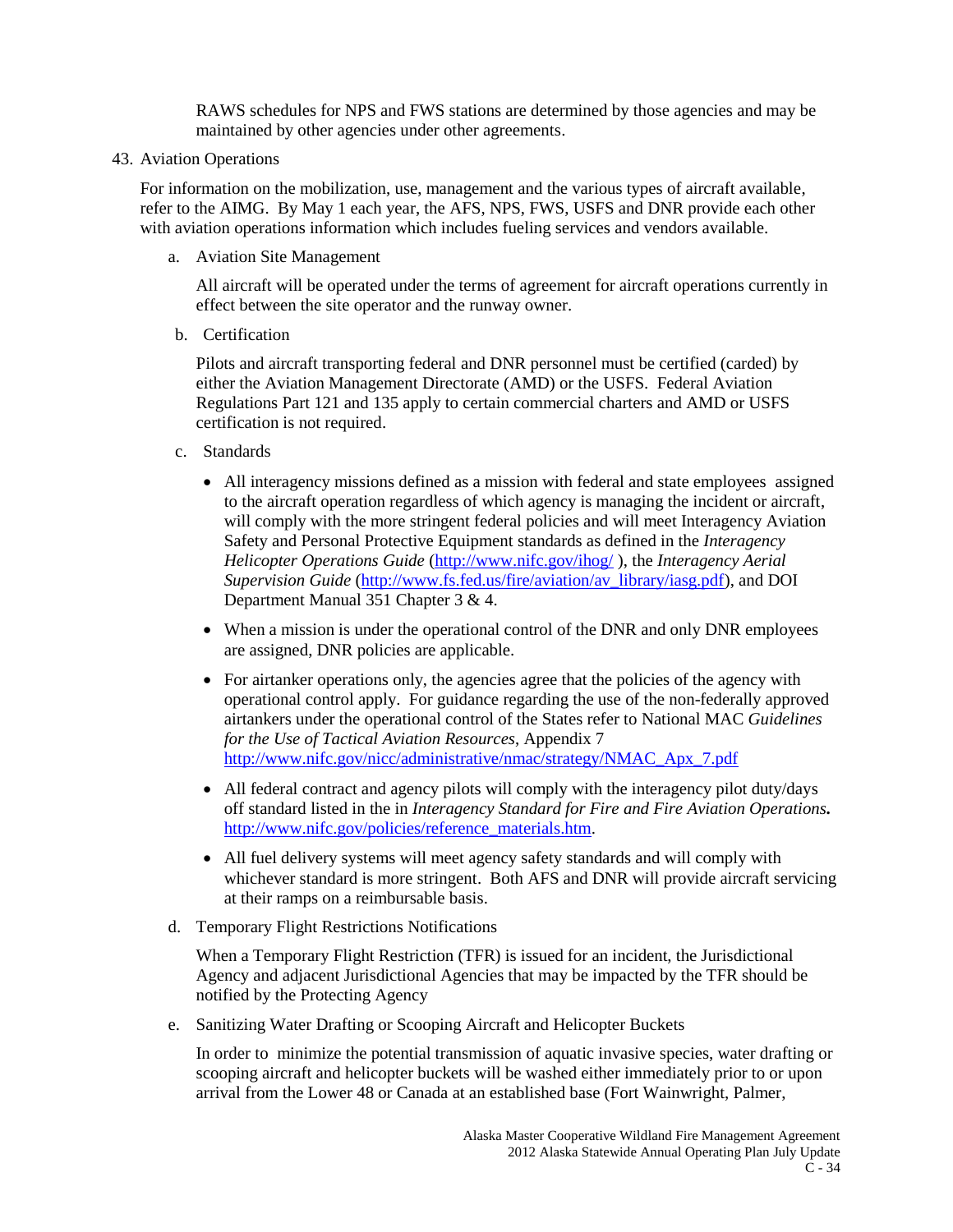Tanacross, Delta, Kenai, McGrath, Galena). Power washing with clean water at a temperature of 140 degrees Fahrenheit or greater is required. State and AFS Aviation Offices will maintain a log that documents the cleaning date and location.

f. Canadian Resources

Canadian resources may be ordered by DNR under the terms of the Northwest Wildland Fire Protection Agreement (Northwest Compact). While in Alaska, those resources must remain under the operational control of DNR unless inspected and certified by the appropriate federal agency.

g. Airtanker Bases

Airtankers may load retardant at any airtanker base on a reimbursable basis. DNR contracted airtankers loaded at AFS airtanker bases will be loaded to the specifications of the DNR contract.

 The application of suppression chemicals will follow the guidelines in *Interagency Standard for Fire and Fire Aviation Operations,* available at [http://www.nifc.gov/policies/reference\\_materials.htm.](http://www.nifc.gov/policies/reference_materials.htm)

The pilots will be fully briefed by the Base personnel and are required to abide by all Base rules and runway regulations while operating on these bases.

1) Primary Bases

Ladd Army Airfield located in Fairbanks on the Ft. Wainwright Army Post and the Palmer Municipal Airport in Palmer will be the primary bases for air attack/airtanker operations.

- o On Fort Wainwright Army Post, the site operator is AFS; runway owner is U.S. Army-Alaska.
- o At Palmer Municipal Airport, the site operator is DNR; the runway owner is the City of Palmer.
- 2) Secondary Bases

Secondary bases may be established and/or activated as needed at Allen Army Air Field on Ft. Greely, Tanacross Airport, Kenai Municipal Airport, and McGrath Airfield.

- o Tanacross Airport: DNR will coordinate with BLM Fairbanks District Office to ensure that they have a current valid permit that authorizes their use of BLM land adjacent to the Tanacross airstrip.
- o Allen Army Air Field: BLM-AFS has entered into an agreement with Space and Missile Defense Command to permit a retardant base to operate on Allen Army Air Field on Fort Greely Army Post. DNR will manage and staff that retardant site as requested.
- o For all of the secondary bases, the site operator is DNR. For Allen Army Air Field, the runway owner is U.S. Army-Alaska, for Tanacross, the runway owner is BLM; for Kenai, the site owner is the City of Kenai, and for McGrath, the runway owner is Alaska Department of Transportation.
- h. Ft. Wainwright Aircraft Operations

All pilots will be fully briefed by the responsible AFS personnel and will abide by any restrictions, requirements and regulations applicable to the AFS ramp and the U.S. Army-Alaska's runway use.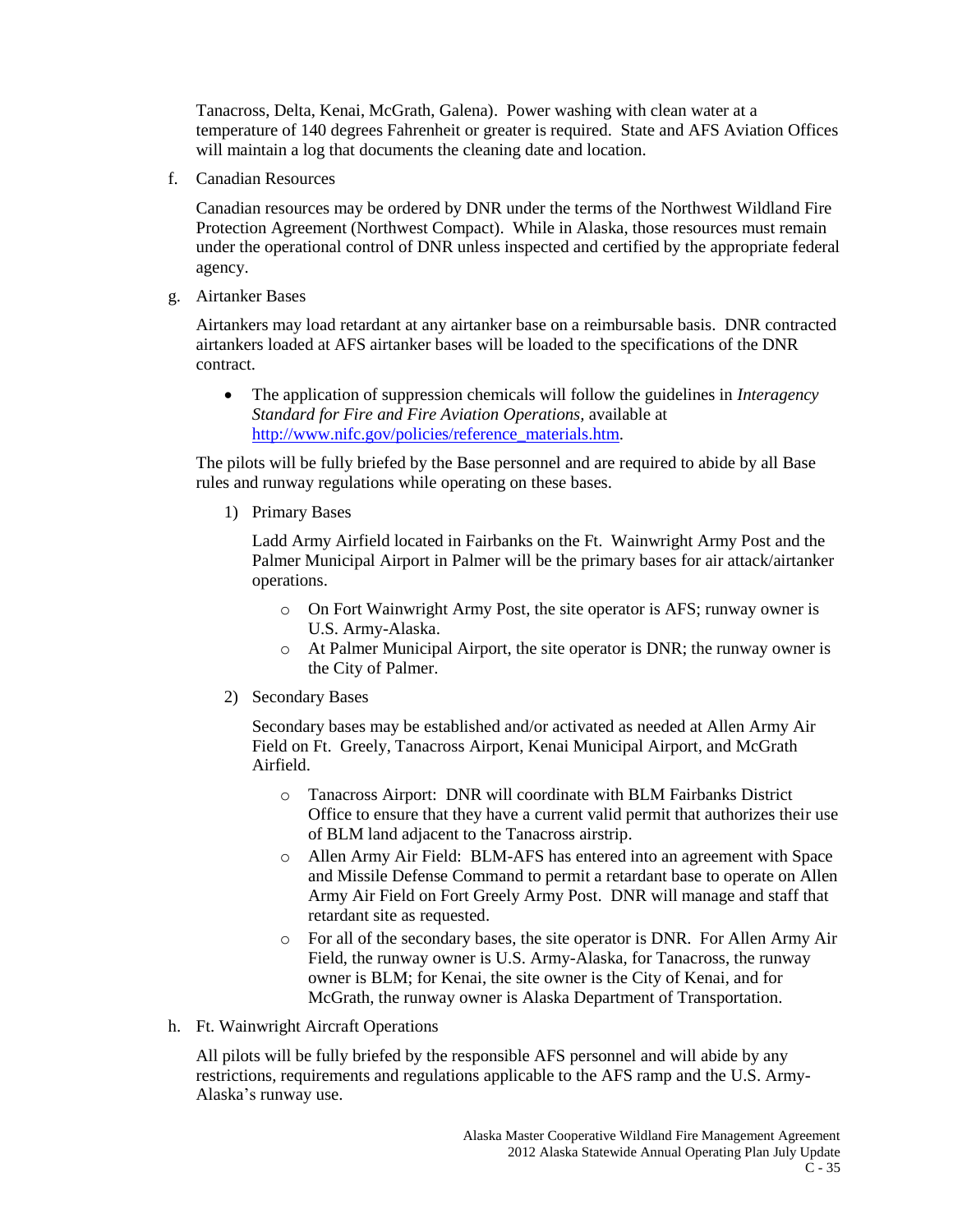Air traffic procedures published for Ladd Army Airfield will govern all aviation operations conducted at the AFS ramp.

All proposed structures, buildings, or any changes to the real property must be in compliance with the AFS site plan and U.S. Army-Alaska requirements, and be pre-approved by the AFS Manager.

1) AFS

AFS will:

- o Provide ramp parking for fire-related aircraft and office space including telephone for the aviation related personnel temporarily assigned to perform fire-related duties in Alaska.
- o Provide aircraft-related services as stipulated in AFS aviation contracts.
- o Bill DNR for office space including telephone for DNR pilots, Air Attack personnel and retardant site staff stationed at Fort Wainwright for the current fire season in the Bill for Collection for Annual Fixed Costs.
- 2) DNR

The DNR is authorized to utilize the AFS ramp on Ft. Wainwright throughout the fire season and is responsible to:

- o Provide to AFS by May 15th annually, a list of all aircraft that routinely operate at the AFS ramp. The list will include aircraft type, vendor name, and aircraft tail number.
- o Provide all logistical support requirements for their personnel associated with aircraft parked at the AFS ramp.
- o Follow the current AFS Standard Operating Procedures for the Management of Hazardous Materials and Hazardous Waste to dispose of any hazardous materials and hazardous waste generated by DNR on Ft. Wainwright.
- i. Fire Scene Organization and Communications

All tactical aviation resources will be dispatched and flight followed by the local Interagency Fire Dispatch Center when responding to an incident. All aircraft will utilize VHF Air-to-Air frequency 128.45 unless otherwise indicated by their local Interagency Fire Dispatch Center.

For standard operating procedures for tactical aircraft flying over or near an incident, reference the *Interagency Aerial Supervision Guide* available at [http://www.fs.fed.us/fire/aviation/av\\_library/iasg.pdf.](http://www.fs.fed.us/fire/aviation/av_library/iasg.pdf)

j. Non-Tactical Aviation Resources

All non-tactical fire aviation resources will coordinate flights with the local Interagency Fire Dispatch Center and, if present, with Air Attack (or other reconnaissance aircraft in the area) when flying over or near a fire. Dispatch will determine flight following protocols and relay information on aircraft currently in the fire area.

k. Aerial Mapping Services

Various incident mapping services are available by placing an Aircraft Resource Order. AFS has an agreement with the University of Alaska, Fairbanks for the use of an unmanned aerial system to provide mapping services when available and circumstances warrant. Other alternative sources for mapping may be available based on the statewide situation.

Ordering aerial mapping services is addressed in the AIMG in the Infrared Aircraft section.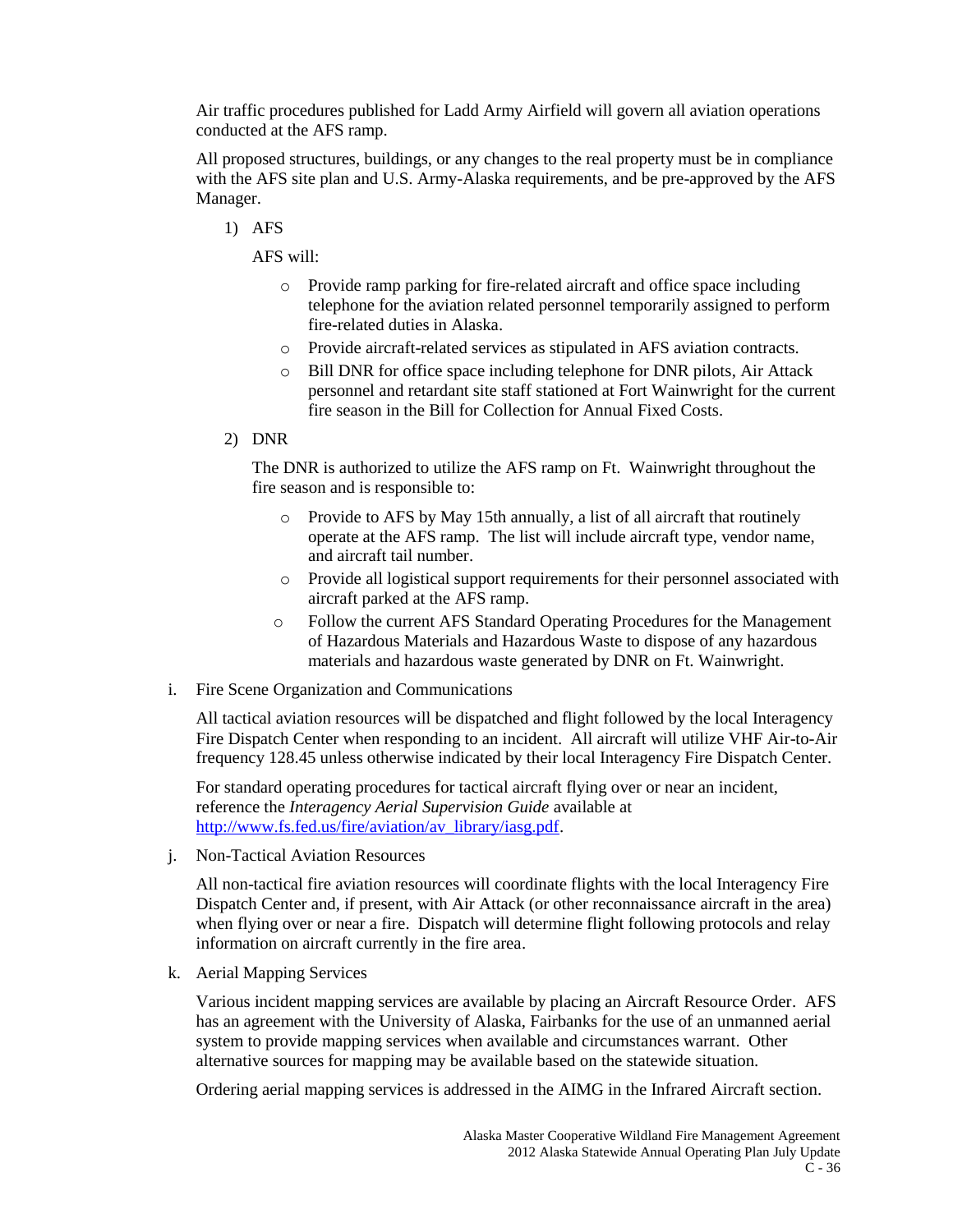- l. Forms for Documentation
	- Form AMD-59 will be used for fuel invoices. Each agency will use their own AMD billee code for fueling; additional charge codes to be entered on Form AMD-59 invoices will be provided by the pilot.
	- Form 10-3133 will be used to log DNR government and contract aircraft flight times.
	- Form AMD-23 will be used to log AFS government and contract aircraft flight times.

#### m. Reimbursable Costs

The following costs will be compiled, apportioned and the eligible costs will be included in agencies' Suppression and Non-Specific Support billing.

- Agency personnel costs including standby, weekend staffing, extended staffing, preposition flights etc.
- Overtime for agency pilots and crew members.
- Fuel and oil will be charged to the using agency code/incident number.
- Retardant costs are reimbursable at a per gallon rate.
- Use of agency aircraft as documented on DNR Form 10-3133 and AMD-23 and billed at the predetermined hourly flight rate. AFS flight hourly rates are incorporated by reference to this document from the following AMD documents:
	- Contract and On-Call aircraft: current Contract Rate letter.
	- Aircraft Rental Agreement: current AMD Rental Aircraft Source List.
- Costs incurred for aircraft ordered from the Lower 48 or Canada as agreed and documented during the Daily Statewide Strategy Meeting and on the Resource Order.
- Aircraft availability and/or surcharges may be negotiated prior to the fire season. Costs will be included in the pre-season spreadsheet.
- Availability charges may apply to aircraft contract extension or severity requests.
- NPS will charge availability for its contract helicopters per NPS national office direction.

#### 44. Billing Procedures

In addition to the information below, refer to Attachment 1 Annual Fixed Costs, Attachment 2 Synopsis: Suppression and Non-Specific Suppression Support Billing, and Exhibit D Reimbursable Billings and Payments.

- a. In-State Fires with FEMA Reimbursable Expenses
	- When the DNR has a fire that may qualify for FMAGP assistance, DNR will provide a copy of FEMA Form 90-58, Request for Fire Management Assistance Declaration to the AFS Chief, Division of Fire Operations.
	- The AFS, in exercising its responsibilities as the FEMA Principal Advisor, will prepare and submit FEMA Form 90-32 Principal Advisor's Report and coordinate all such action with DNR.
	- DNR is notified by FEMA if the incident qualifies for a FMAGP.
	- When a fire is declared a FEMA incident, a duplicate fire package will be prepared by DNR. The duplicate fire package will contain daily Incident Action Plans, Resource Orders, and all financial records that pertain to the FEMA-qualifying period including but not limited to: timesheets (OF 288s) of all personnel charging to the incident, shift tickets, flight logs, invoices, contracts, inspection checklists, signed rental conditions and agreements, and Incident Cost and Reporting System data.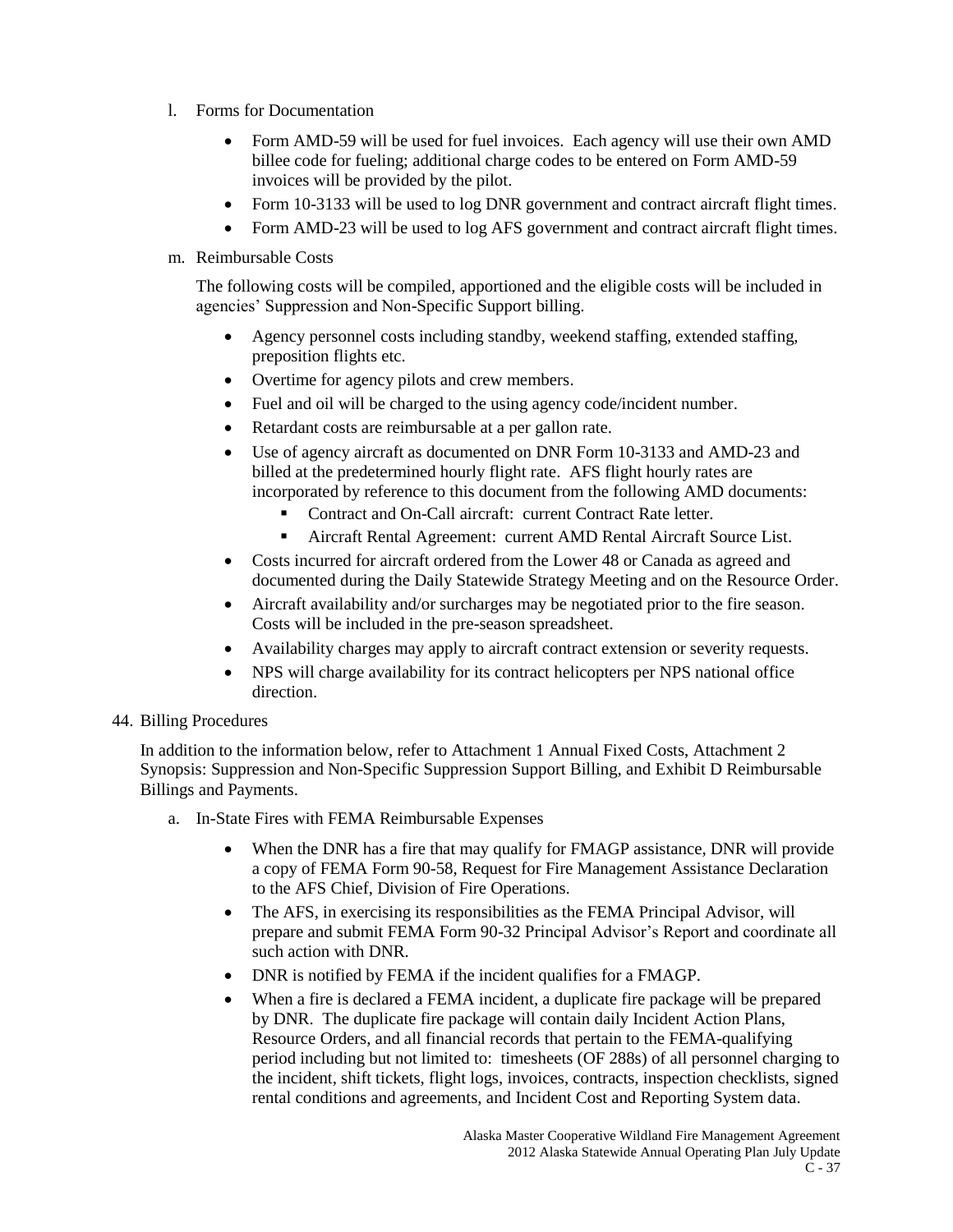- All agencies agree to provide the DNR with all financial/payment data pertinent to the declared incident. This report will include but is not limited to travel, payroll, and vendors with amount paid. In addition the agencies will provide copies of: any invoices paid and backup/source documentation for such invoices; shift tickets; additions or deductions; rental agreements, inspection checklists, signed rental conditions; and Resource Orders attributable to FEMA-qualifying period.
- The DNR agrees to reimburse the AFS for reasonable costs associated with the above normal workload of gathering source documentation to satisfy FEMA requirements.
- b. Joint Projects and Project Assistance (Fuels)

DNR-AFS fuels projects are assigned a project code and the DNR and/or AFS reimbursement for expenses is included in the cross-billing for Suppression and Non- Specific Suppression Support. Federal agencies will follow direction in *the Red Book.*

c. Meals and Lodging for Resource Ordered and Subsisted Personnel

Costs for meals and lodging for personnel being subsisted with Resource Order documentation are calculated and billed with the Suppression and Non-Specific Suppression Support Expenses.

Personnel are required to enter their payment code (i.e. charge code, Firecode, reimbursable agreement code) when signing in at an agency dining facility. The cost charged for the meal will be based upon the established per diem rates for that location. Meals, including sack lunches that are ordered, regardless if they are consumed, will be billed to the charge code.

The priority is to provide lodging for personnel filling a Resource Order assignment and rooms will be charged to the Resource Order charge code. Barracks rates are established annually.

d. Annual Fixed Costs

The DNR and AFS agree to bill for Annual Fixed Costs as listed in Attachment 1 and according to the dates in Figure E1. No other agencies bill each other for Fixed Costs; the Administrative Overhead Rate does not apply to this billing.

e. Suppression and Non-Specific Suppression Support

All Parties to this Agreement agree to:

- Bill for expenses as shown in Figures E1 and E2.
- Adhere to the incident billing criteria listed in Clause 36.
- Bill for eligible aviation costs as listed in Clause 43m.
- Incorporate project costs associated with Clause 18.
- Include suppression and non-specific suppression costs associated with equipment, supplies, meals, lodging, personnel salaries based on agency policy, overtime and travel, prepositioning, and the agreed upon percentage of supplemental resources expenses.
- Include agreed upon miscellaneous costs including, but not limited to those listed in Clause 18.
- Use percentage figures for accounting and incident cost calculations from the final fire report data for the calendar year in which the fire occurred for the preliminary cross-billing.
- Facilitate each other's financial management activities by cooperating with any additional requests for billings and cost estimates.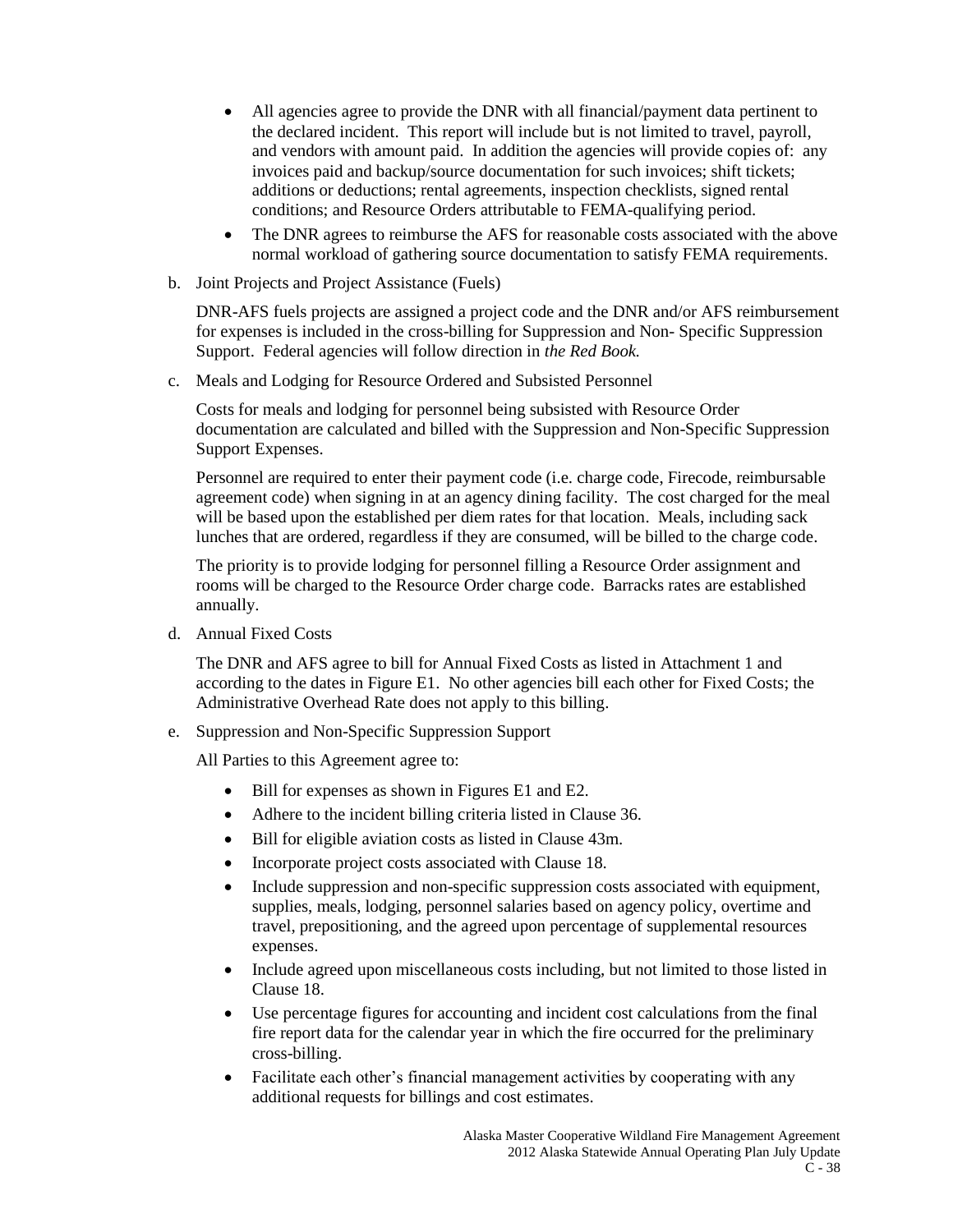- Bill using the Bill for Collection Process.
- Comply with the billing and payment timelines identified in Figure E1 or E2, as applicable.
- Follow the general directions in Exhibit D of the Master Agreement.
- f. Stafford Act Responses

DNR bills the USFS for all expenses incurred when DNR resources are mobilized to the Lower 48 under all the National Response Framework ESFs.

g. Documentation

Billing documents will include cost data, financial transaction registers and an Excel worksheet of the summary data by reciprocal accounting codes (fire codes) for the fire season being billed, and copies of payment documents (i.e. Invoices, rental agreements, etc.), if requested.

h. Administrative Overhead Rate

A rate of 15% against each agency's Suppression and Non-Specific Support total (not to exceed a maximum of \$350,000 per calendar year) has been negotiated for calendar year 2012.

i. Billing Process and Addresses

Payments will be made by an electronic transfer of funds.

All requests for payments from AFS will be mailed to:

Bureau of Land Management Alaska Fire Service P.O. Box 35005 Fort Wainwright, AK 99703-005

All requests for payments from DNR will be mailed to:

State of Alaska, Department of Natural Resources Division of Forestry 550 West Seventh Avenue, Suite 1450 Anchorage, AK 99901

All requests for payments from USFS will be mailed to both of the following addresses:

US Forest Service US Forest Service Incident Business Attn: Ron Knowles 101 B Sun Ave., NE 3301 C Street, Suite 202

# **Original Billing Document Copy of Billing Document and backup**

Albuquerque, NM 87109 Anchorage, AK 99503-3956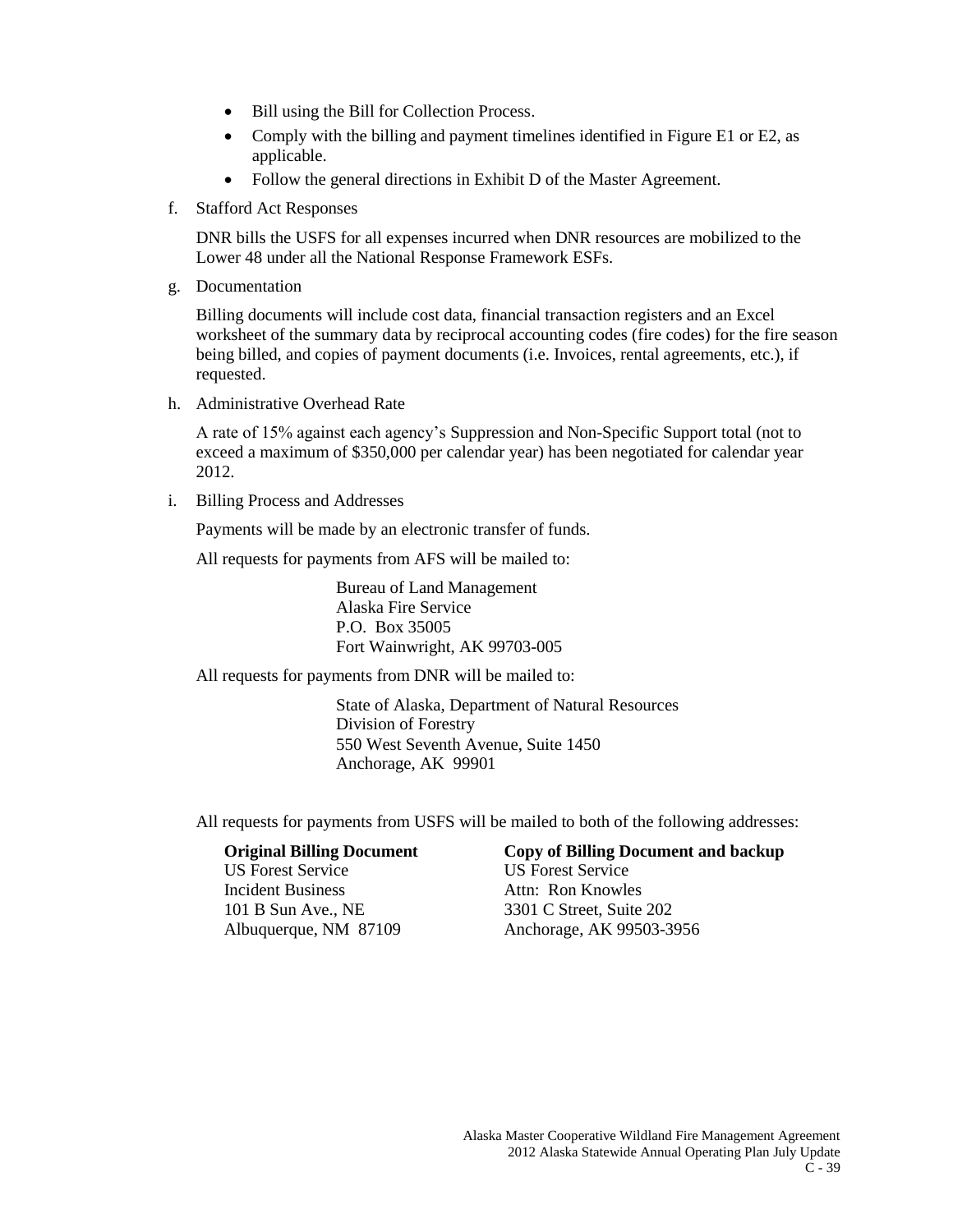j. Alaska Fire Service and Department of Natural Resources Billing

Extensions to the billing dates listed below may be negotiated by either agency.

**Figure E1: AFS-DNR Billing Due Dates and Tasks**

| <b>Due Date</b>  | <b>Billing Tasks</b>                                                          |
|------------------|-------------------------------------------------------------------------------|
| April 1, 2012    | DNR and AFS provide each other with the preliminary accounting reports for    |
|                  | 2011 Suppression and Non-Specific Suppression Support.                        |
| May 1, 2012      | AFS and DNR bill each other for collection of the final 2010 costs for        |
|                  | Suppression and Non-Specific Suppression Support.                             |
| July 15, 2012    | DNR and AFS submit the Bills for Collection to each other for the preliminary |
|                  | costs compiled for 2011 Suppression and Non-Specific Suppression Support.     |
| July 15, 2012    | Payment due from DNR to AFS for 2012 Annual Fixed Costs.                      |
| August 1, , 2012 | AFS bills DNR for collection for 2012 Annual Fixed Costs.                     |
| August 15, 2012  | Payments due to AFS and DNR respectively for the preliminary costs for 2011   |
|                  | Suppression and Non-Specific Suppression Support.                             |
| August 15, 2012  | AFS provides DNR with estimated 2012 costs for Suppression and Non-           |
|                  | Specific Suppression Support for fires occurring on or before June 30, 2012.  |
| December 1, 2012 | AFS and DNR will provide estimates, listed by incident number, of 2012        |
|                  | Suppression and Non-Specific Suppression Support cost-to-date to each other.  |
| March 1, 2013    | AICC updates the lists of 2012 fires with acreage breakdowns by percentage,   |
|                  | management option and actions taken to determine fiscal responsibility to     |
|                  | DNR, USFS, AFS Budget Officer, NPS, FWS and BIA.                              |
| March 15, 2013   | AFS and DNR agree on a final 2011 Suppression and Non-Specific                |
|                  | Suppression Support billing.                                                  |
| April 15, 2013   | Payment due for the final 2011 costs for Suppression and Non-Specific         |
|                  | Suppression Support.                                                          |

k. BIA, FWS, NPS, and DNR Cost Recovery Process

The BIA, FWS, and NPS may recover costs for their participation on incidents which DNR is fiscally responsible for suppression costs and other DNR fire-related support. These recoverable costs will be documented with the appropriate fiscal document and supported by a Resource Order. These agencies will directly bill DNR, establish billing thresholds, and submit no later than the established dates AFS and DNR for billing and payments. Extension to billing dates may be negotiated.

l. Department of Natural Resources and U.S. Forest Service Billing

Extensions to the billing dates listed below may be negotiated by either agency.

#### **Figure E2: DNR and USFS Billing Due Dates and Tasks for 2012 Incident**

| <b>Due Date</b>    | <b>Billing Tasks</b>                                                                                                                                                                                                                                                                 |
|--------------------|--------------------------------------------------------------------------------------------------------------------------------------------------------------------------------------------------------------------------------------------------------------------------------------|
| August 15, 2012    | USFS submit to DNR a preliminary accounting report of fire suppression<br>expenditures for fire occurring on or before June 30, 2012 for incidents<br>which DNR is fiscally responsible. Support documentation will be an<br>electronic spreadsheet by both DNR and USFS fire codes. |
| September 15, 2012 | DNR submit to USFS a preliminary accounting report of fire suppression                                                                                                                                                                                                               |
|                    | expenditures for CY 2012 on USFS lands in Alaska and on federal fires in                                                                                                                                                                                                             |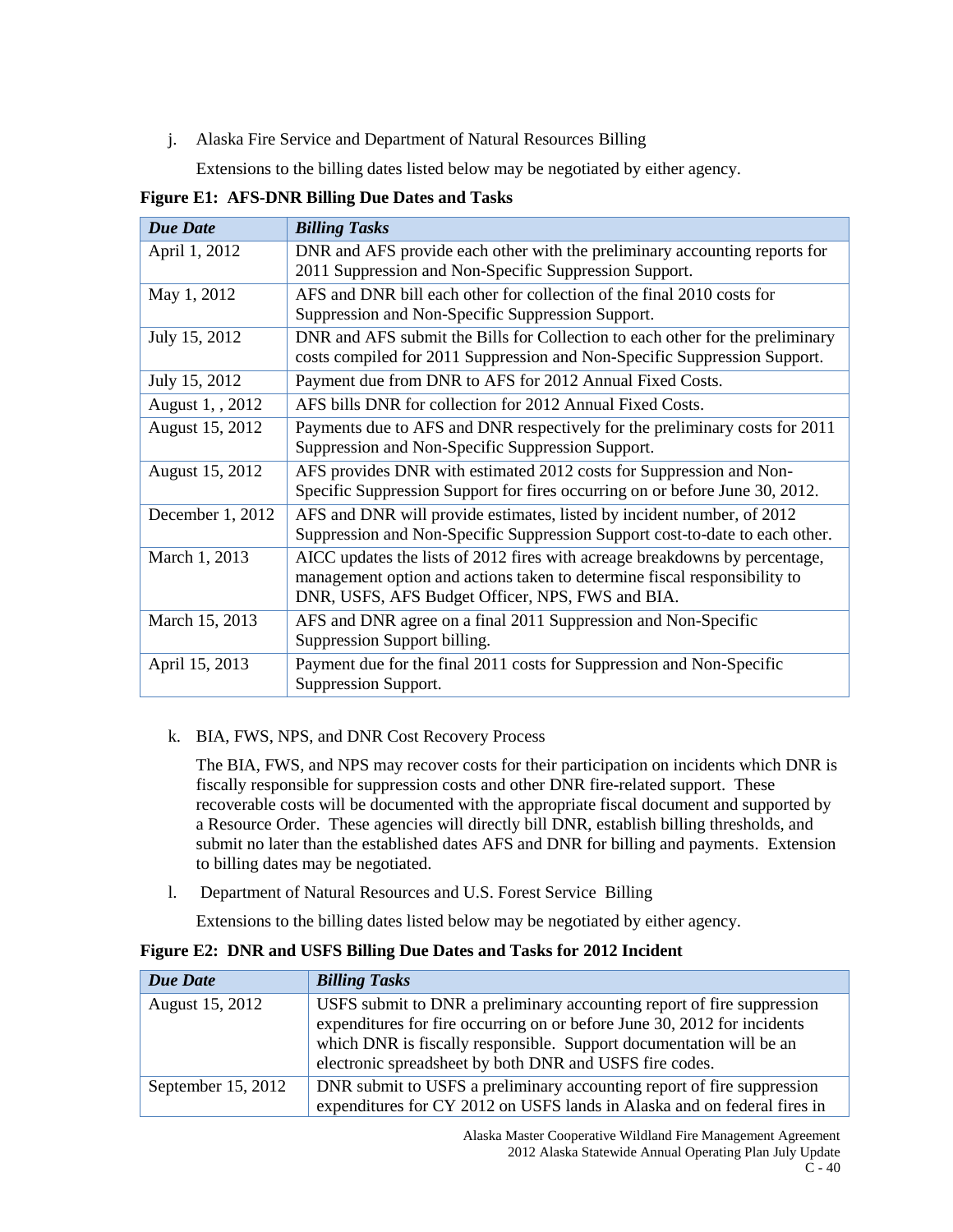|                    | lower 48. Support documentation will be an electronic spreadsheet by both<br>DNR and USFS fire codes.                                                                                                                                                                                                                                                                                                           |
|--------------------|-----------------------------------------------------------------------------------------------------------------------------------------------------------------------------------------------------------------------------------------------------------------------------------------------------------------------------------------------------------------------------------------------------------------|
| September 30, 2012 | USFS submit to DNR a supplemental accounting report of fire suppression<br>expenditures through August 30, 2012 for amount which DNR is fiscally<br>responsible. Support documentation will be an electronic spreadsheet by<br>both DNR and USFS fire job codes. An electronic transaction register will<br>be included for costs on each fire.                                                                 |
| April 1, 2013      | USFS submit to DNR a preliminary Bill for Collection of fire suppression<br>expenditures for prior fire season for amount which DNR is fiscally<br>responsible. Support documentation will be an electronic spreadsheet by<br>both DNR and USFS fire codes along with an electronic transaction register<br>showing cost categories and individual names (e.g. employees, vendors) for<br>each fire.            |
| April 1, 2013      | DNR submit to USFS a preliminary Bill for Collection of fire suppression<br>expenditures for 2012 fire season on USFS lands in Alaska and on federal<br>fires in lower 48. Support documentation will be an electronic spreadsheet<br>by both DNR and USFS fire codes along with an electronic transaction<br>register showing cost categories and individual names (e.g. employees,<br>vendors) for each fire. |
| November 1, 2013   | USFS submit to DNR a final Bill for Collection of fire suppression<br>expenditures for CY 2012 amount, reimbursable by DNR, not yet billed.                                                                                                                                                                                                                                                                     |
| November 1, 2013   | DNR submit to USFS a final Bill for Collection of fire suppression<br>expenditures for CY 2012 amount, reimbursable by USFS, not yet billed.                                                                                                                                                                                                                                                                    |

45. Trespass Cost Recovery

All reports and materials compiled or prepared in connection with establishing cause, extent, or potential liability for any fire or response incident shall be provided to the responsible Jurisdictional Agency. The Protecting Agency, upon request, will provide the Jurisdictional Agency with detailed costs to support trespass cases.

The statistics included in the final fire report will be used for litigation purposes.

- 46. Purchaser, Contractor, Operator, Permittee, Etc., Fires: Refer to Master Agreement.
- 47. Stafford Act Use and Reimbursement

USFS reimburses DNR for expenses incurred by DNR resources and personnel including base pay, overtime and travel.

# **GENERAL PROVISIONS**

48. Fire / Incident Information

Every effort should be made to distribute fire information to the public in a timely manner.

a. AICC and National Interagency Coordination Center Situation Reports

Each protecting area Interagency Fire Dispatch Center submits an evening report to AICC with the information on wildfires and prescribed burns necessary to complete required reports to the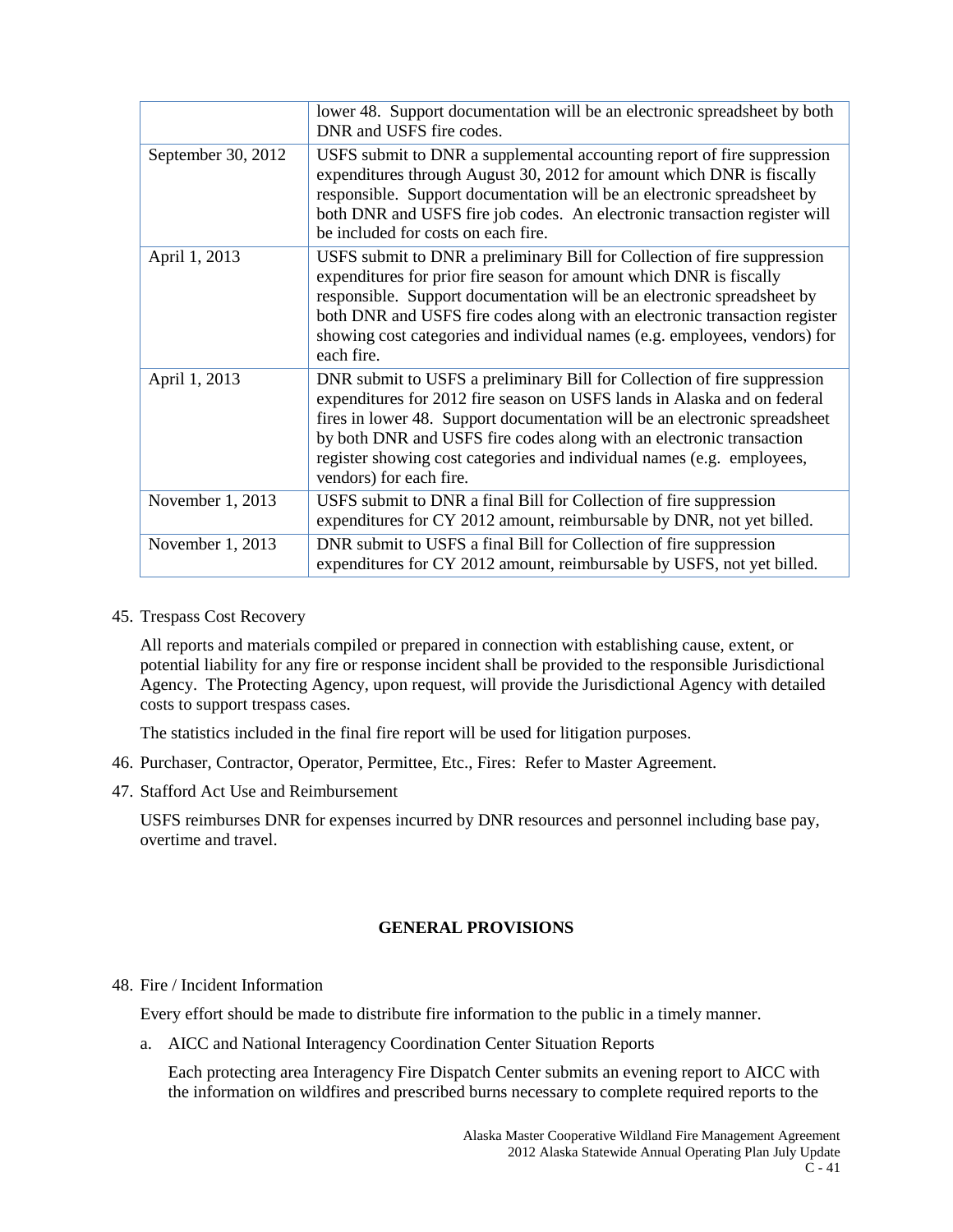National Interagency Coordination Center and to compile the AICC Situation Report. Incident

Status Summaries (ICS209) are required as directed in the AIMG. Information flow for Stafford Act responses follows a similar process.

The evening report data fields are based on the fire's point of origin and include:

- Acres current acreage
- Admin Jurisdictional Agency Administrative Unit
- Area Protecting Agency Zone, Area or Forest
- Assigned Crews list of crew, crew type, and date assigned
- Cause lightning, human, false alarm or prescribed fire
- Fire Name, Fire Code and Numerical Number issued by AICC
- Latitude, Longitude, and Legal Description
- Option Management Option or PRESCRIB to indicate prescribed fire
- Out Date
- Owner Jurisdictional Agency
- Start Date
- Status U/U unstaffed/uncontained, S/U staffed/Uncontained, U/C unstaffed/contained, S/C staffed/contained, Out , RX prescribed fire

The AICC Situation Report narrative is a primary source for fire information and should summarize that day's activities and expected activities for the following day. Examples of items to consider when formulating the narrative are:

- When multiple jurisdictional agencies are involved, the ownership and management option breakdown
- Acreage increase/decreases and collection method
- Weather over the fire
- Fuels
- Fire Behavior
- Complexity and is it changing (i.e. Type 3 to IMT2)
- Current and future tactics (allotment protection, direct attack along a river, etc.)
- Resources at Risk today and Potential Risk for next day
- Shortage of Resources
- Monitoring Schedule
- Estimated Contain/Control Date
- If it was a non-standard response, why

# b. AICC

At Alaska Preparedness Levels 1-3, the AFS and DNR Public Information Officers collaboratively develop and post daily highlights on the AICC web site. At Alaska Preparedness Level 4 and 5, a Joint Information Center (JIC) will be activated and staffed. The JIC will normally be located at AICC and managed by the AICC Center Manager. Other JIC functions requested or established by the Parties to this Agreement will be coordinated with the JIC at AICC. The JIC will refer all inquiries concerning agency policy to the responsible Jurisdictional Agency.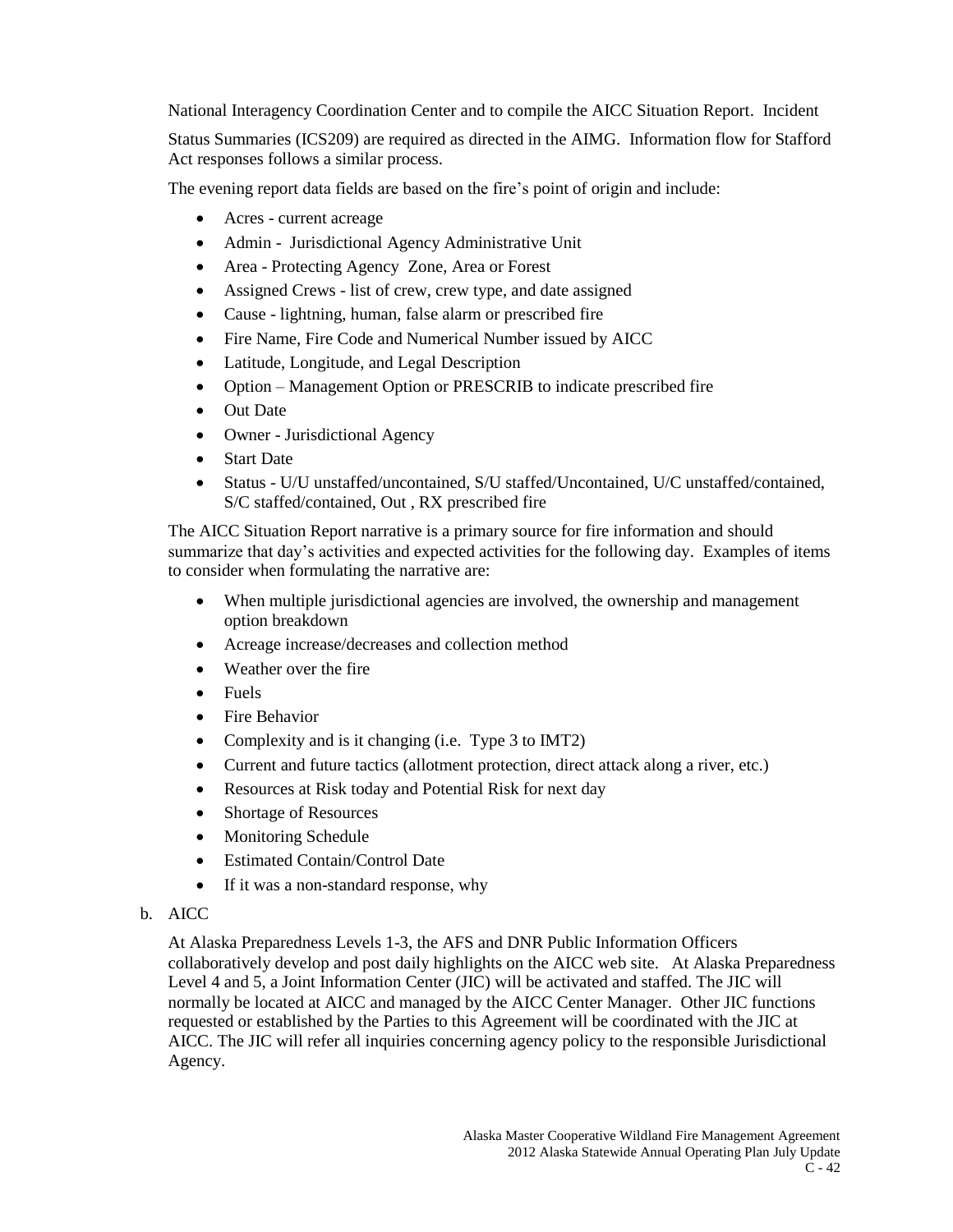c. Protecting Agency and Incident Management Teams

The Protecting Agency and the Incident Management Team, when assigned, are responsible for the release of operational and public safety information to the media and public during the initial response to and during ongoing wildfires. The Protecting Agency and Incident Management Team will coordinate with the Jurisdictional Agency on the release of fire information, specific Jurisdictional Agency direction will be stipulated in the Delegation of Authority. Releases will be approved by the Incident Commander prior to release and copies distributed to all stakeholders. Jurisdictional Agency policy and messaging will be included when requested by the agency administrator. Policy questions will be referred to the Jurisdictional Agency. A suggested (not required) format for IMT news releases is in Attachment 5.

d. Jurisdictional Agencies

The Jurisdictional Agency may develop and distribute information for the media and public that includes agency messaging and policy. When releases include specific incident-related information, the Jurisdictional Agency will coordinate with the Protecting Agency and Incident Management Team to ensure consistency. Delegations of Authority may include further direction and points of contact and will not conflict with the terms above.

Upon request and availability, the Parties to this Agreement may provide fire information support.

e. Protocol

The author of media releases will use their own agency's protocols.

49. Miscellaneous Assistance

Agencies are accountable for tracking the expenditures charged for these activities. Where separate reimbursable agreements are necessary, establishing reimbursable agreements and charge codes preseason is encouraged. Costs associated with this section that are eligible for reimbursement using a Bill for Collection may be totaled and included as a separate line item in the Annual Fixed Costs billing. Each bill is subject to audit.

a. AFS Facilities on Fort Wainwright

In addition to previously mentioned DNR employees, AFS provides office space and furniture; office equipment and supplies; and telecommunications, computers, network access and support to the following DNR employees.

- Fire Operations Forester and their Administrative Staff
- Public Affair Officer
- Communications and Technical Systems Coordinator
- Strategic Planner
- b. McGrath Facilities

The DNR is authorized to utilize the BLM's facilities and associated land at McGrath as a fire preparedness facility and is billed for the maintenance of those facilities.

c. Kenai Interagency Dispatch Center

Reference the local Dispatch Center documents.

d. Meals and Lodging

AFS has lodging and dining facilities available on Fort Wainwright and in Galena; DNR facilities are located in McGrath. McGrath facilities do not accept cash or credit cards.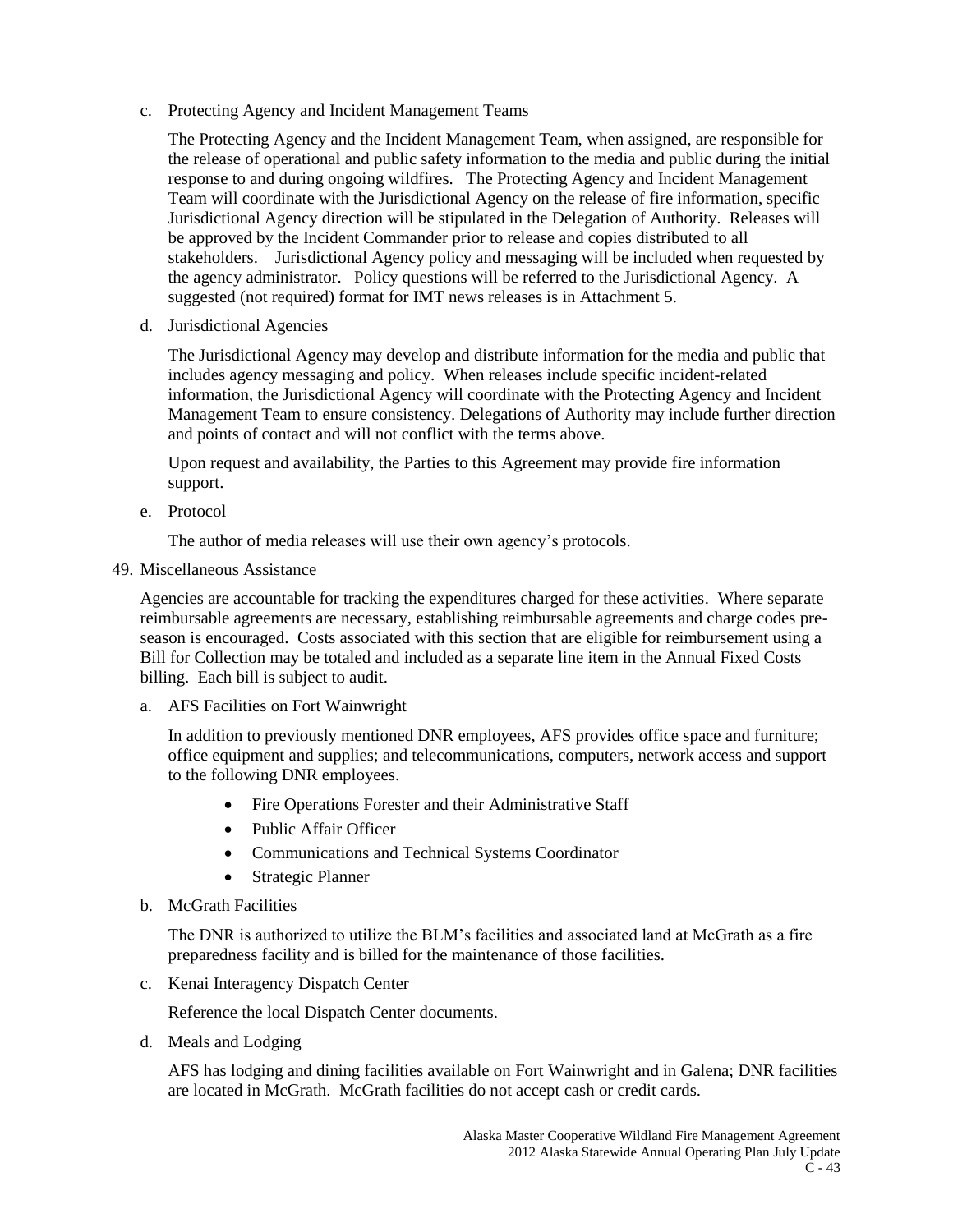Personnel filling a fire Resource Orders are subsisted and sign for meals and lodging at AFS and DNR facilities using an assigned charge code.

Personnel using reimbursable agreements for meals or lodging must ensure that their agency has a reimbursable agreement and accompanying charge code in place prior to arrival.

Personnel intending to use a credit card for lodging expenses must confirm prior to arrival that their credit card will be accepted at the facility. Credit cards may be accepted for lodging at the AFS barracks on Fort Wainwright and Galena; credit cards are not accepted at DNR or AFS facilities for meals.

Lodging for agency personnel not on a Resource Order is available on a case-by-case basis.

Cash is accepted at the AFS Barracks and AFS Dining Hall on Fort Wainwright. The cash meal price is set annually; the AFS costs for meals charged to a reimbursable agreement or a fire resource order charge code are based upon the established per diem rates for that location. Meals, including sack lunches that are ordered, regardless if they are consumed, will be billed to the charge code. AFS barracks rates are established annually. There is no charge for barrack use at the DNR facility in McGrath.

50. Personnel Policy

See Exhibit – Supplemental Fire Department Resources. This section applies to retirees hired by local fire departments. Currently, this does not apply in Alaska.

- 51. Mutual Sharing of Information
	- a. Alaska Fire Information Websites

AFS hosts and maintains the AICC website at [http://fire.ak.blm.gov/.](http://fire.ak.blm.gov/) This is also a portal to the AFS website.

| <b>DNR</b>        | http://forestry.alaska.gov/fire/current.htm |
|-------------------|---------------------------------------------|
| <b>FWS-Alaska</b> | http://www.fws.gov/fire/fmp/region7/alaska/ |
| NPS-Alaska        | http://www.nps.gov/akso/                    |

- b. GIS Protocols
	- 1) Fire Perimeter

GIS protocols have been established for uploading and displaying on-going fire perimeters. Timely, fire perimeter data should be submitted for fires occurring in Full and Critical Management Option areas that escape initial attack and all ongoing fires 100 acres or greater. For ongoing fires being monitored, Protecting Agencies will negotiate a timeline for fire surveillance updates and perimeter maps submissions with the Jurisdictional Agency.

The final fire perimeters submitted with the final fire reports are added to the GIS Fire History file available annually in April from AFS.

Jurisdictional Agencies have the option to update an incident perimeter after fire season by submitting annual updates to AFS prior to March 1. AFS will incorporate those updates into historical fire data and perimeter files. This is to ensure the most accurate information for the historical databases.

The protocols including points of contact for user names and passwords are available at [http://fire.ak.blm.gov/administration/awfcg\\_committees.php.](http://fire.ak.blm.gov/administration/awfcg_committees.php) The latest versions of perimeters provided to AFS and the Fire History file are displayed and are available to download at [http://fire.ak.blm.gov/predsvcs/maps.php.](http://fire.ak.blm.gov/predsvcs/maps.php)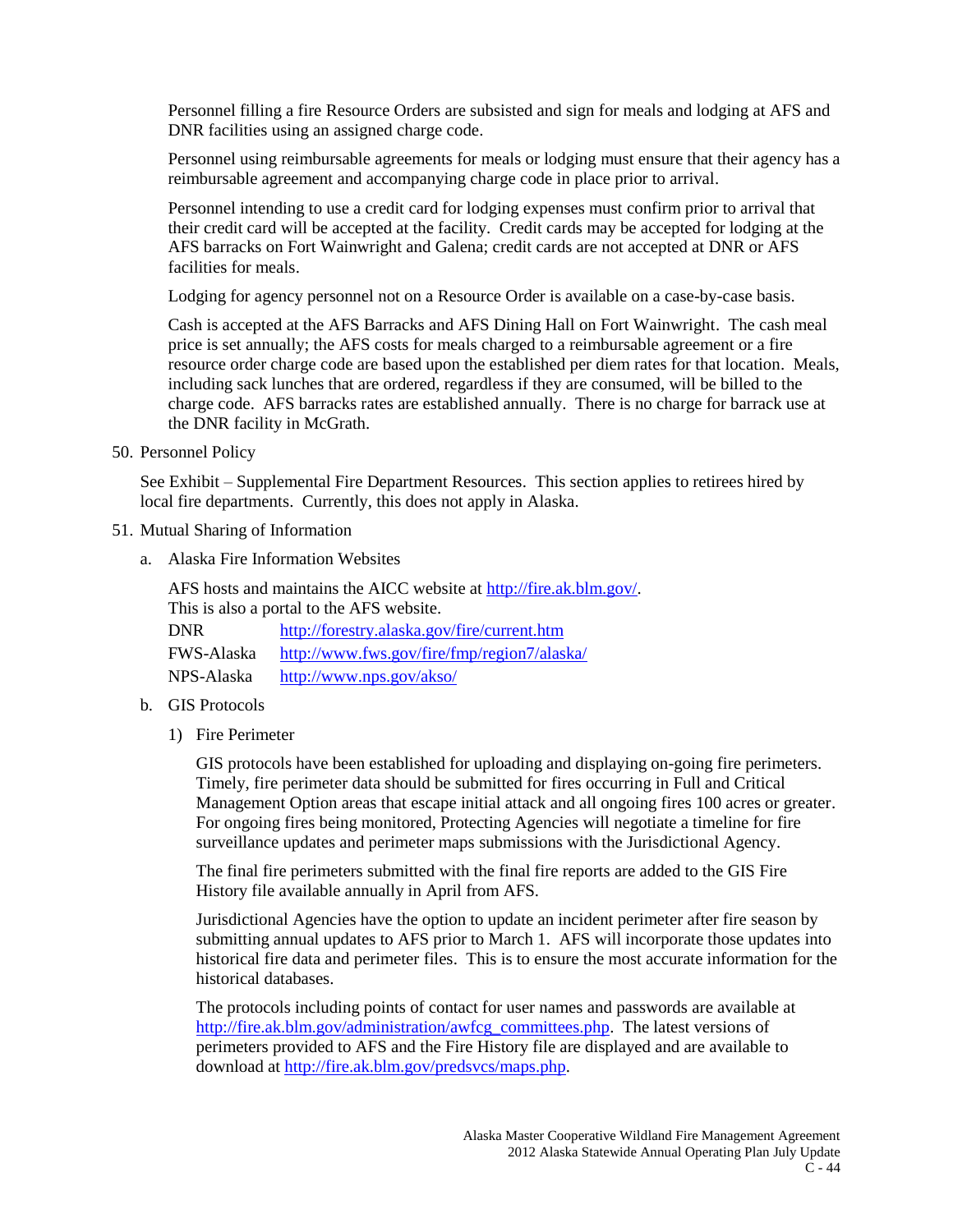#### 2) Known Sites Database

The Known Sites Database (KSD) is a password protected dataset of sites to assist fire managers with wildland fire decision-making and planning.

There are two primary sources of site information included in the KSD:

- o Jurisdictional Agency inventory and assessments can continue to be directly submitted to the AFS KSD Steward for immediate incorporation into the KSD.
- o In the final fire package IMTs will provide site data to their respective dispatch office. The dispatch office will then provide that information to the AFS KSD Steward and the Jurisdictional Agency through the known sites clearinghouse, which is a preliminary dataset that is subject to approval by the Jurisdiction Agency's administrative unit on which the sites the reside.
	- The preliminary dataset will not be incorporated into the KSD until it has been verified by the Jurisdictional Agency.
	- The preliminary dataset will be viewable on the ArcIMS known sites map. The KSD will be updated on a semi-annual basis: November 1 and April 1.

Semi-annually as the dataset is updated, the KSD Steward provides the metadata, which is a summary of changes, to all entities (Protecting and Jurisdictional Agencies' FMOs as well as pertinent Native partners). The metadata will contain a list of Global Unique Identifiers with the action taken on the site (i.e., added, deleted, changed geographically, and changed attributes). Metadata will also be available upon request from the data steward.

Username and passwords to access KSD can be requested through the AFS KSD Steward.

c. Final Fire Reports

Protecting Agencies are responsible to submit final fire reports to AICC within 10 days after the fire is called out. AICC will provide the Jurisdictional Agencies with copies of final fire reports within 5 working days of receipt, for all fires within the agency's administrative unit boundaries If unable to meet the 10 day deadline, notify the Jurisdictional Agency and AICC to negotiate an acceptable date

The final fire report narrative should be a compilation of the narratives submitted for the AICC Situation Report. The final narrative should also note if a fire merges with another fire, is managed as part of a complex or is a 'carryover' fire from a previous year.

d. WFDSS Points of Contact

Geographic Editors are listed in Exhibit B; Agencies have also designated agency-specific WFDSS points of contacts.

#### 52. Accident Investigations

Agency policies and *the Red Book,* (http://www.nifc.gov/policies/pol\_intgncy\_guides.htm) contains the thresholds for levels of accident investigations required.

The agencies with operational control of the incident will initiate the accident investigation as soon as possible and will provide all information to the accident investigation team, if established. Each affected agency will provide all reports and materials to the employing agencies of anyone involved in an accident and other affected agencies, upon request and within their legal parameters.

- For a wildfire, the agency with operational control is the Protecting Agency.
- For a prescribed fire, the agency with operational control is the Jurisdictional Agency.
- For normal and routine business, the agency with operational control is the employing agency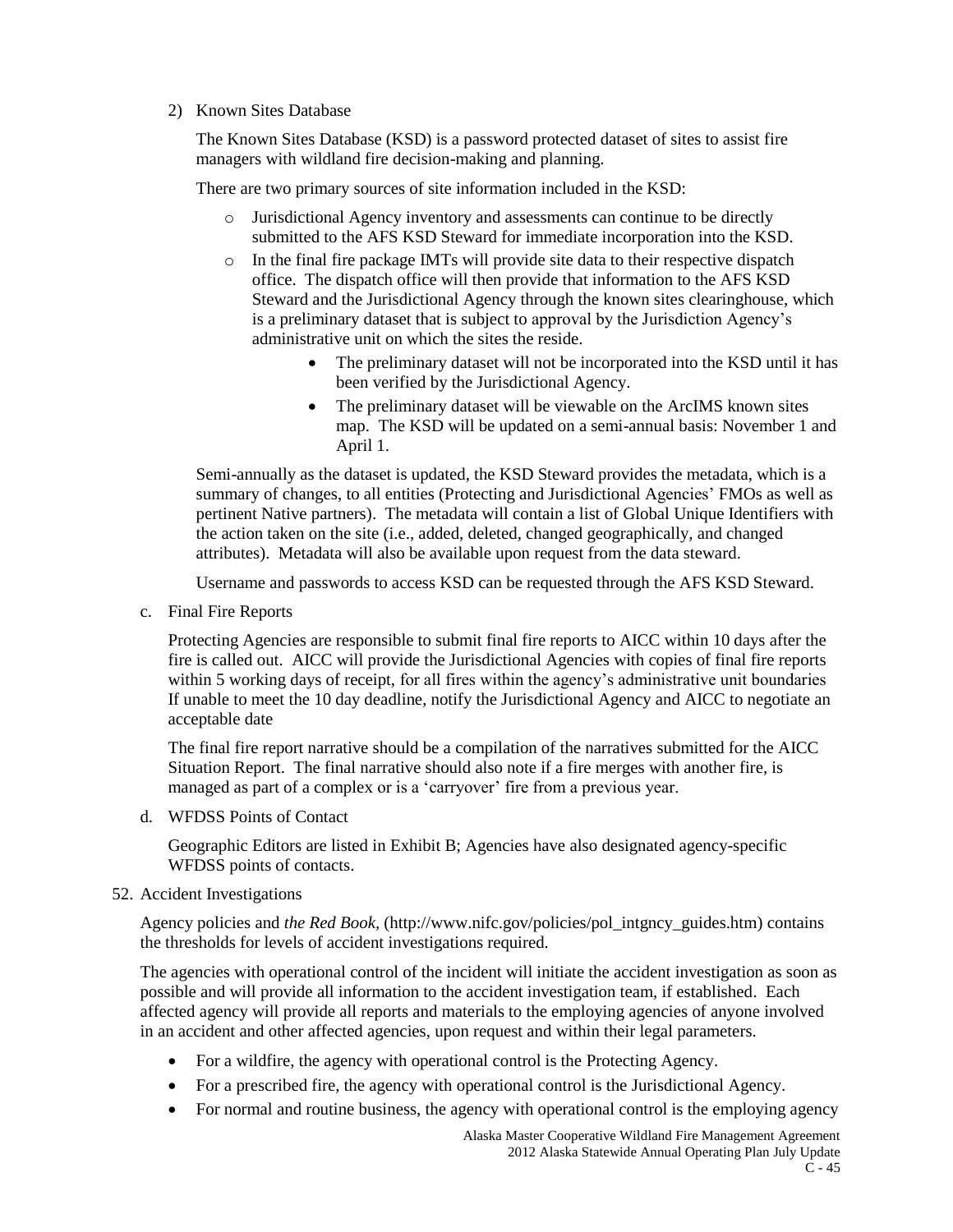or agency for which the affected individual(s) are fulfilling an assignment. For example, USFS smokejumpers filling a Resource Order for a booster crew and assigned to AFS, AFS would be the agency with operational control; the USFS is the employing agency.

- 53. Waiver: Refer to Master Agreement
- 54. Modification

Revisions or updates to this AOP are automatically incorporated into the Master Cooperative Wildland Fire Management Agreement dated April 2010. A formal modification to the Master Agreement is unnecessary.

55. Annual Review

This AOP is reviewed annually, revised as needed and signed by March 15. The review will be scheduled and lead by the Protecting Agencies. The review participants will include the DNR Chief of Fire and Aviation, the AFS Manager, USFS Regional Fire and Fuels Group Leader, FWS Regional Fire Coordinator, and the NPS & BIA Regional Fire Management Officers or their designated representatives.

Other reviews will be conducted as needed or required by agency policy.

An After Action Reviews may be hosted by any Parties to this Agreement for any incident. The Interagency Fall Fire Review is scheduled annually to discuss issues and concerns.

56. Duration of Agreement

The term of this Agreement shall commence on the dates Parties sign below and shall remain in effect for one year from that date or until replaced.

57. Previous Agreements Superseded

This Alaska Statewide Annual Operating Plan supersedes the Master Cooperative Wildland Fire Management Agreement Exhibit C: Alaska Statewide Annual Operating Agreement 2011.

58. Authorized Representatives

The Statewide AOP signatories will be the DNR Chief of Fire and Aviation, the AFS Manager, USFS Regional Fire Director, the FWS Regional Fire Management Coordinator, and the Regional Fire Management Officers for NPS and BIA.

IN WITNESS WHEREOF, the Parties hereto have executed this Alaska Statewide Annual Operating Plan, Exhibit C of Master Cooperative Wildland Fire Management Agreement, as of the date of signature of the Party's authorized representative.

#### **SIGNATURES**

# UNITED STATES DEPARTMENT OF THE INTERIOR

Steve Heyen

Regional Fire Management Officer Bureau of Indian Affairs, Alaska Region

Date:  $7-3-12$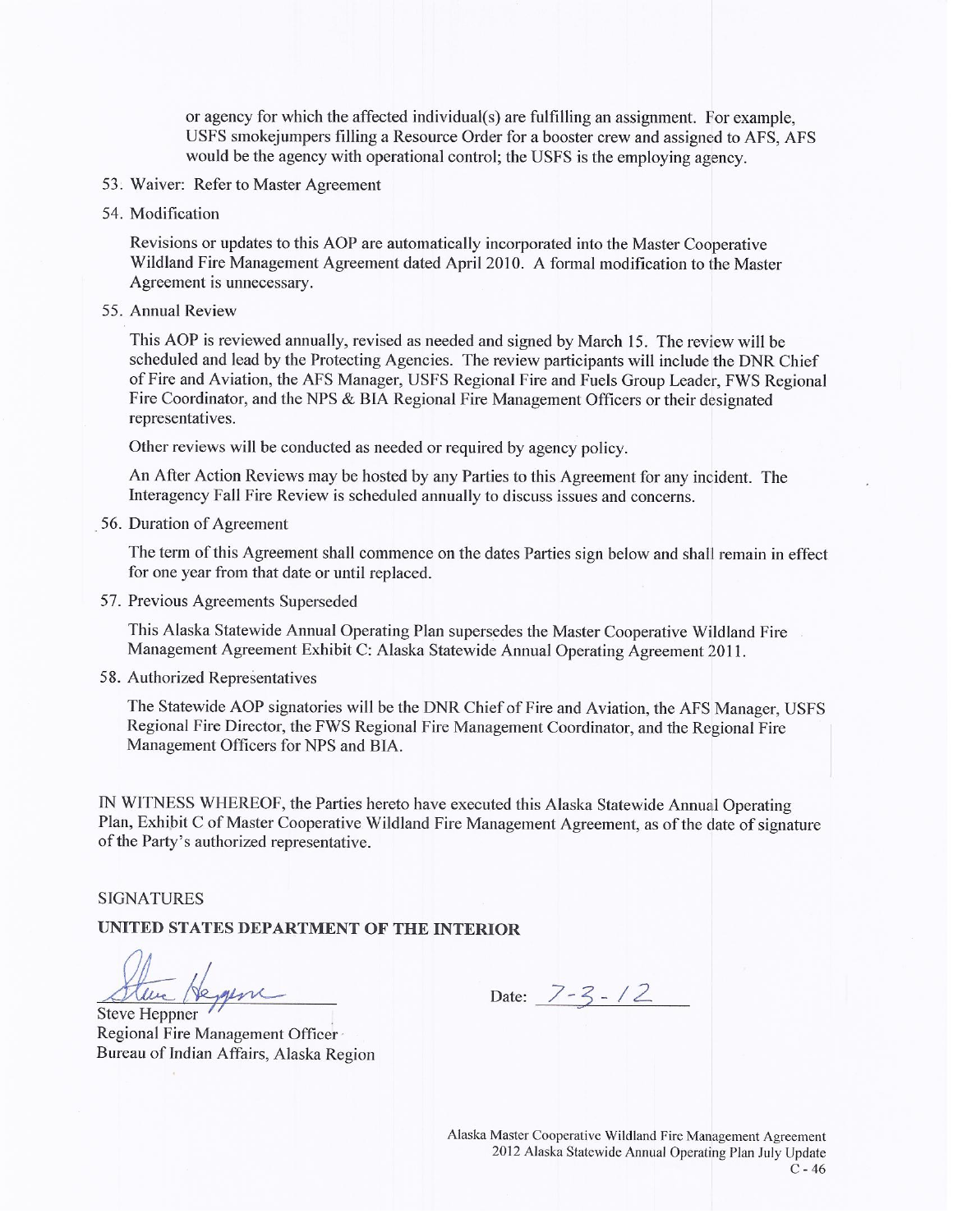Kent Slaughter Manager, Alaska Fire Service **Bureau of Land Management** 

dedill Doug Alexander

Regional Fire Management Coordinator Fish and Wildlife Service, Alaska Region

Dan Warthin Regional Fire Management Officer National Park Service, Alaska Region

 $7/6/2012$ Date:  $\overline{\phantom{a}}$ 

 $2012$ Date:

Date:

#### UNITED STATES DEPARTMENT OF AGRICULTURE

Date:  $7|3|2012$ 

Regional Fire Director United States Forest Service, Region 10

#### STATE OF ALASKA DEPARTMENT OF NATURAL RESOURCES

Tom Kurth

Chief of Fire and Aviation Alaska Department of Natural Resources

 $e/20/2$ Date: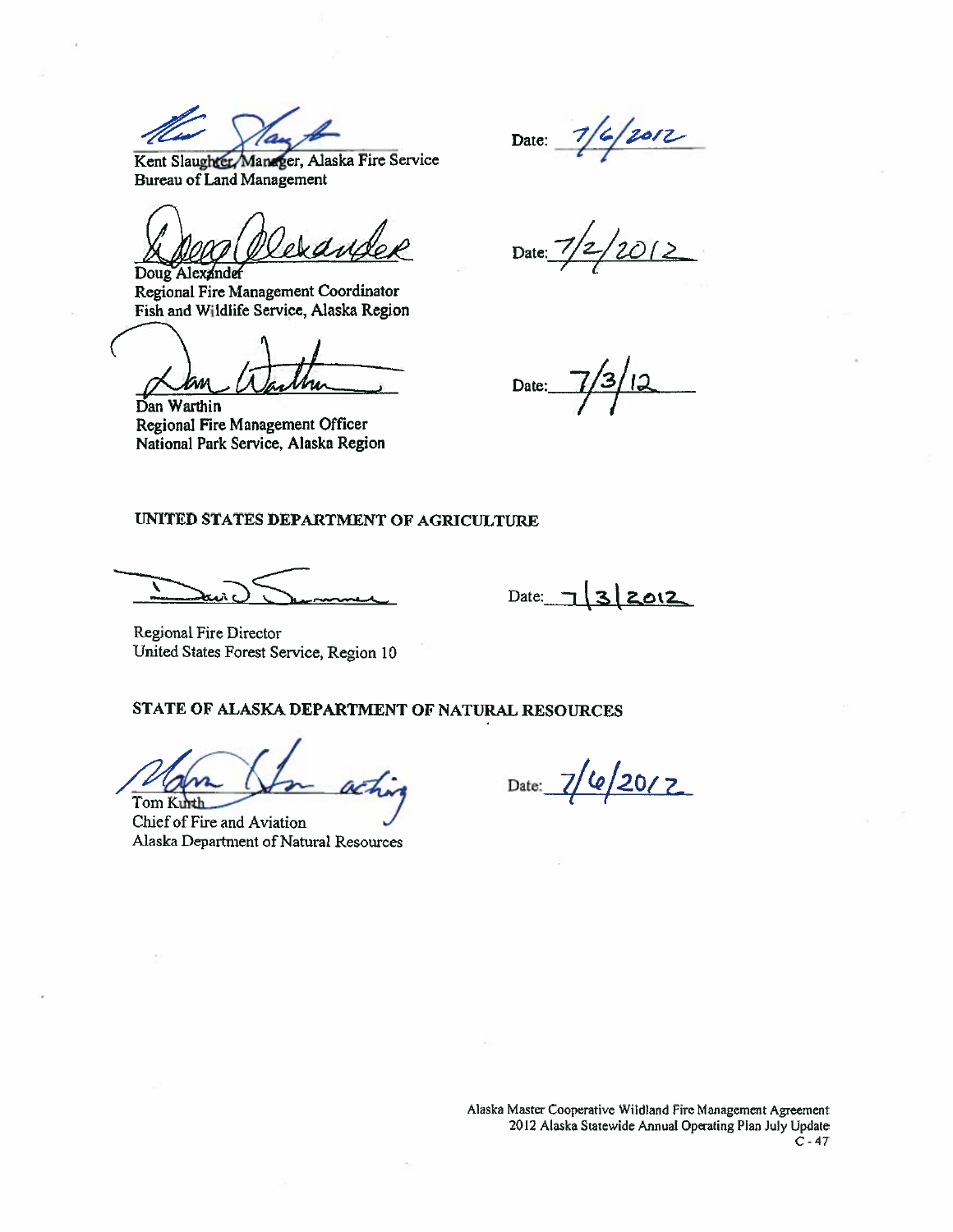# **Alaska Statewide Annual Operation Plan 2012 Attachment 1 Annual Fixed Costs**

# **Annual Fixed Costs AFS bills DNR**

| <b>Item</b>                          | Formula                                                           | 2012 Costs     |
|--------------------------------------|-------------------------------------------------------------------|----------------|
| <b>AICC</b> Office Space             | 96 sq. ft. of office space X \$3/sq. ft. X 12 mos. = \$3,456      | \$13,488       |
| <b>DNR Logistic Coordinator</b>      | \$3,456 X 3 positions = $$10,368$                                 |                |
| <b>DNR</b> Intelligence Coordinator  | 2 phone lines X $$30$ /line X 13 mos. = \$720                     |                |
| <b>Administrative Assistant</b>      | Toll Calls 2 lines X $$100/$ mo. X 12 mos. = 2,400                |                |
| (Clause 12 & 49)                     | $$10,368 + $720 + $2,400 = $13,488$                               |                |
| <b>AICC Tactical Desk Support</b>    | Agreed upon figure for 2012                                       | \$40,000       |
| (Clause 12)                          |                                                                   |                |
| DNR Communications &                 | 112 sq. ft. of office space $X$ \$3/sq. ft. $X$ 12 mos. = \$4,032 | \$5,592        |
| <b>Technical Systems</b>             | 1 telephone line X $$30/$ line X $12$ mos. = \$360                |                |
| Coordinator office space             | Toll calls: $$100/$ mo. X 12 mos. = $$1,200$                      |                |
| (Clause 49)                          | $$4,032 + $360 + $1,200 = $5,592$                                 |                |
| <b>DNR Fire Operations Forester</b>  | 165sq.ft. of office space X $4$ /sq.ft. X 12 mos. = \$7,920       | \$10,200       |
| (Clause 49) office space             | 3 telephone line X $$30/$ line X $12$ mo = \$1,080.               |                |
|                                      | Toll calls: $$100/$ mo. X 12 mos. = $$1,200$                      |                |
|                                      | $$7,920 + $1,080 + $1,200 = $10,200$                              |                |
| <b>DNR Pilots and Air Attack</b>     | 448 sq. ft. of office space X $$3/sq$ . ft. X 4 mos. = \$5,376    | \$6,156        |
| personnel assigned to Fort           | $$6.50$ /day for 120 days for porta-potty service = \$780         |                |
| Wainwright. office space             | $$5,376 + $780 = $4,364$                                          |                |
| (Clause 43h1)                        |                                                                   |                |
| <b>DNR Public Affairs Officer</b>    | 112 sq. ft. of office space $X$ \$3/sq. ft. $X$ 8 mos. = \$2,688  | \$3,848        |
| (Clause 49) office space             | 1 telephone line X $$30/$ line X $12$ mo = \$360                  |                |
|                                      | Toll calls: $$100/$ mo. X 8 mos. = \$800                          |                |
|                                      | $\$2,688 + \$360 + \$800 = \$3,848$                               |                |
| <b>DNR</b> Retardant personnel       | 112 sq. ft. X $$3/sq.$ ft. = $$1,344$                             | \$1,344        |
| (Clause 43h1) office space           |                                                                   |                |
| <b>DNR Strategic Planner</b>         | 112 sq. ft. of office space $X$ \$3/sq. ft. $X$ 12 mos. = \$4,032 | \$5,592        |
| (Clause 49) office space             | 1 telephone line X $$30/$ line X $12$ mo = \$360                  |                |
|                                      | Toll calls: $$100/m$ . X 12 mos. = $$1200$                        |                |
|                                      | $$4,032 + $360 + $1,200 = $5,592$                                 |                |
| <b>Experimental Forecast of Area</b> | DNR's agreed upon share.                                          | \$8,000        |
| <b>Burned for Interior Alaska</b>    | Funds to reimburse AFS                                            |                |
| (Clause 7a9)                         |                                                                   |                |
| <b>Interagency Cache Planning</b>    | AFS will bill DNR the negotiated amount of monetary               | $\overline{0}$ |
| (Clause 38e)                         | support. \$20,000 was billed in 2009; no costs allocated in       |                |
|                                      | 2010, 2011, or 2012.                                              |                |
| Interagency Electronic               | AFS-DNR negotiated funding for an Electronic                      | \$46,000       |
| Mechanic's Labor                     | Mechanic who will provide program oversight, mission              |                |
| (Clause 41e2)                        | planning, technical assistance, and field maintenance for         |                |
|                                      | radio and RAWS sites.                                             |                |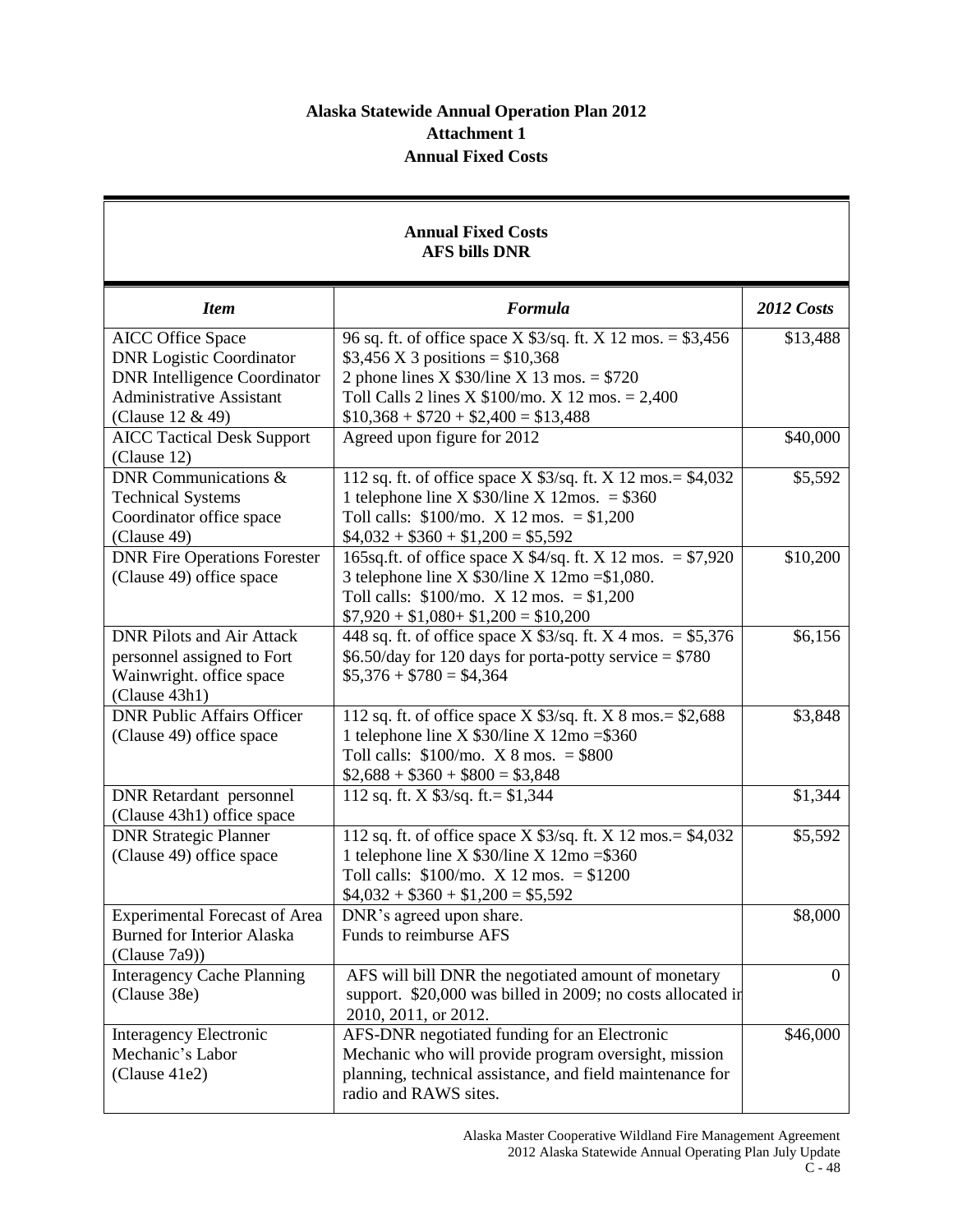| Interagency GIS and IT             | AFS-DNR negotiated amount for Interagency GIS and        | \$35,000   |
|------------------------------------|----------------------------------------------------------|------------|
| <b>Mapping Application</b>         | IT Mapping Application development and support           |            |
| Development and Support            | including but not limited to: Known Sites, Fires,        |            |
| (Clause 41b)                       | Integrated Fire Management (IFM) coverages etc.          |            |
| <b>Lightning Detection Network</b> | 33.33% s for installation, maintenance, and operating    | \$40,484   |
| (Clause 42c)                       | costs. Annual maintenance and equipment replacement      |            |
|                                    | of ALDN is based upon actual maintenance and             |            |
|                                    | amortized replacement costs of the equipment             |            |
|                                    | infrastructure. Equipment infrastructure = $$60,000$ ,   |            |
|                                    | Maintenance = $$34,475$ , Communications = $$26,977$ ,   |            |
|                                    | $$60,000 + $34,475 + $26,977 = $121,452$                 |            |
|                                    | $1/3$ X \$121,452 = \$40,484                             |            |
| <b>McGrath Facilities</b>          | <b>Annual Maintenance Expenses</b>                       | \$50,000   |
| (Clause 49b)                       |                                                          |            |
| Non-Suppression Support            | Negotiated expenditures for unscheduled non-             | <b>TBD</b> |
|                                    | suppression support. Documentation (Clauses 431 $\&$     |            |
|                                    | 44g) will be provided.                                   |            |
| Radio Maintenance                  | 6 sites in McGrath area @\$1,700 per site                | \$10,200   |
| (Clause 41e)                       | Figures are from ITCG AOP, do not include labor.         |            |
|                                    | This cost may be offset by any fuel provided by the DOF  |            |
|                                    | McGrath Station.                                         |            |
| Radio Site                         | Decommission and relocation of DNR radio sites based     | \$63,420   |
| Decommission/Replacement           | upon successful completion of Frequency Sharing Proof    |            |
| (Clause 41d)                       | Of Concept                                               |            |
|                                    | Horn Mountain @ \$ 21,535                                |            |
|                                    | Beaver Mountain @\$9,100                                 |            |
|                                    | Tatalina Mountain @ \$3,065                              |            |
|                                    | Mount X @ \$11,000                                       |            |
|                                    | Per Diem (8 days, 10 people) @ \$18,720                  |            |
|                                    | This cost will be offset by any fuel provided by the DOF |            |
|                                    | McGrath Station. DOF will provide backup                 |            |
|                                    | documentation prior to the August 1, 2012, AOP billing.  |            |
| Radio/RAWS Site                    | Negotiated expenditures (aviation, travel, equipment,    | <b>TBD</b> |
| <b>Unscheduled Maintenance</b>     | supplies and parts) for unscheduled radio/RAWS           |            |
| (Clauses 41e and 42d)              | maintenance. Labor excluded. Backup documentation        |            |
|                                    | will be provided                                         |            |
| <b>RAWS</b> Maintenance            | Costs per RAWS site includes: travel (\$700), parts      | \$70,600   |
| (Clause 42d)                       | (\$1330and sensor maintenance and calibration (NIFC)     |            |
|                                    | Depot Maintenance) (\$900).                              |            |
|                                    | $$700 + $1330 + $900 = $2930$ per site                   |            |
|                                    | Maintenance for 20 sites: $$2930X 20 = $58,600$ .        |            |
|                                    | Upgrade for high speed data transmission 2 RAWS sites    |            |
|                                    | @ \$6,000 per site = $$12,000$                           |            |
|                                    | $$58,600 + $12,000 = $70,600*$                           |            |
|                                    | *Figures are from ITCG AOP                               |            |
| Teletype                           | 40% of the costs of the teletype hub operation,          | \$5,000    |
| (Clause 41c)                       | application maintenance, and direct support to DNR       |            |
|                                    | users                                                    |            |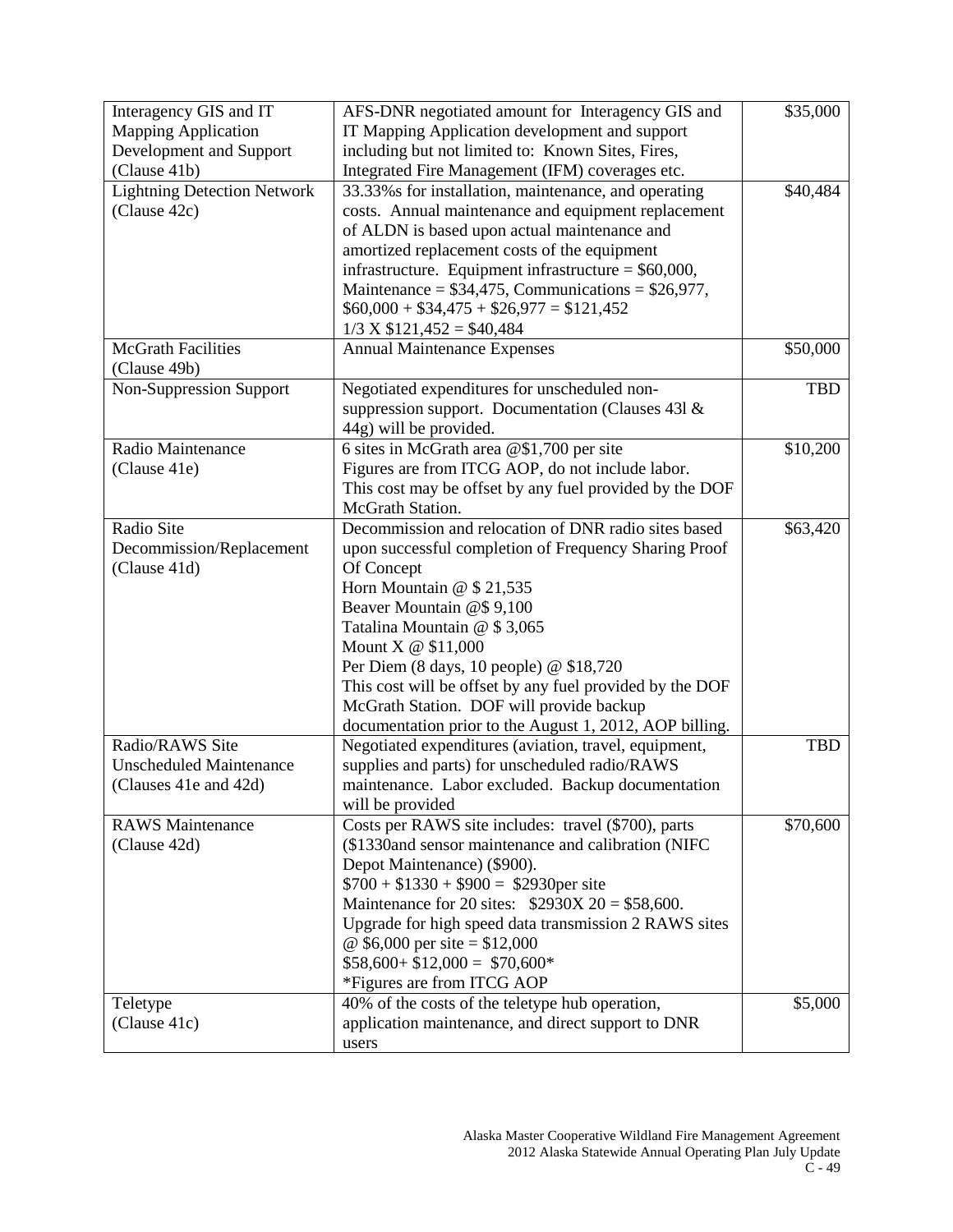# **Alaska Statewide Annual Operation Plan 2012 Attachment 2 Suppression and Non-Specific Support Items**

| <b>Suppression and Non-Specific Support Items</b>                                                                                                                 |                                                                                                                                                                                                                                                                                             |  |
|-------------------------------------------------------------------------------------------------------------------------------------------------------------------|---------------------------------------------------------------------------------------------------------------------------------------------------------------------------------------------------------------------------------------------------------------------------------------------|--|
| <b>Item</b>                                                                                                                                                       | Formula                                                                                                                                                                                                                                                                                     |  |
| Incidents where the initial action<br>was intended to extinguish the<br>wildfire (Clause 36a)                                                                     | Costs will be apportioned based on the acres burned and the<br>associated responsible fiscal agency.                                                                                                                                                                                        |  |
| Incidents where the initial action<br>upon discovery is surveillance, or<br>site specific protection (Clause<br>36a)                                              | All costs incurred are attributed to the agency on whose land<br>the fire originated and billed to the party that is fiscally<br>responsible. All costs incurred are attributed to the agency on<br>whose land the fire originated and billed to the party that is<br>fiscally responsible. |  |
| Non-Standard Response<br>(Clause 36a)                                                                                                                             | Costs will be apportioned for non-standard responses on a<br>case-by-case basis and will follow the protocols listed above.                                                                                                                                                                 |  |
| Complexes (Clause 36b)                                                                                                                                            | Costs will be attributed to each fire in the complex and<br>apportioned as listed above.<br>Complex costs that cannot be attributed to individual fires will                                                                                                                                |  |
|                                                                                                                                                                   | be prorated and apportioned as a percentage of effort/cost<br>attributed to each fire.                                                                                                                                                                                                      |  |
| Joint Projects and Project<br><b>Assistance including Prescribed</b><br>Fire (Clauses $18 \& 22$ )                                                                | All project costs will be billed to the agency that developed<br>the project unless otherwise agreed to in the project plan.                                                                                                                                                                |  |
| <b>Extended and Weekend Staffing</b><br>for Statewide Shared Tactical<br>Resources (Clause 13b)                                                                   | Costs for tactical resources and their support will be allocated<br>to the agency making the request.                                                                                                                                                                                       |  |
| <b>Local Extended Staffing</b><br>(Clause 13e)                                                                                                                    | As authorized by the Protecting Agency FMO.                                                                                                                                                                                                                                                 |  |
| <b>Supplemental Resource Requests</b><br>(Clause 13f)                                                                                                             | Costs will be apportioned as decided in the Daily Statewide<br>Strategy Meeting or by the AMAC.                                                                                                                                                                                             |  |
| Fire Medic Program<br>(Clause 13h)                                                                                                                                | Billed costs include Fire Medics salary and resupply costs of<br>kits and are included with the incident expenses. Pre-season<br>training costs are allocated equally to AFS and DNR.                                                                                                       |  |
| Training<br>(Clause 40b)                                                                                                                                          | Expenses associated with field deliverable courses will be<br>included in the incident costs.                                                                                                                                                                                               |  |
| Various Support functions<br><b>Interagency Fire Dispatch Centers</b><br>(Clause 11a), Equipment and<br>Supplies (Clause 38), Aviation<br>Operations (Clause 43k) | Costs incurred are attributed to an incident but, when<br>necessary and as authorized by the Protecting Agency FMO,<br>may also be charged to non-specific support code.                                                                                                                    |  |
| <b>Administrative Overhead Rate</b><br>Clause 44h                                                                                                                 | 15% negotiated rate not to exceed a maximum of \$350,000 per<br>calendar year.                                                                                                                                                                                                              |  |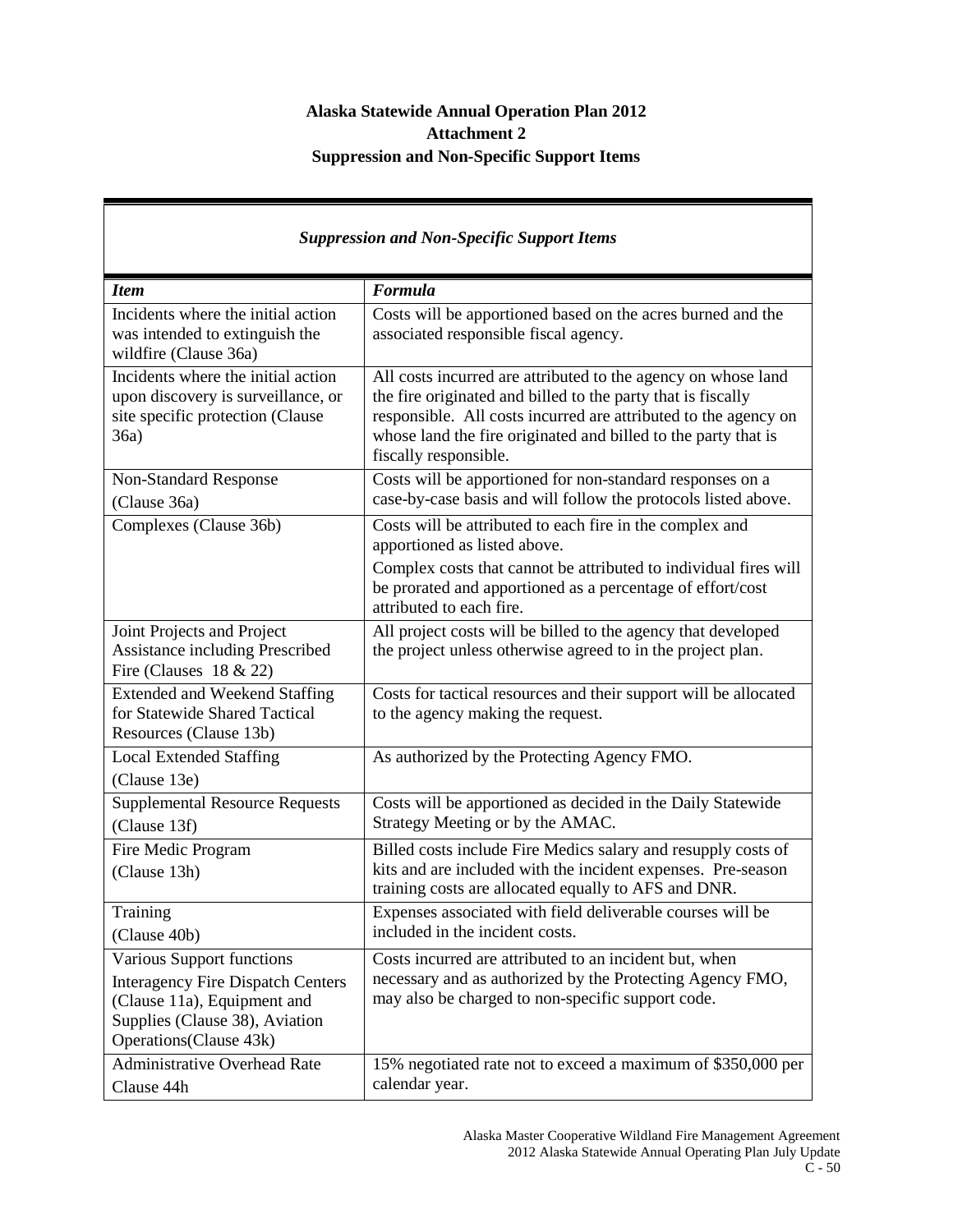# **Alaska Statewide Annual Operation Plan 2012 Attachment 3 Websites Referenced**

*The following websites are referenced within the AOP.*

| <b>Topic</b>                                                                                                                   | <b>Website Link</b>                                                                                                                                                                                          | <b>AOP</b><br><b>Clause</b> |
|--------------------------------------------------------------------------------------------------------------------------------|--------------------------------------------------------------------------------------------------------------------------------------------------------------------------------------------------------------|-----------------------------|
|                                                                                                                                |                                                                                                                                                                                                              | Number(s)                   |
| Alaska Emergency Firefighter<br>Type 2 Crew Management Guide                                                                   | http://fire.ak.blm.gov/logdisp/crews.php.                                                                                                                                                                    | 13i                         |
| <b>Alaska Enhanced Smoke</b><br>Management Plan for Planned<br>Fire (ESMP) and its appendices                                  | http://fire.ak.blm.gov/administration/awfcg_committees.php                                                                                                                                                   | 23                          |
| Alaska Interagency Catalog of<br>Fire Supplies and Equipment                                                                   | http://fire.ak.blm.gov/afs/fireops/akcache.php                                                                                                                                                               | 38a                         |
| Alaska Interagency Coordination<br>Center (AICC)                                                                               | http://fire.ak.blm.gov/                                                                                                                                                                                      | 12 <sub>b</sub>             |
| Alaska Interagency Mobilization<br>Guide (AIMG)                                                                                | http://fire.ak.blm.gov/ under Logistics and Dispatch                                                                                                                                                         | 12a                         |
| Alaska Interagency Wildland<br>Fire Management Plan<br>(AIWFMP)                                                                | http://fire.ak.blm.gov/administration/awfcg.php under<br>Documents                                                                                                                                           | 8a,<br>15 Figure D          |
| Alaska Multi-Agency<br>Coordinating Group (AMAC)<br>Handbook                                                                   | http://fire.ak.blm.gov/administration/mac.php                                                                                                                                                                | 31                          |
| Alaska Preparedness Levels                                                                                                     | http://fire.ak.blm.gov/logdisp/aimg.php) in Chapter 20                                                                                                                                                       | 31                          |
| <b>Alaska State Statutes</b>                                                                                                   | Alaska Statute 41.15.010-41.15-170 and 11 AAC95 Article 6)                                                                                                                                                   | 21                          |
| Alaska Wildland Fire<br>Coordinating Group (AWFCG)<br>and its committees                                                       | http://fire.ak.blm.gov/ under Administration                                                                                                                                                                 | 8,<br>15 Figure D           |
| <b>Bureau of Indian Affairs</b><br>Wildland Fire and Aviation<br>Program Management and<br><b>Operations Guide (Blue Book)</b> | http://www.bia.gov/nifc/bluebook/index.htm                                                                                                                                                                   |                             |
| <b>Burning Permits</b>                                                                                                         | http://forestry.alaska.gov/fire/burnpermits.htm                                                                                                                                                              | 21                          |
| <b>Emergency Equipment</b><br>Agreements                                                                                       | http://forestry.alaska.gov/equipment.htm, under equipment<br>hiring<br>http://fire.ak.blm.gov/afs/ under Business and Technology,<br>Incident Business Management, Chapter 20                                | 37c                         |
| <b>Emergency Stabilization and</b><br><b>Burned Area Rehabilitation</b>                                                        | For DOI agencies: http://www.fws.gov/fire/ifcc/Esr/home.htm<br>For USFS:<br>http://www.fs.fed.us/biology/watershed/burnareas/index.html                                                                      | 29g                         |
| Fire Information                                                                                                               | http://fire.ak.blm.gov/.<br>AFS and AICC<br>http://forestry.alaska.gov/fire/current.htm<br><b>DNR</b><br>http://www.fws.gov/fire/fmp/region7/alaska/<br>FWS-Alaska<br>NPS-Alaska<br>http://www.nps.gov/akso/ | 51a                         |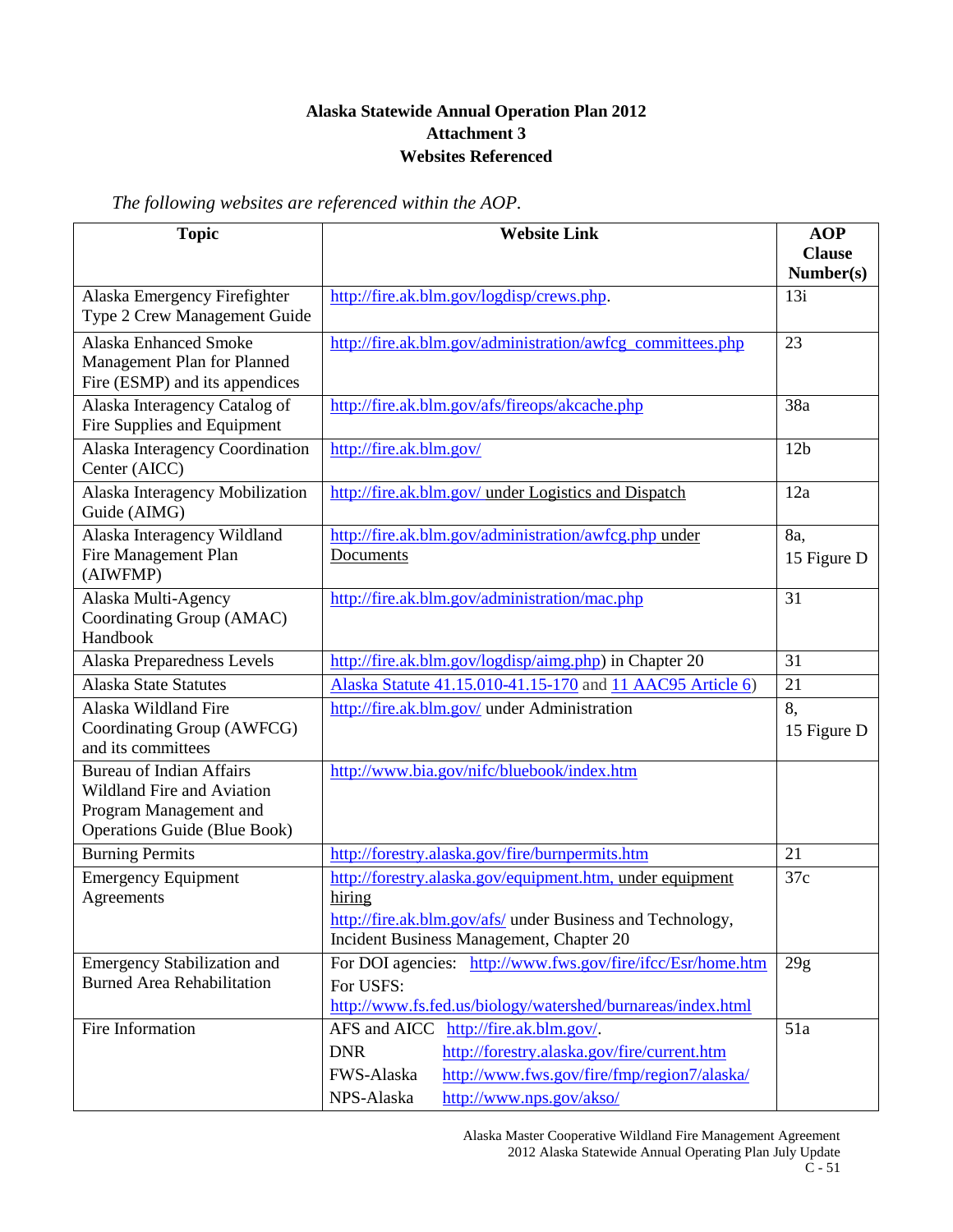| Fire Weather AOP                                                             | http://firewx.arh.noaa.gov/                                                   | 42a             |
|------------------------------------------------------------------------------|-------------------------------------------------------------------------------|-----------------|
| GIS Protocols and Points of                                                  | http://fire.ak.blm.gov/administration/awfcg_committees.php.                   | 51 <sub>b</sub> |
| Contact                                                                      | under GIS committee                                                           |                 |
| <b>Homeland Security Directives</b>                                          | http://www.dhs.gov/xabout/laws/gc_1217616624097.shtm and                      | 41a2            |
|                                                                              | http://www.whitehouse.gov/omb/circulars_a130_a130trans4                       |                 |
| <b>Incident Business Mgmt:</b>                                               |                                                                               | 37a             |
| • Interagency Incident Business<br>Management Handbook<br>(IBMH) (NFES 2160) | http://www.nwcg.gov/pms/pubs/pubs.htm                                         |                 |
| • AFS Supplemental Business<br>Practices                                     | http://fire.ak.blm.gov/afs/organization/bustech/incbusmgmt/inc<br>busmgmt.php |                 |
| • DOF Alaska Incident Business                                               | http://forestry.alaska.gov/fire/incidentmanagement.htm)                       |                 |
| Management Handbook                                                          |                                                                               |                 |
| <b>Interagency Aerial Supervision</b><br>Guide                               | http://www.fs.fed.us/fire/aviation/av_library/iasg.pdf                        | 43h             |
| <b>Interagency Prescribed Fire</b>                                           | http://www.nwcg.gov/pms/RxFire/rxfire.htm                                     | 22              |
| Planning and Implementation<br><b>Procedures Guide</b>                       |                                                                               |                 |
| <b>Interagency Standards of Fire</b>                                         | http://www.nifc.gov/policies/pol_intgncy_guides.html                          | 14, 18, 29c,    |
| and Fire Aviation                                                            |                                                                               | 37b, 38b,       |
| <b>Operations</b> (Red Book)                                                 |                                                                               | 38c, 44b, 52    |
| <b>Management Option Change</b>                                              | http://fire.ak.blm.gov/administration/awfcg.php                               | 15 Figure D     |
| Procedures                                                                   |                                                                               |                 |
| Maps-Historic and Current Fire                                               | http://fire.ak.blm.gov/predsvcs/maps.php                                      | 51 <sub>b</sub> |
| Perimeters                                                                   |                                                                               |                 |
| <b>National Fire Protection</b>                                              | (http://www.nfpa.org/aboutthecodes/list of codes and standar                  | 14              |
| <b>Association Standards for</b>                                             | $ds.$ asp                                                                     |                 |
| Wildland Fire Fighter<br>Professionals Qualifications                        |                                                                               |                 |
| (NFPA 1051)                                                                  |                                                                               |                 |
| National Interagency Incident                                                | http://www.nwcg.gov/pms/docs/docs.htm                                         | 14              |
| Management System Wildland                                                   |                                                                               |                 |
| <b>Fire Qualification Guide</b>                                              |                                                                               |                 |
| (Publication 310-1)                                                          |                                                                               |                 |
| Nominations Forms for Type<br>1&2 IMT                                        | http://fire.ak.blm.gov/ under Logistics and Dispatch.                         | 15 Figure D     |
| <b>NWCG Memos</b>                                                            | http://www.nwcg.gov/general/memos.htm                                         | 11b, 36b        |
| Open Burn Approval                                                           | http://www.dec.state.ak.us/spar/perp/permits/pdf/ADECopenbu                   | 21              |
| • Applications                                                               | rn.pdf                                                                        |                 |
| • Regulations                                                                | http://www.dec.state.ak.us/air/ap/docs/obrguide.pdf                           |                 |
| Prevention & Educations                                                      | http://fire.ak.blm.gov/administration/awfcg.php\                              | 19              |
| Materials                                                                    |                                                                               |                 |
| <b>Severity Funding</b>                                                      | http://www.nifc.gov/policies/pol_severity_funding.html                        | 13g             |
| (federal agencies)                                                           |                                                                               |                 |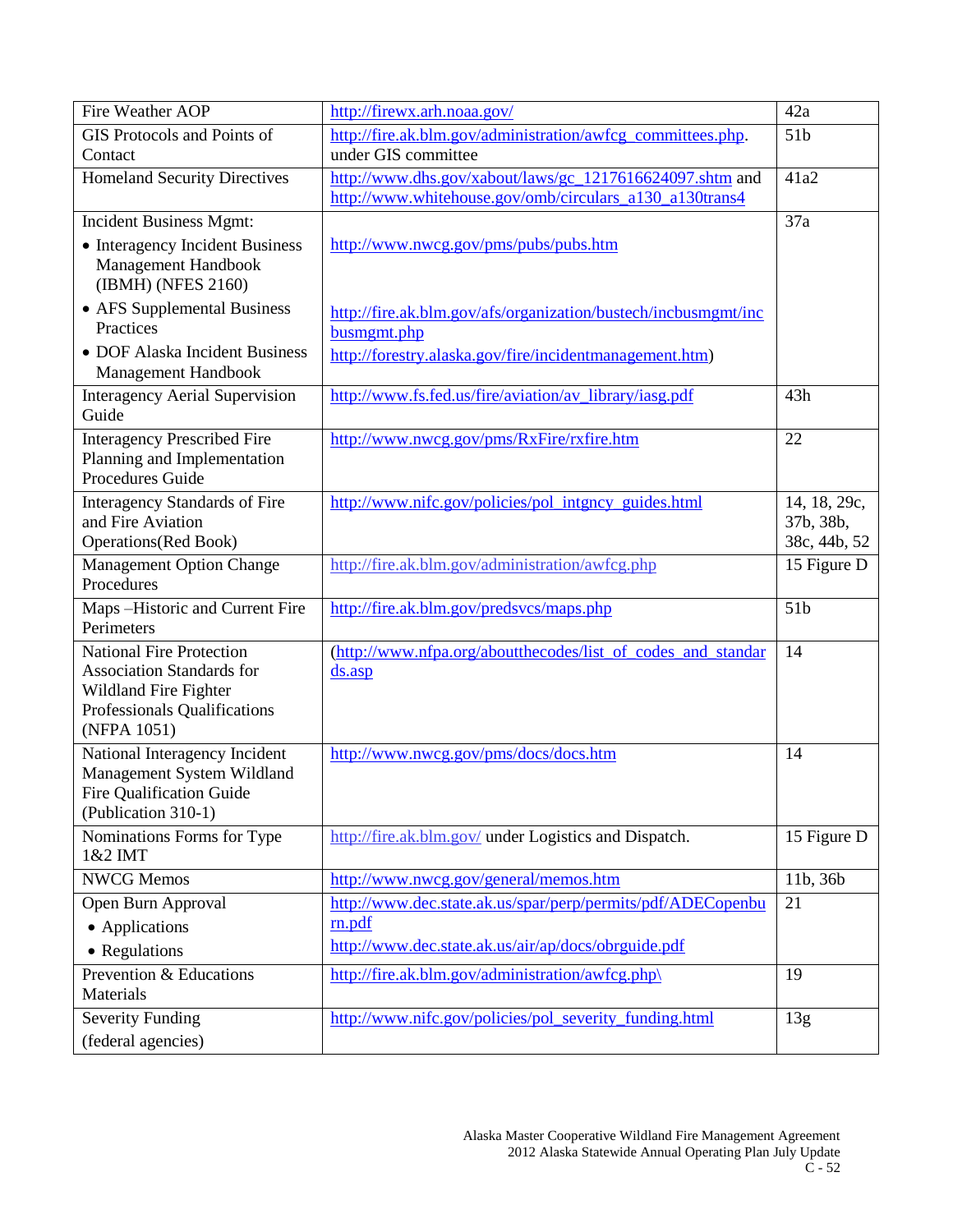| Smoke Effects Mitigation and<br><b>Public Health Protection</b><br>Protocols (AWFCG)                 | http://fire.ak.blm.gov/administration/awfcg.php                                   | 23  |
|------------------------------------------------------------------------------------------------------|-----------------------------------------------------------------------------------|-----|
| Smoke Information, Forecast,<br>Regulations, Advisories, and<br><b>Educational Materials</b>         | http://www.dec.state.ak.us/air/anpms/index.htm.                                   | 23  |
| Standards for Interagency Hot<br><b>Shot Crew Operations</b>                                         | http://www.fs.fed.us/fire/people/hotshots/ihc_stds.pdf                            | 13j |
| US Fire Administration's Skills<br>Crosswalk Wildland Training for<br><b>Structural Firefighters</b> | http://www.usfa.dhs.gov/fireservice/subjects/wildfire/crosswal<br>k overview.shtm | 14  |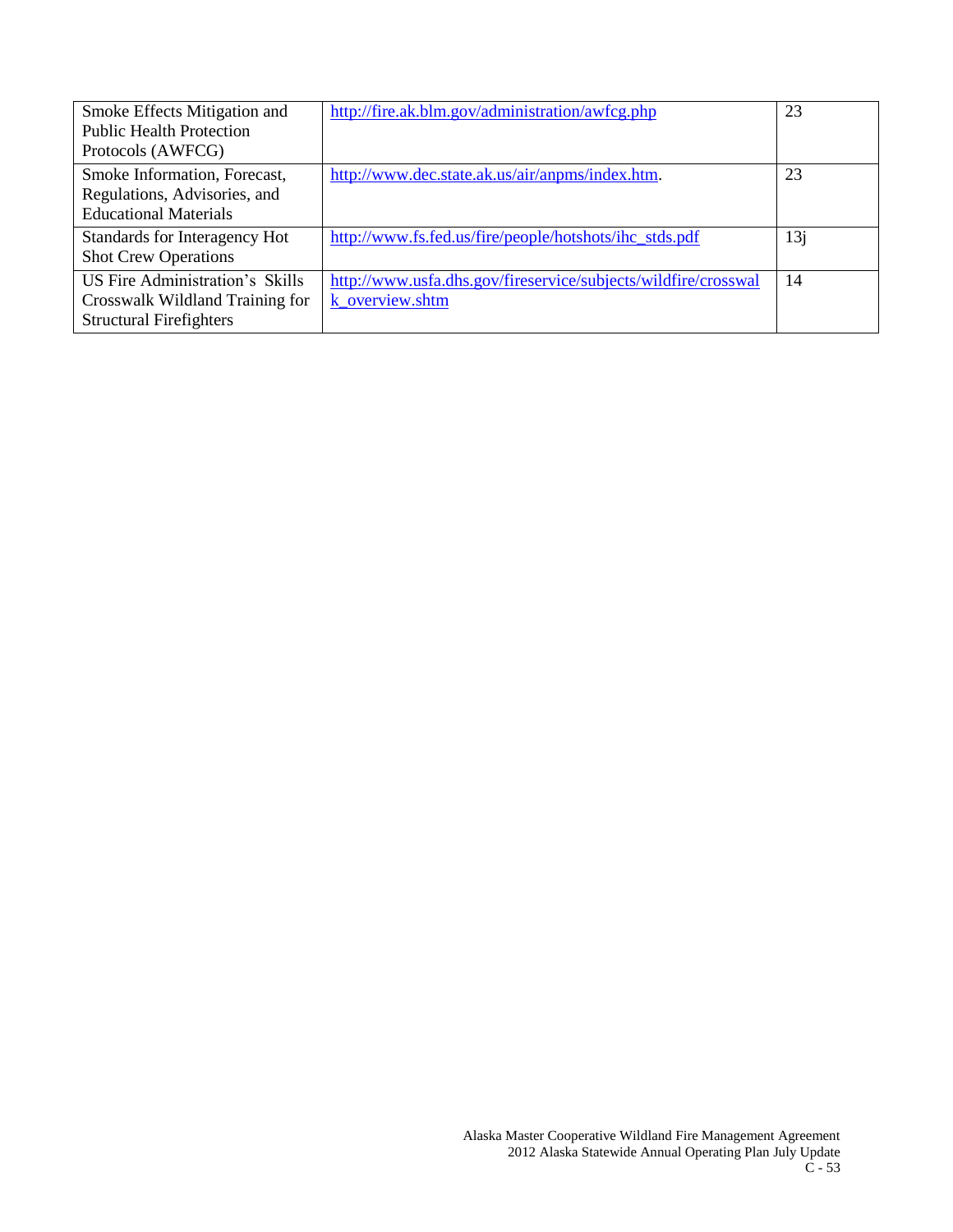# **Alaska Statewide Annual Operation Plan 2012 Attachment 4 Documentation of Funded Research in Support of Clause 7a9**

*All Parties will support wildland fire research, identify needs and priorities, provide personnel and logistical support, and assist with technology transfer and implementation of research results.*

#### **This will be an ongoing list of projects that were supported by the Parties to this Agreement. It does not obligate funds but documents how and that funds were expended. UAF Alaska Fire Science Consortium**

|                                     | <b>Instrument</b>                  | <b>Funding</b>               |
|-------------------------------------|------------------------------------|------------------------------|
| Joint Fire Science Award Project    | <b>JFSP</b> Grant                  |                              |
| Alaska Fire Science Consortium      |                                    | 2009-2010                    |
| Pilot Project                       |                                    |                              |
| Joint Fire Science Award Project ID | Award from JFSP was passed         | \$436,00 total award         |
| 09-S-04-07 Alaska Fire Science      | thru BLM to UAF and                | \$334,406 transferred to UAF |
| Consortium                          | required BLM Cooperative           | \$81,974 retained by AFS for |
| BLM Agreement L10AC20388            | Agreement                          | Coordinator                  |
|                                     | Also used the North and            | Funding for 2 years.         |
|                                     | West Cooperative Ecosystem         | 2011-2012                    |
|                                     | Studies Unit agreement             |                              |
| AFS funded a 2 year term position   | MOU developed using the            | \$60,000                     |
| for the Consortium Coordinator      | <b>Intergovernmental Personnel</b> | Funding for 2 years.         |
|                                     | Act                                | $(5320 \text{ funds})$       |
|                                     | Requires an Assistance             |                              |
|                                     | Agreement (OF69) and WO            |                              |
|                                     | approval                           |                              |

#### **UAF Alaska Fire Science Consortium**

#### **Amendment #0001 Experimental Forecast of Area Burned for Interior Alaska (Paul Duffy)**

| <b>Agency</b> | <b>Instrument</b>                | <b>Timeframe</b> | <b>Funding</b> |
|---------------|----------------------------------|------------------|----------------|
| <b>AFS</b>    | Transferred all funds under the  | 2011             | \$40,000       |
|               | <b>BLM-UAF</b> Agreement         | 2012             | \$40,000       |
|               | L10AC20388                       |                  |                |
| <b>NPS</b>    | Transferred to AFS thru national | 2011             | \$10,000       |
|               | office for 2011-12 funds in fall | 2012             | \$10,000       |
|               | 2011                             |                  |                |
| <b>FWS</b>    | Reimbursable Agreements          | 2011             | \$10,000       |
|               | transferred funds to reimburse   | 2012             | \$10,000       |
|               | AFS                              |                  |                |
| <b>BIA</b>    | Reimbursable Agreements          | 2011             | \$5,000        |
|               | transferred funds to reimburse   |                  |                |
|               | AFS                              |                  |                |
| <b>USFS</b>   | <b>Interagency Agreement</b>     | 2011             |                |
|               | transferred funds to reimburse   | 2012             | \$5,000        |
|               | <b>AFS</b>                       |                  |                |
| <b>DNR</b>    | Funds will be included in Annual | 2011             |                |
|               | Fixed Costs for 2012             | 2012             | \$8,000        |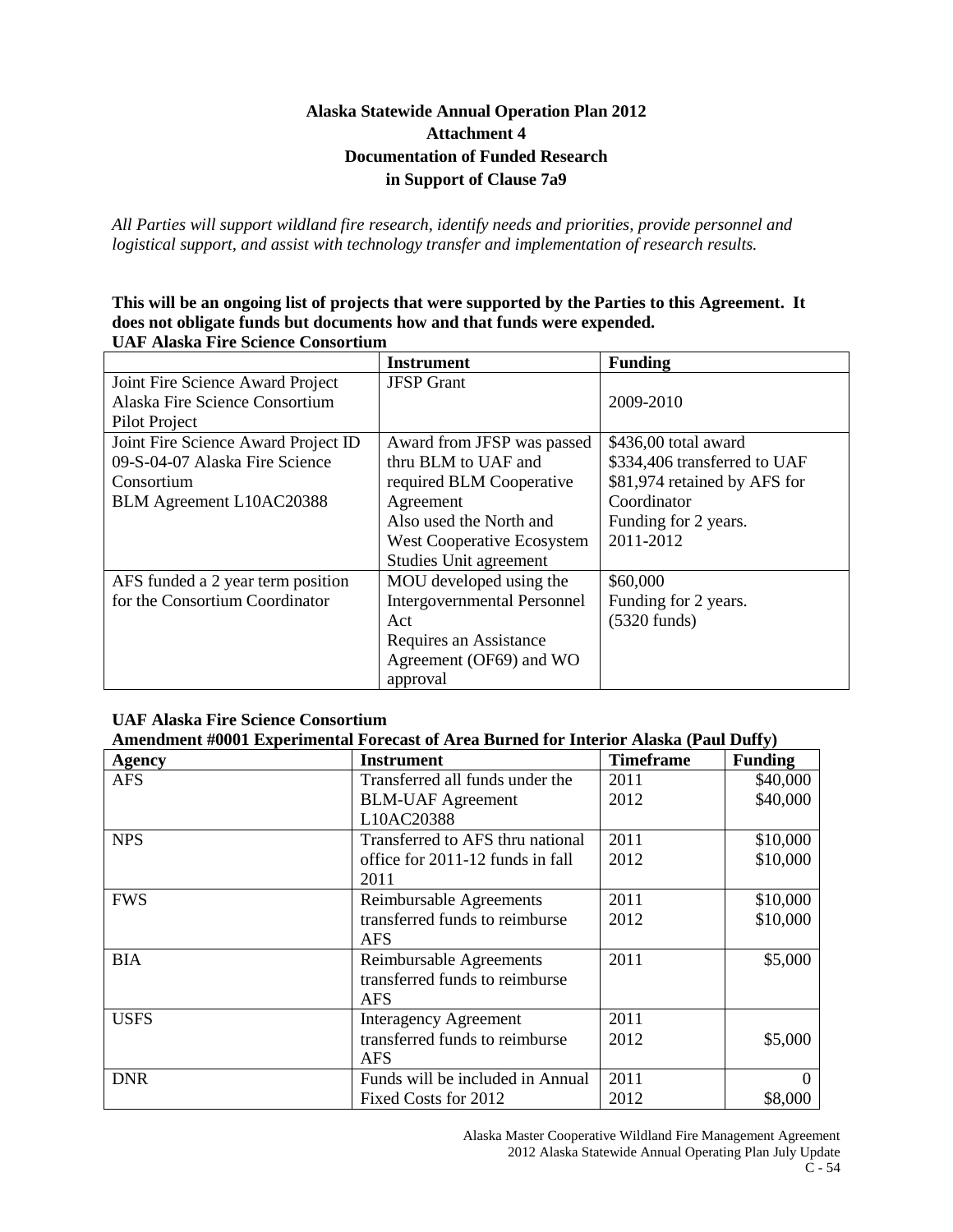**Alaska Statewide Annual Operation Plan 2012 Attachment 5 Example of News Release Format**

# **WILDLAND FIRE INFORMATION**

**Protecting Agency** Team **Team** Jurisdiction

Alaska Division of Forestry Alaska Interagency National Park Service

Management Team

July 4, 2012, 9 a.m.

**Fire Information Phone Number:** (907) 356-5511 **Email:** crazybadfire@gmail.com **Inciweb Address:** [www.inciweb.org/incident/666/](http://www.inciweb.org/incident/666/)

# **Crazy Bad Fire Update**

The Crazy Bad Fire, burning within Wrangell-St. Elias National Park and Preserve, grew to 20 acres overnight as winds gusting to 90 miles per hour pushed the fire eastward. The lightning-caused fire began July 2. Crews continue to make good progress building fireline on the western and northern edges of the fire. There has been no active fire behavior on the southern perimeter, which is bordered by the Whatchamacallit River. Fire managers expect to have the fire contained by Friday.

A Temporary Flight Restriction remains in place over the Crazy Bad fire. Pilots are advised to use extreme caution in airspace surrounding the incident and should check Notices to Airmen (NOTAMS) for more information. In addition, boaters are advised to avoid the Whatchamacallit River between the Old Creaky Bridge and Dusty Road, due to heavy firefighting traffic on the river.

For statewide wildfire information, go to: [http://fire.ak.blm.gov/or call 907-356-5511.](http://fire.ak.blm.gov/or%20call%20907-356-5511)

###

*Alaska Wildland Fire Managers work together to protect values, keep landscapes healthy, and ensure Alaskans, visitors, and firefighters stay safe and informed.*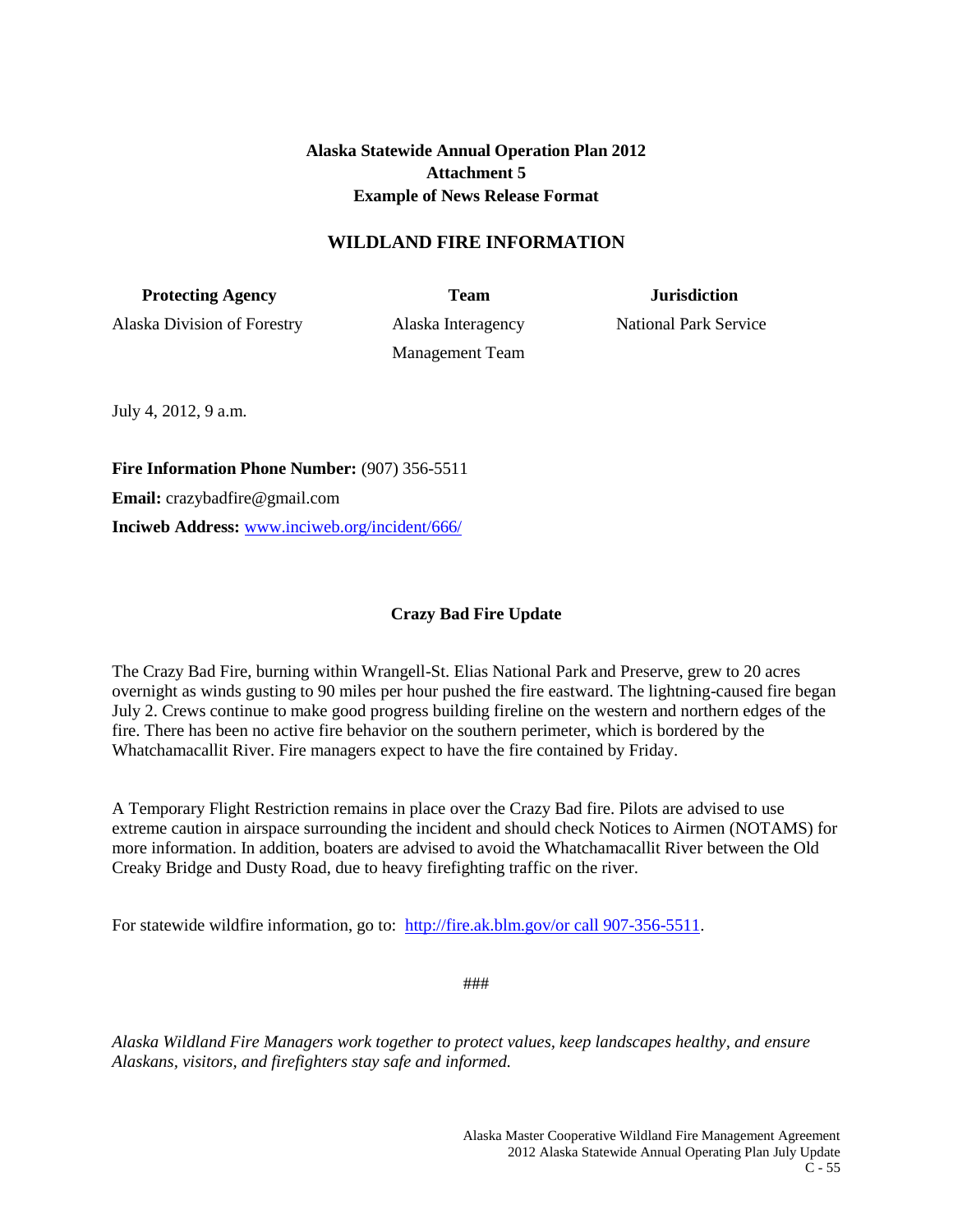# **Alaska Statewide Annual Operation Plan 2012 Attachment 6A 2012 Alaska WFDSS Data Standards**

**The Protection Agency is responsible for initiating new fires in WFDSS. Fires within State protection will be uploaded nightly through the Integrated Fire Management system (IFM). The fire will be transferred to the appropriate Jurisdictional Agency or Agencies. It is at the Jurisdictional Agency policy(s) and discretion to complete additional entries or to 'publish' a decision.** 

|                                        | Incident: 123 Sample / 2012-AKKKS-000123                                 |                                                                  |
|----------------------------------------|--------------------------------------------------------------------------|------------------------------------------------------------------|
| O.<br>My Home<br><b>Incidents</b>      | <b>Analyses</b><br>Intelligence<br><b>Data Management</b>                | <b>Administration</b>                                            |
| <b>Situation</b><br><b>Information</b> | <b>Objectives</b><br><b>Course of Action</b><br><b>Validation</b>        | <b>Decisions</b><br><b>Reports</b><br><b>Periodic Assessment</b> |
| <b>Incident List</b>                   | Incident 123 Sample updated successfully                                 |                                                                  |
| <b>Fire Behavior Request</b>           | <b>Edit Incident Information</b>                                         |                                                                  |
| Stratified Cost Index                  | *Incident Name                                                           | Geographic Area Owner Name                                       |
| <b>Relative Risk</b>                   | 123 Sample                                                               | Transfer Ownership<br>Alaska<br>Passek, Janet                    |
| Organizational Needs                   | *Point of Origin Latitude Deg<br>Min<br>Sec                              | *Point of Origin Longitude Deg<br>Sec<br>Min                     |
| <b>FMU List</b>                        | 21<br>23.4<br>60.35651<br>160<br>or                                      | 0.8<br>150.7669<br>46<br>150<br>or                               |
| <b>Mgmt Action Points</b>              | Example: 39.527                                                          | Example: 105.3108                                                |
| Shape Upload                           | <b>Unique Fire Identifier</b><br><b>FireCode</b>                         | Responsible Unit Name                                            |
| Image Upload                           | 000123<br><b>ABC7</b><br>2012<br>- <b>AKKKS</b>                          | Kenai-Kodiak Area Forestry                                       |
| <b>Incident KMZ</b>                    | Calendar Year<br>Unit ID<br><b>Local Number</b>                          |                                                                  |
| <b>Download Perimeters</b>             | Incident Size (acres)                                                    | <b>Incident Cause</b><br>C Unknown C Natural C Human             |
| Contact Information                    |                                                                          |                                                                  |
| <b>Incident Privileges</b>             | *Discovery Date<br>*Discovery Time                                       | Is this a fire of National Significance? -                       |
| <b>Incident History List</b>           | 03/18/2012<br>℡<br>13:00                                                 | Ves CNo                                                          |
| <b>Incident Analyses</b>               | <b>Containment Time</b><br><b>Containment Date</b><br>F۹                 | Jurisdictional Agency Unit at Point of Origin                    |
| <b>National ERC-G</b>                  |                                                                          | AKKNR - Kenai National Wildlife Refuge                           |
| <b>Fire Related Links</b>              | <b>Controlled Date</b><br><b>Controlled Time</b><br>m                    | <sup>-*</sup> Jurisdictional Agency(s)                           |
|                                        |                                                                          | □ Bureau of Indian Affairs/Tribal                                |
|                                        | Out Time<br>Out Date<br>Te.                                              | <b>Bureau of Land Management</b>                                 |
|                                        |                                                                          | $\nabla$ Fish and Wildlife Service                               |
|                                        | <b>Landscape Data Source</b>                                             | National Park Service                                            |
|                                        | C Alaska LANDFIRE 1.0.0<br>$\bullet$<br>۵<br>C Alaska Refresh 2008 1.1.0 | USDA Forest Service                                              |
|                                        | Ō<br>C CA Landscape 2010                                                 | $\Box$ State                                                     |
|                                        | C Hawaii Refresh 2008 1.1.0<br>O                                         | County & Local                                                   |
|                                        | C LANDFIRE National 1.0.0                                                | ANCSA Corporations                                               |
|                                        | C LANDFIRE Refresh 2008 1.1.0a                                           | $\Box$ Other                                                     |
|                                        |                                                                          |                                                                  |
|                                        | Save                                                                     |                                                                  |
|                                        |                                                                          |                                                                  |

**Information tab data standards for Alaska.**

**Incident Name:** Statewide sequential 3 digit fire number followed by fire name (no parenthesis or dashes; fire name starts with a capital letter followed by small letters, i.e. 123 Sample).

**Point of Origin:** Latitude and longitude of the fire start.

# **Unique Fire Identifier (***Must be Unique - no duplicate numbers!):*

- **Year:** The system will default to current year (this field is non-editable).
- **Unit ID:** Protecting Agency (AK followed by the Protecting Agency Unit ID. See attached list. Do not use hyphen and use all capital letters i.e. AKSWS.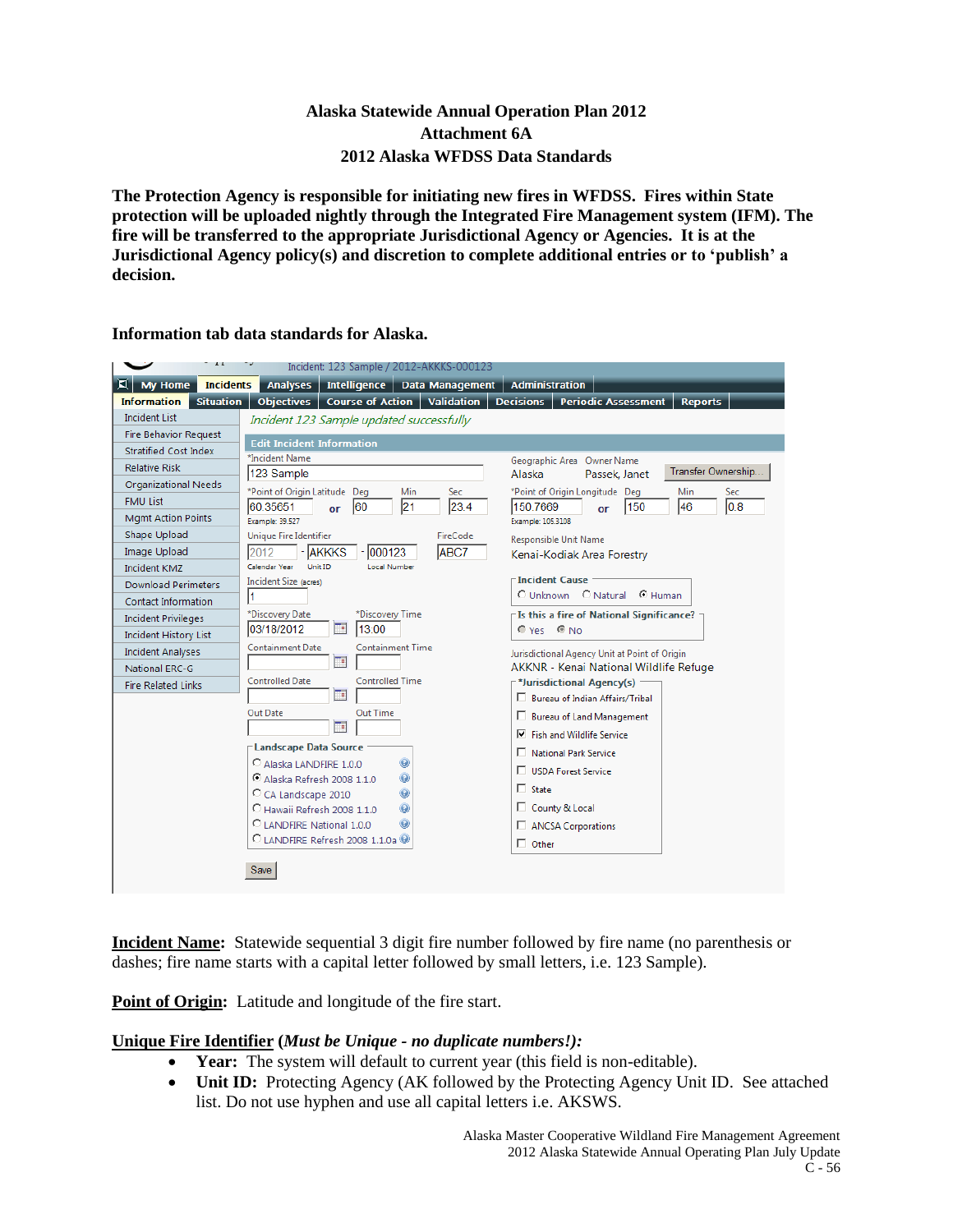- Local Number: The statewide sequential fire number issued by AICC. For fires that have been assigned a State Code, enter the entire 6 digit number.
- **Fire Code:** The 4 character federal Fire Code, if one is assigned, or 6 character USFS code.

**Responsible Unit Name at Point of Origin:** Protecting Agency Zone/ Area/ District responsible for fire. This is auto-filled from the surface management agency map. If wrong, submit correction through the feedback button.

**Incident Size:** Include fire size at time of fire discovery. This field will be updated to reflect accurate fire size during the decision process.

**Incident Cause:** Select if known.

**Discovery Date and Time**: Enter date of discovery (mm/dd/yyyy); note that system defaults to current date

**Containment Date and Time**: Leave Blank until containment. The Protecting Agency is responsible for determining containment date (mm/dd/yyyy) and entering that date.

**Controlled Date and Time:** Leave blank until controlled. The Protecting Agency is responsible for determining the controlled data (mm/dd/yyyy) and entering that date..

**Out Date and Time:** Leave blank until declared out. The Protecting Agency is responsible for determining the out date (mm/dd/yyyy) but the Jurisdictional Agency is responsible for entering that date into WFDSS. Once the fire is declared out in WFDSS, no further edits can be made to the document.

**Jurisdictional Unit at Point of Origin**: This will be auto-filled. Corrections need to be done by submitting a request through the feedback button. WFDSS is not to be utilized as your source for ownership.

**Jurisdictional Agency(s)**: Jurisdictional agency(s) on which the fire is burning. Use Toggle buttons to select.

**Landscape Data Source**: Select: Alaska Refresh 2008 1.1.0 (User is able to set their system Preferences to default to this data source)

- **Owner Name:** Name of individual from the Jurisdictional Agency who is the author of the document. In most cases, this will be the Jurisdictional Agency FMO.
- **Group Ownership:** The feature facilitates assigning multiple Owners to a multi-jurisdictional fire. Each Owner has author privileges and the authority to bring the document for decision, and can add privileges for additional editors from their organization. Any owner can initiate the decision process. This could also **cause** you trouble if the owners are not collaborating and not all information is added by the other owners before the decision processes is started.

What about --The feature facilitates assigning multiple Owners to a multi-jurisdictional fire. Each Owner has author privileges and can add Editors(?) from their organization )Or any other organization?) Any Owner can initiate the decision process.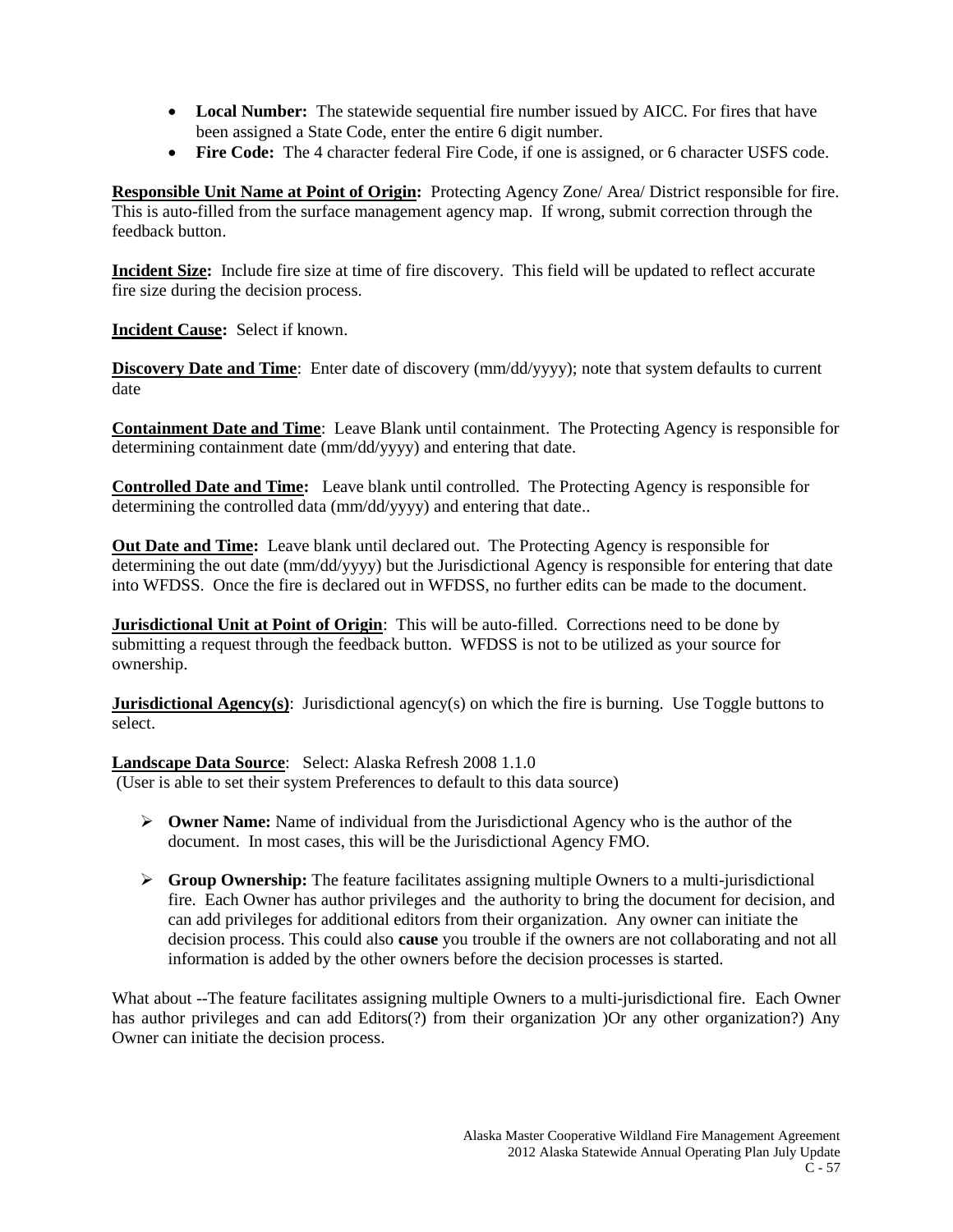# **Unit ID and Responsible Unit at Point of Origin:**

| <b>Unit ID</b> | Agency       | <b>Unit Name</b>               |
|----------------|--------------|--------------------------------|
| <b>TNF</b>     | <b>FS</b>    | <b>Tongass National Forest</b> |
| <b>CNF</b>     | <b>FS</b>    | <b>Chugach National Forest</b> |
| <b>GAD</b>     | <b>BLM</b>   | AFS – Galena Zone              |
| <b>TAD</b>     | <b>BLM</b>   | AFS - Tanana Zone              |
| <b>UYD</b>     | <b>BLM</b>   | AFS – Upper Yukon Zone         |
| <b>MID</b>     | <b>BLM</b>   | AFS – Military Zone            |
| <b>CRS</b>     | <b>State</b> | Copper River Area              |
| <b>DAS</b>     | <b>State</b> | Delta Area                     |
| FAS            | <b>State</b> | Fairbanks Area                 |
| <b>HNS</b>     | <b>State</b> | Southeast (Haines) Area        |
| <b>KKS</b>     | <b>State</b> | Kenai-Kodiak Area              |
| <b>MSS</b>     | <b>State</b> | Mat-Su Area                    |
| <b>SWS</b>     | <b>State</b> | Southwest Area                 |
| <b>TAS</b>     | <b>State</b> | Tok Area                       |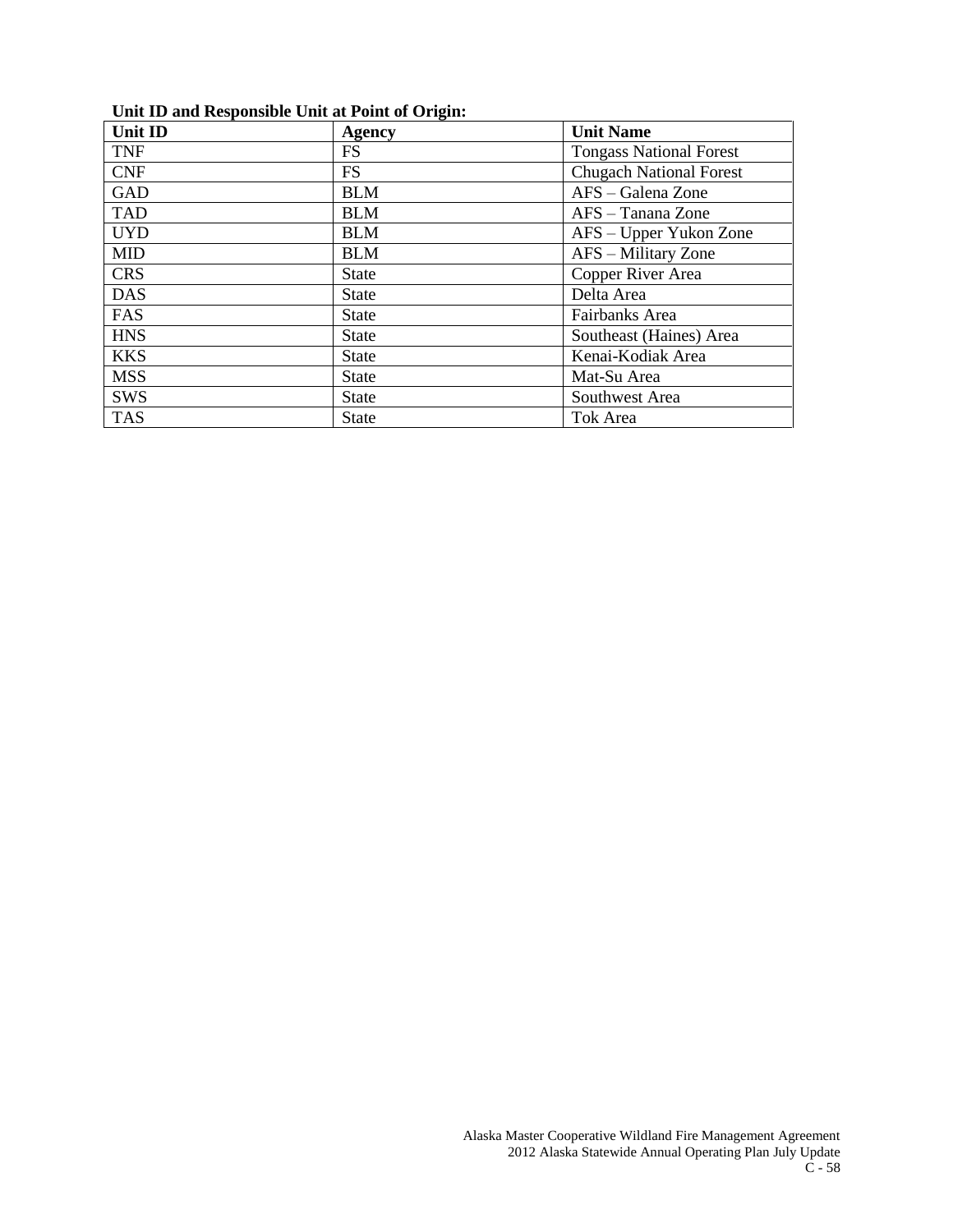# **Alaska Statewide Annual Operation Plan 2012 Attachment 6B**

# **2012 Alaska Interagency Protocols for Fire Behavior Requests in WFDSS**

These protocols were developed in order to have a statewide standard for requesting fire behavior analyses on wildland fires in Alaska and a process for prioritization of the requests as well as for ordering a fire behavior specialist to complete the analysis. It is not intended to give direction on when to request or how to develop inputs or to run the models. Qualifications for the Fire Behavior Specialist Role are agency specific.

# **Steps to Request a Fire Behavior Analysis in WFDSS**

- Select the fire you wish to have an analysis run on in the Incident list and then view information
- Select the Fire behavior request in the light blue box to the left
- Complete the request –include which type of analysis you want conducted, the rationale for the request, and your contact information

| Wildland Fire<br>Decision Support System | National Preparedness Level: 1<br>Incident: 456 Alaska Sample / 2011-AKTAD-000456                                                                           |  |
|------------------------------------------|-------------------------------------------------------------------------------------------------------------------------------------------------------------|--|
| My Home<br><b>Incidents</b>              | <b>Administration</b><br><b>Analyses</b><br>Intelligence   Data Management                                                                                  |  |
| <b>Information</b><br><b>Situation</b>   | <b>Validation</b><br><b>Decisions</b><br><b>Periodic Assessment</b><br><b>Reports</b><br><b>Objectives</b><br><b>Course of Action</b>                       |  |
| Incident List                            | Fire Behavior Request for '456 Alaska Sample'                                                                                                               |  |
| <b>* Fire Behavior Request</b>           | Desired Date<br>Desired Time                                                                                                                                |  |
| <b>Stratified Cost Index</b>             | 06/0202012<br><b>Fa</b><br>1300                                                                                                                             |  |
| <b>Relative Risk</b>                     | Fire Behavior Needs                                                                                                                                         |  |
| <b>Organizational Needs</b>              | $\square$ Long Term Behavior (> 6 days) $\square$ Short Term Behavior (1-3 days) $\square$ Near Term Behavior (1-6 days)                                    |  |
| <b>FMU List</b>                          |                                                                                                                                                             |  |
| <b>Mgmt Action Points</b>                | *Rationale for Request                                                                                                                                      |  |
| Shape Upload                             | What is the management question you want answered with this request?<br>Examples                                                                            |  |
| Image Upload                             | *When do you think the fire will reach the containment line?                                                                                                |  |
| Incident KMZ                             | *What is the probability that the fire will reach the pipeline?                                                                                             |  |
| <b>Download Perimeters</b>               | *We are doing a large burnout operation, if we get a spot across the line in<br>nonane creek what size will the fire be with and without a frontal passage? |  |
| Contact Information                      | Please include any special areas of concern in your rationale for this request                                                                              |  |
| <b>Incident Privileges</b>               | <b>Contact Information</b>                                                                                                                                  |  |
| <b>Incident History List</b>             | Position<br>Name                                                                                                                                            |  |
| <b>Incident Analyses</b>                 | Icomplete<br>complete                                                                                                                                       |  |
| <b>National ERC-G</b>                    | <b>Phone Number</b><br>E-mail Address                                                                                                                       |  |
| <b>Fire Related Links</b>                | complete<br>complete                                                                                                                                        |  |
|                                          | Add Contact to List                                                                                                                                         |  |
|                                          | Position Name Phone Number E-mail Address<br>Edit<br>Delete                                                                                                 |  |
|                                          | <b>Submit</b><br>Return                                                                                                                                     |  |

# **Requesting a Fire Behavior Specialist**

A local Fire Behavior Specialist may be requested from within the requestor's agency informally through email and/or telephone. This agency Fire Behavior Specialist will notify the State Strategic